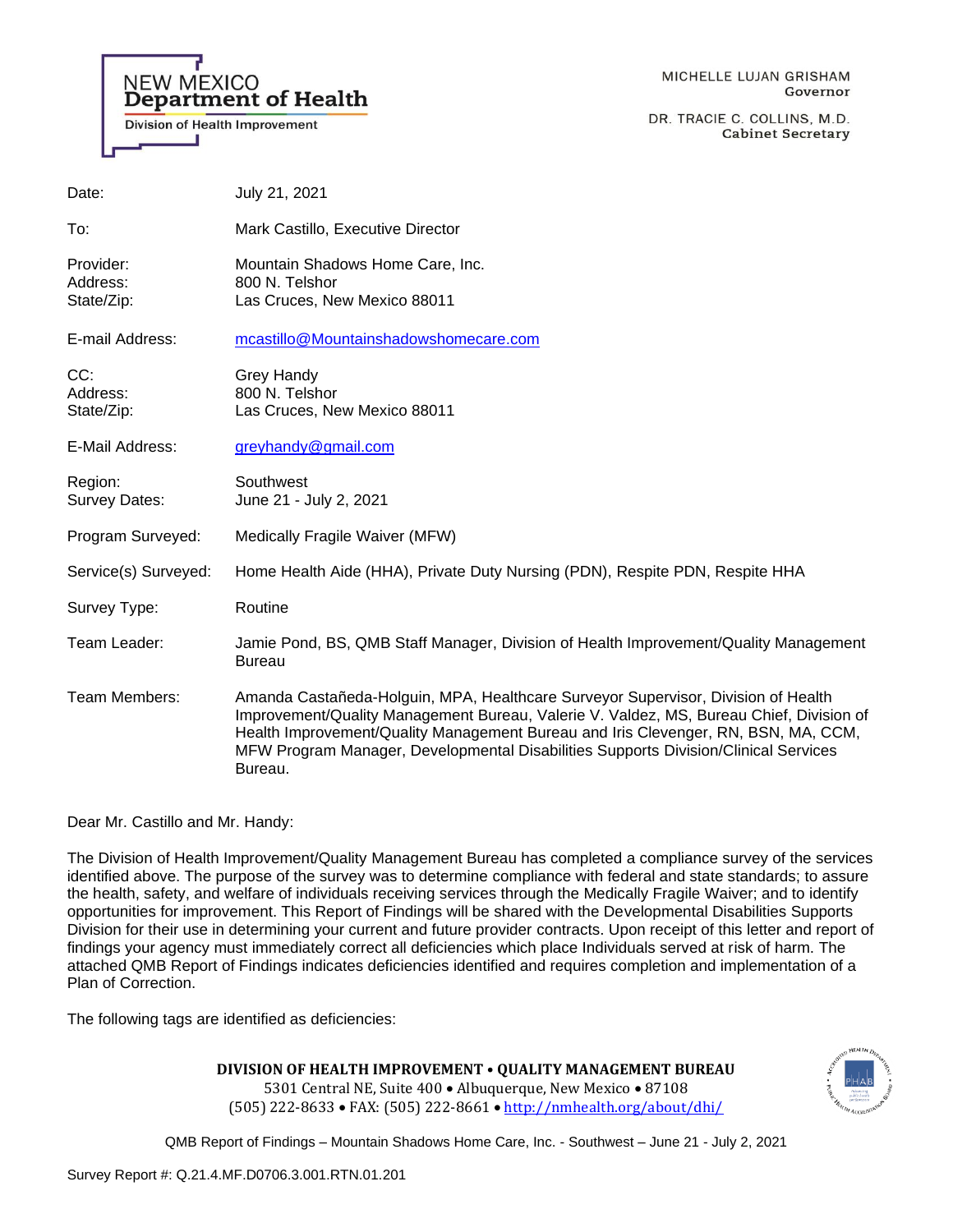- Tag # MF22 Private Duty Nursing: Scope of Services Plans / Assessments
- Tag # MF27.1 HHA and PDN: Agency/Individual Requirements RN Supervision
- Tag # MF 1A26 Consolidated On-line Registry / Employee Abuse Registry
- Tag # MF 1A28.1 Incident Management System Agency Personnel Training
- Tag # MF27 Home Health Aide: Agency/Individual Provider Requirements Ongoing Training
- Tag # MF 1A12 All Services Reimbursement (No Deficiencies)

#### **Plan of Correction:**

The attached Report of Findings identifies the deficiencies found during your agency's on-site compliance review. You are required to complete and implement a Plan of Correction. Your agency has a total of 45 business days (10 business days to submit your POC for approval and 35 days to implement your approved Plan of Correction) from the receipt of this letter.

You were provided information during the exit meeting portion of your on-site survey. Please refer to this information (Attachment A) for specific instruction on completing your Plan of Correction. At a minimum, your Plan of Correction should address the following for each Tag cited:

#### **Corrective Action for Current Citation**:

• How is the deficiency going to be corrected? (i.e. obtained documents, retrain staff, individuals and/or staff no longer in service, void/adjusts completed, etc.) This can be specific to each deficiency cited or if possible an overall correction, i.e. all documents will be requested and filed as appropriate.

#### **On-going Quality Assurance/Quality Improvement Processes:**

- What is going to be done on an ongoing basis? (i.e. file reviews, etc.)
- How many individuals is this going to effect? (i.e. percentage of individuals reviewed, number of files reviewed, etc.)
- How often will this be completed? (i.e. weekly, monthly, quarterly, etc.)
- Who is responsible? (responsible position within your agency)
- What steps will be taken if issues are found? (i.e. retraining, requesting documents, filing RORA, etc.)
- How is this integrated in your agency's QIS, QI Committee reviews and annual report?

# **Submission of your Plan of Correction:**

Please submit your agency's Plan of Correction in the available space on the two right-hand columns of the Report of Findings. *(See attachment "A" for additional guidance in completing the Plan of Correction)*.

Within 10 business days of receipt of this letter your agency Plan of Correction must be submitted to the parties below:

- **1. Quality Management Bureau, Attention: Monica Valdez, Plan of Correction Coordinator, 5301 Central Ave NE Suite 400, Albuquerque, New Mexico 87108**
- **2. Developmental Disabilities Supports Division, Attention: Medically Fragile Waiver Program Manager**

Upon notification from QMB that your *Plan of Correction has been approved*, you must implement all remedies and corrective actions to come into compliance. If your Plan of Correction is denied, you must resubmit a revised plan as soon as possible for approval, as your POC approval and all remedies must be completed within 45 business days of the receipt of this letter.

Failure to submit your POC within the allotted 10 business days or complete and implement your Plan of Correction within the total 45 business days allowed may result in the imposition of a \$200 per day Civil Monetary Penalty until it is received, completed and/or implemented.

### **Billing Deficiencies:**

If you have deficiencies noted in this report of findings under the *Service Domain: Medicaid Billing/Reimbursement*, you must complete a "Void/Adjust" claim or remit the identified overpayment via a check within 30 calendar days of the date of this letter to HSD/OIG/PIU, *though this is not the preferred method of payment*. If you choose to pay via check, please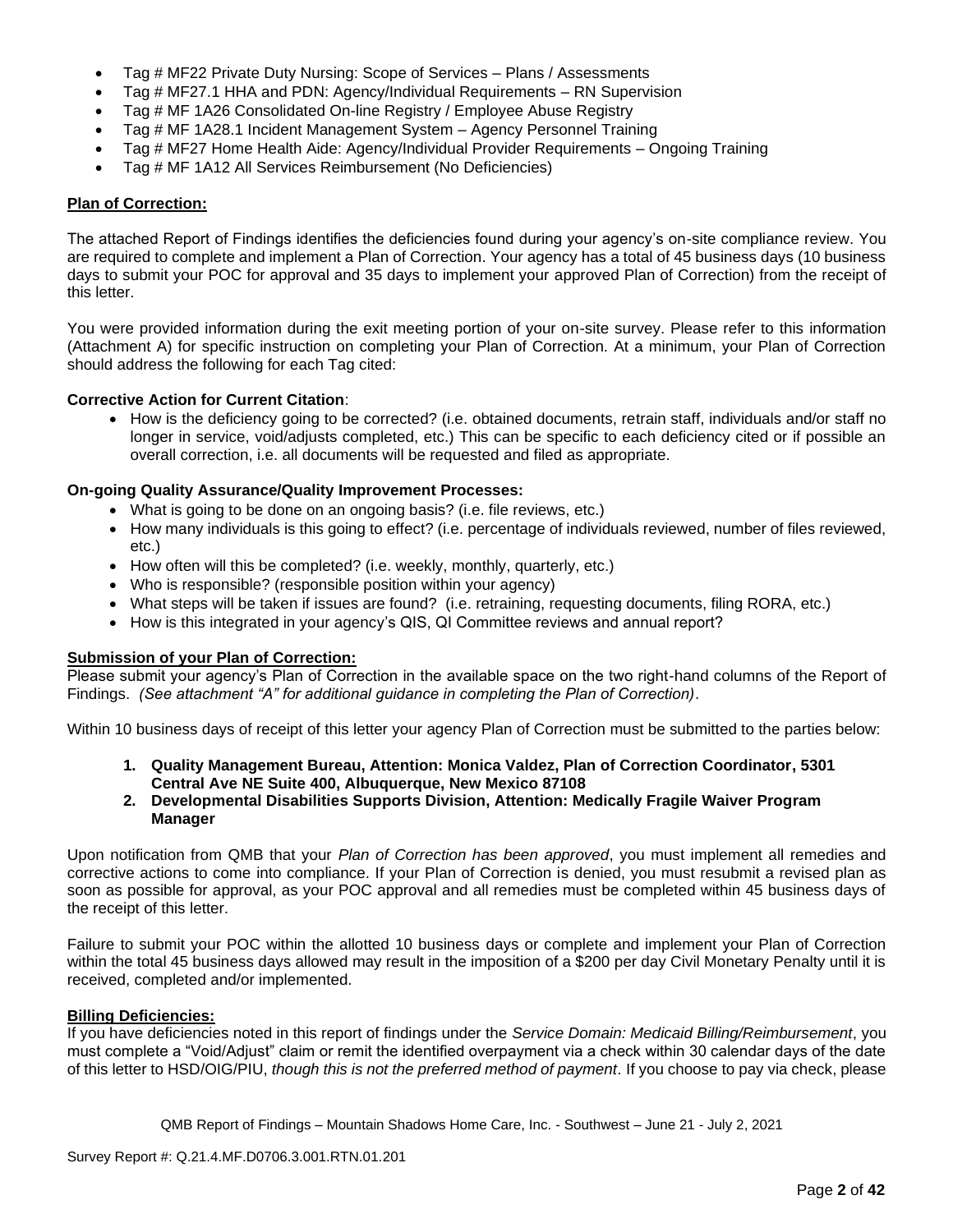include a copy of this letter with the payment. Make the check payable to the New Mexico Human Services Department and mail to:

> Attention: *Lisa Medina-Lujan* HSD/OIG/Program Integrity Unit 1474 Rodeo Road Santa Fe, New Mexico 87505

If you have questions and would like to speak with someone at HSD/OIG/PIU, please contact:

*Lisa Medina-Lujan (*[Lisa.medina-lujan@state.nm.us](mailto:Lisa.medina-lujan@state.nm.us)*)*

Please be advised that there is a one-week lag period for applying payments received by check to Void/Adjust claims. During this lag period, your other claim payments may be applied to the amount you owe even though you have sent a refund, reducing your payment amount. For this reason, we recommend that you allow the system to recover the overpayment instead of sending in a check.

### **Request for Informal Reconsideration of Findings (IRF):**

If you disagree with a finding of deficient practice, you have 10 business days upon receipt of this notice to request an IRF. Submit your request for an IRF in writing to:

> ATTN: QMB Bureau Chief Request for Informal Reconsideration of Findings 5301 Central Ave NE Suite #400 Albuquerque, NM 87108

See Attachment "C" for additional guidance in completing the request for Informal Reconsideration of Findings. The request for an IRF will not delay the implementation of your Plan of Correction which must be completed within 45 total business days (10 business days to submit your POC for approval and 35 days to implement your *approved* Plan of Correction). Providers may not appeal the nature or interpretation of the standard or regulation, the team composition or sampling methodology. If the IRF approves the modification or removal of a finding, you will be advised of any changes.

If you have questions about the Report of Findings or Plan of Correction, please call the Plan of Correction Coordinator, Monica Valdez at (505) 273-1930. Thank you for your cooperation and for the work you perform.

Sincerely,

Jamie Pond, BS

Jamie Pond, BS QMB Staff Manager / Team Lead Division of Health Improvement / Quality Management Bureau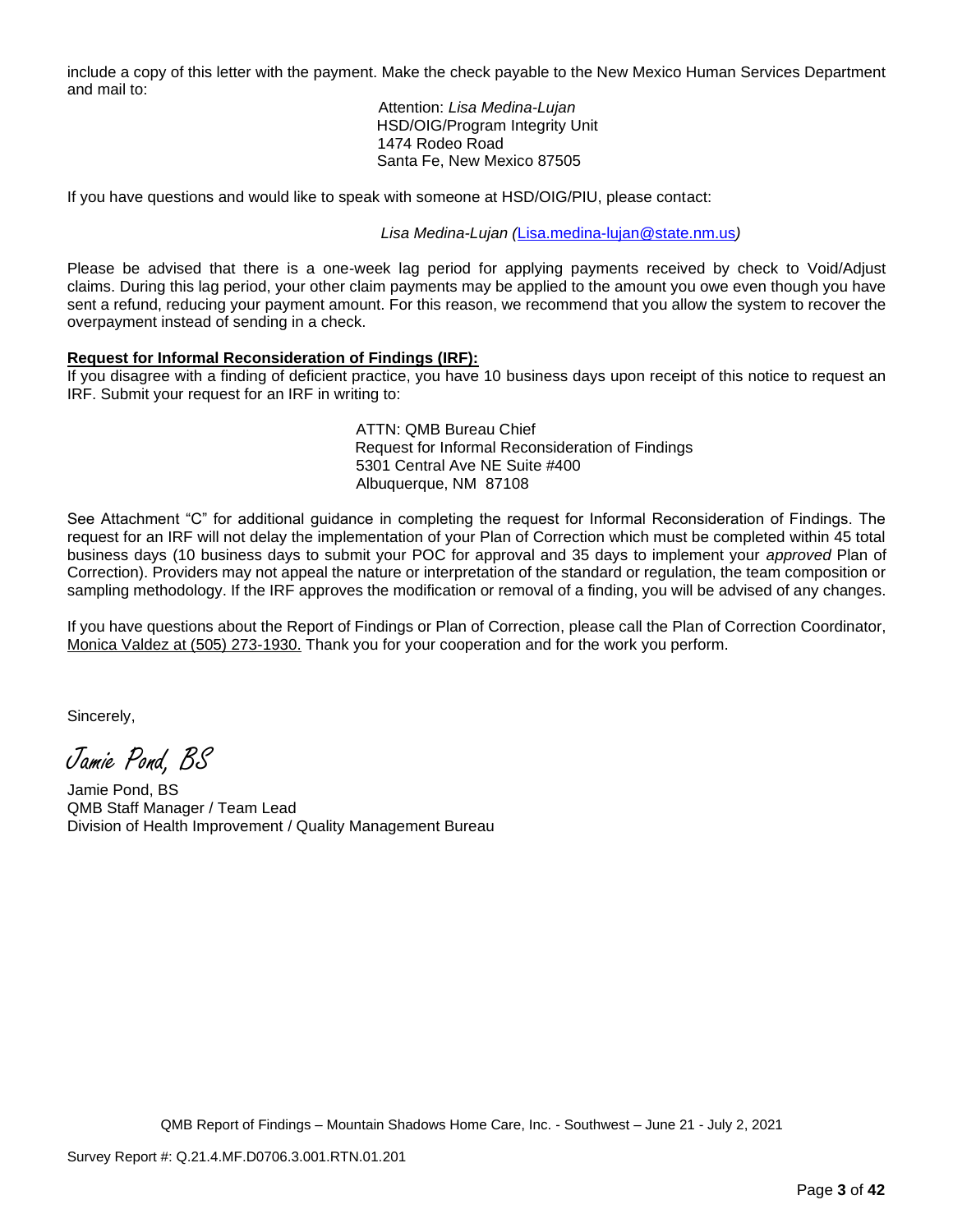| <b>Survey Process Employed:</b>          |                                                                                                                                                                                      |  |
|------------------------------------------|--------------------------------------------------------------------------------------------------------------------------------------------------------------------------------------|--|
| <b>Administrative Review Start Date:</b> | June 21, 2021                                                                                                                                                                        |  |
| Contact:                                 | <b>Mountain Shadows Home Care, Inc.</b><br>Mark Castillo, Executive Director                                                                                                         |  |
|                                          | <b>DOH/DHI/QMB</b><br>Jamie Pond, BS, QMB Staff Manager / Team Lead                                                                                                                  |  |
| <b>Entrance Date:</b>                    | June 22, 2021                                                                                                                                                                        |  |
| Present:                                 | <b>Mountain Shadows Home Care, Inc.</b><br>Mark Castillo, Executive Director<br>John Garcia, MS, FNP, DON<br>Theresa Hinojosa, RN, DON<br>Alex Rodriguez, Claims and Billing Manager |  |
|                                          | DOH/DHI/QMB<br>Jamie Pond, BS, QMB Staff Manager / Team Lead<br>Amanda Castañeda-Holguin, MPA, Healthcare Surveyor Supervisor                                                        |  |
|                                          | <b>DDSD - Clinical Services Bureau</b><br>Iris Clevenger, RN, BSN, MA, CCM, MFW Program Manager,<br>Developmental Disabilities Supports Division/Clinical Services Bureau            |  |
| Exit Date:                               | July 2, 2021                                                                                                                                                                         |  |
| Present:                                 | <b>Mountain Shadows Home Care, Inc.</b><br>Mark Castillo, Executive Director<br>John Garcia, MS, FNP, DON<br>Theresa Hinojosa, RN, DON<br>Alex Rodriguez, Claims and Billing Manager |  |
|                                          | <b>DOH/DHI/QMB</b><br>Jamie Pond, BS, QMB Staff Manager / Team Lead<br>Amanda Castañeda-Holguin, MPA, Healthcare Surveyor Supervisor<br>Valerie V. Valdez, MS, QMB Bureau Chief      |  |
|                                          | <b>DDSD - Clinical Services Bureau</b><br>Iris Clevenger, RN, BSN, MA, CCM, MFW Program Manager,<br>Developmental Disabilities Supports Division/Clinical Services Bureau            |  |
| <b>Administrative Locations Visited:</b> | 0 (Note: No administrative locations visited due to COVID-19 Public<br>Health Orders.)                                                                                               |  |
| <b>Total Sample Size:</b>                | 8<br>2 - Private Duty Nursing<br>3 - Respite Home Health Aide<br>3 - Respite Private Duty Nursing                                                                                    |  |
| <b>Total Homes Visited:</b>              | 0 (Note: No home visits conducted due to COVID-19 Public<br>Health Order)                                                                                                            |  |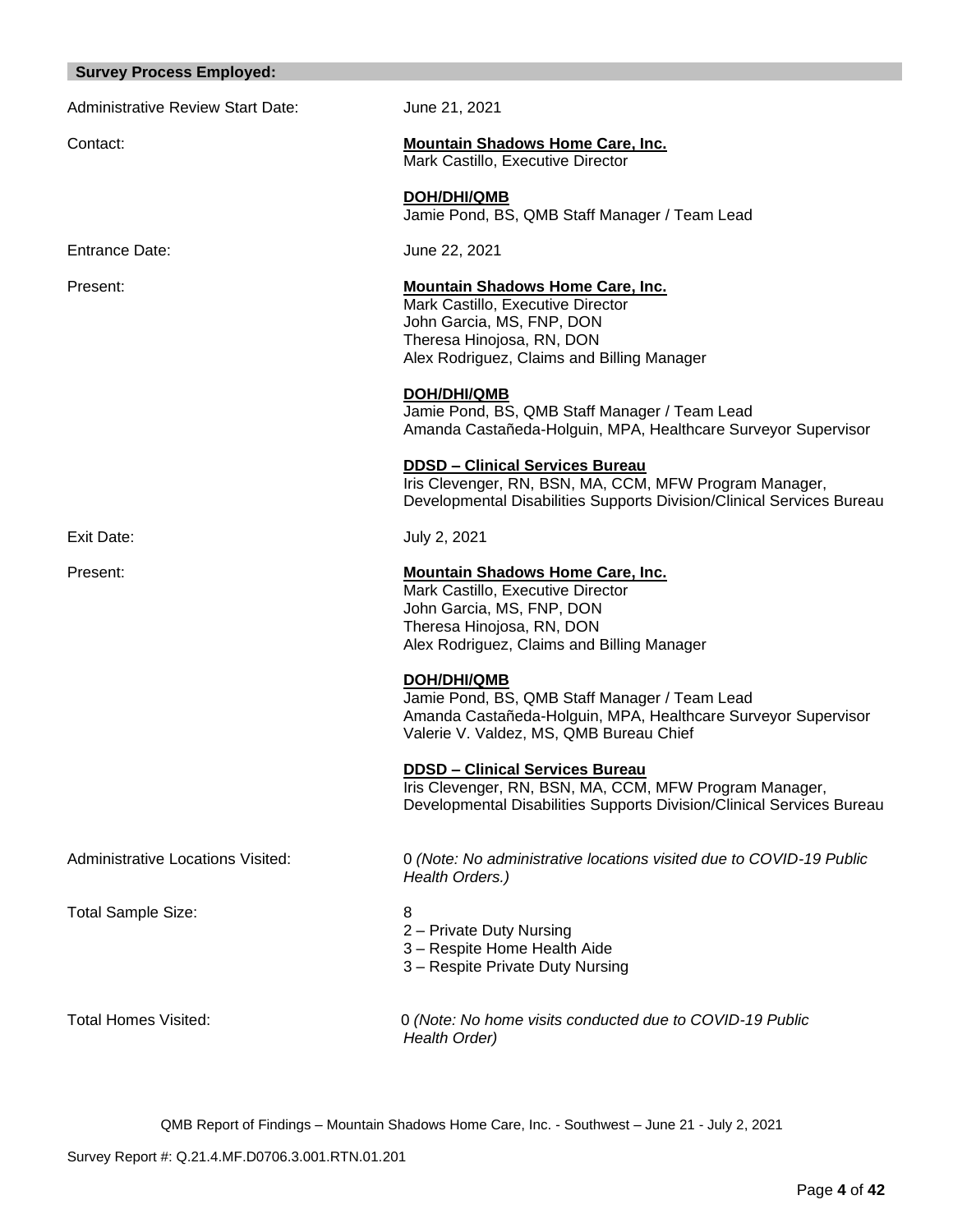| Total Homes Observed via Video:           | 0 (Note: No home/video visits conducted due to COVID-19 Public<br>Health Order.)                                                                       |
|-------------------------------------------|--------------------------------------------------------------------------------------------------------------------------------------------------------|
|                                           | Recipient Served Not Seen and/or not available: 8 (Note: No video visits conducted with recipients, phone interviews<br>were held with family members) |
| <b>Recipient Served Records Reviewed:</b> | 8                                                                                                                                                      |
| Recipient/Family Members Interviewed:     | 8 (Note: Interviews conducted via phone due to COVID-19 Public<br>Health Order.)                                                                       |
| Home Health Aide Records Reviewed:        | 6                                                                                                                                                      |
| Home Health Aide Interviewed:             | 3 (Note: Interviews conducted via phone due to COVID-19 Public<br>Health Order.)                                                                       |
| Private Duty Nursing Records Reviewed:    | 3                                                                                                                                                      |
| Private Duty Nursing Interviewed:         | 1 (Note: Interview conducted via phone due to COVID-19 Public<br>Health Order.)                                                                        |
| Respite PDN Records Reviewed:             | $\overline{2}$                                                                                                                                         |
| Respite PDN Interviewed:                  | 2 (Note: Interviews conducted via phone due to COVID-19 Public<br>Health Order.)                                                                       |
| RN Supervisor Record(s) Reviewed:         | 3                                                                                                                                                      |
| RN Supervisor(s) Interviewed:             | 1 (Note: Interview conducted via phone due to COVID-19 Public<br>Health Order.)                                                                        |
| Administrative Personnel Interviewed:     | 1 (Note: Interview conducted via phone due to COVID-19 Public<br>Health Order.)                                                                        |

Administrative Processes and Records Reviewed:

- Medicaid Billing/Reimbursement Records for all Services Provided
- Accreditation Records
- Individuals Agency Case Files
- Internal Incident Management System Process and Reports
- Personnel Files including nursing and subcontracted staff
- Staff Training Records, including staff training hours and staff competency reviews
	- Caregiver Criminal History Screening Records
- Consolidated Online Registry/Employee Abuse Registry
- Cardiopulmonary Resuscitation (CPR) and First Aid Certifications for HHAs
- Licensure/Certification for Nursing
- Agency Policies and Procedures Manual
- Quality Assurance / Quality Improvement Plan
- CC: Distribution List: DOH Division of Health Improvement DOH - Developmental Disabilities Supports Division DOH - Office of Internal Audit HSD - Medical Assistance Division NM Attorney General's Office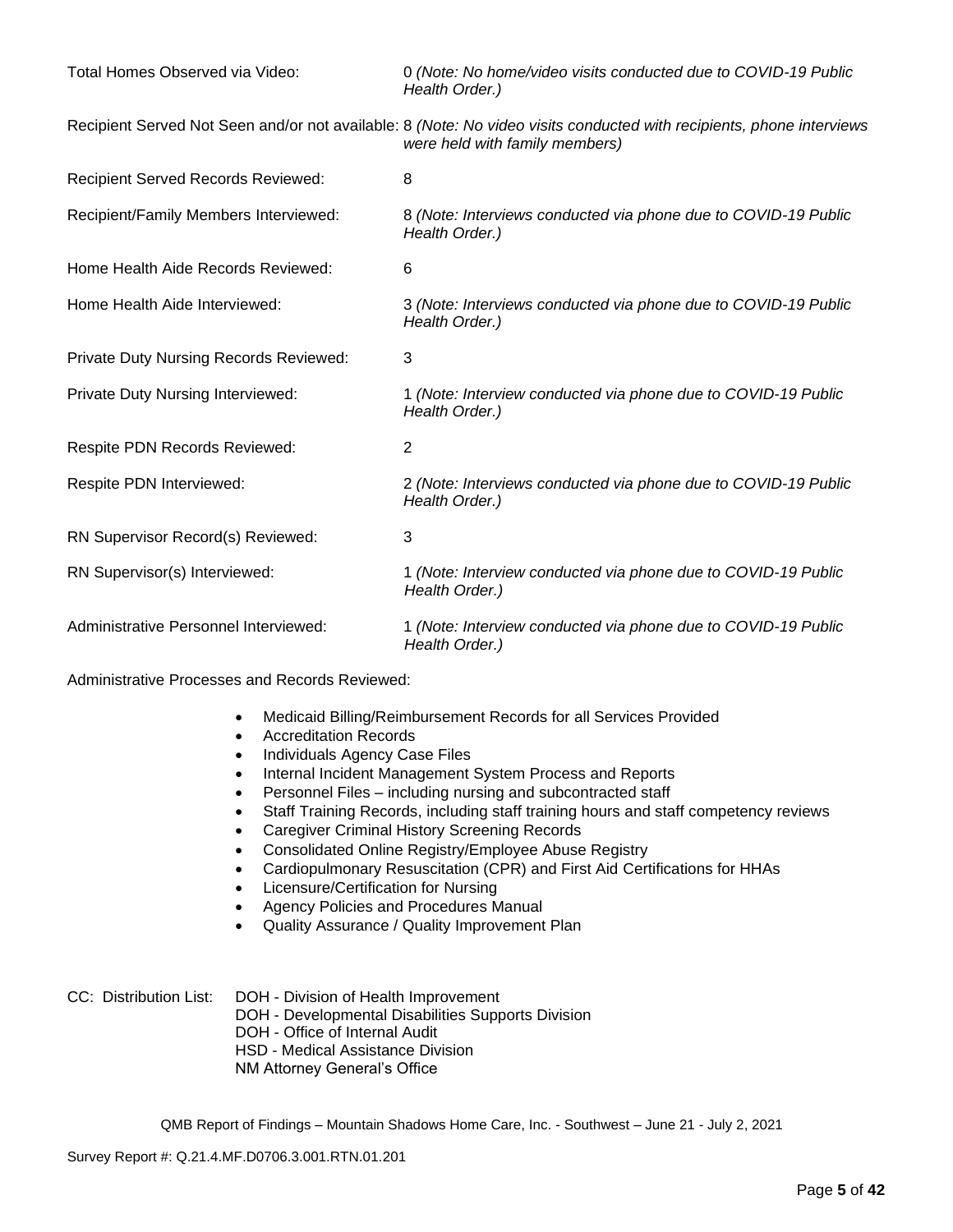# **Attachment A**

# **Provider Instructions for Completing the QMB Plan of Correction (POC) Process**

## *Introduction:*

After a QMB Compliance Survey, your QMB Report of Findings will be sent to you via e-mail.

Each provider must develop and implement a Plan of Correction (POC) that identifies specific quality assurance and quality improvement activities the agency will implement to correct deficiencies and prevent continued deficiencies and non-compliance.

Agencies must submit their Plan of Correction within ten (10) business days from the date you receive the QMB Report of Findings. (Providers who do not submit a POC within 10 business days may be referred to the DDSD Regional Office for purposes of contract management or the Internal Review Committee [IRC] for possible actions or sanctions).

Agencies must fully implement their approved Plan of Correction within 45 business days (10 business days to submit your POC for approval and 35 days to implement your approved Plan of Correction) from the date they receive the QMB Report of Findings. Providers who fail to complete a POC within the 45-business days allowed will be referred to the IRC for possible actions or sanctions.

If you have questions about the Plan of Correction process, call the Plan of Correction Coordinator at 505-273-1930 or email at [MonicaE.Valdez@state.nm.us.](mailto:MonicaE.Valdez@state.nm.us) Requests for technical assistance must be requested through your Regional DDSD Office.

The POC process cannot resolve disputes regarding findings. If you wish to dispute a finding on the official Report of Findings, you must file an Informal Reconsideration of Findings (IRF) request within ten (10) business days of receiving your report. Please note that you must still submit a POC for findings that are in question (see Attachment C).

### *Instructions for Completing Agency POC:*

## *Required Content*

Your Plan of Correction should provide a step-by-step description of the methods to correct each deficient practice cited to prevent recurrence and information that ensures the regulation cited comes into and remains in compliance. The remedies noted in your POC are expected to be added to your Agency's required, annual Quality Assurance (QA) Plan.

If a deficiency has already been corrected since the on-site survey, the plan should state how it was corrected, the completion date (date the correction was accomplished), and how possible recurrence of the deficiency will be prevented.

*The following details should be considered when developing your Plan of Correction:*

#### *The Plan of Correction must address each deficiency cited in the Report of Findings unless otherwise noted with a "No Plan of Correction Required statement." The Plan of Correction must address the five (5) areas listed below:*

- 1. How the specific and realistic corrective action will be accomplished for individuals found to have been affected by the deficient practice.
- 2. How the agency will identify other individuals who have the potential to be affected by the same deficient practice, and how the agency will act to protect those individuals in similar situations.
- 3. What Quality Assurance measures will be put into place and what systemic changes made to ensure the deficient practice will not recur.
- 4. Indicate how the agency plans to monitor its performance to make certain solutions are sustained. The agency must develop a QA plan for ensuring correction is achieved and sustained. This QA plan must be implemented, and the corrective action is evaluated for its effectiveness. The plan of correction is integrated into the agency quality assurance system; and
- 5. Include dates when corrective actions will be completed. The corrective action completion dates must be acceptable to the State.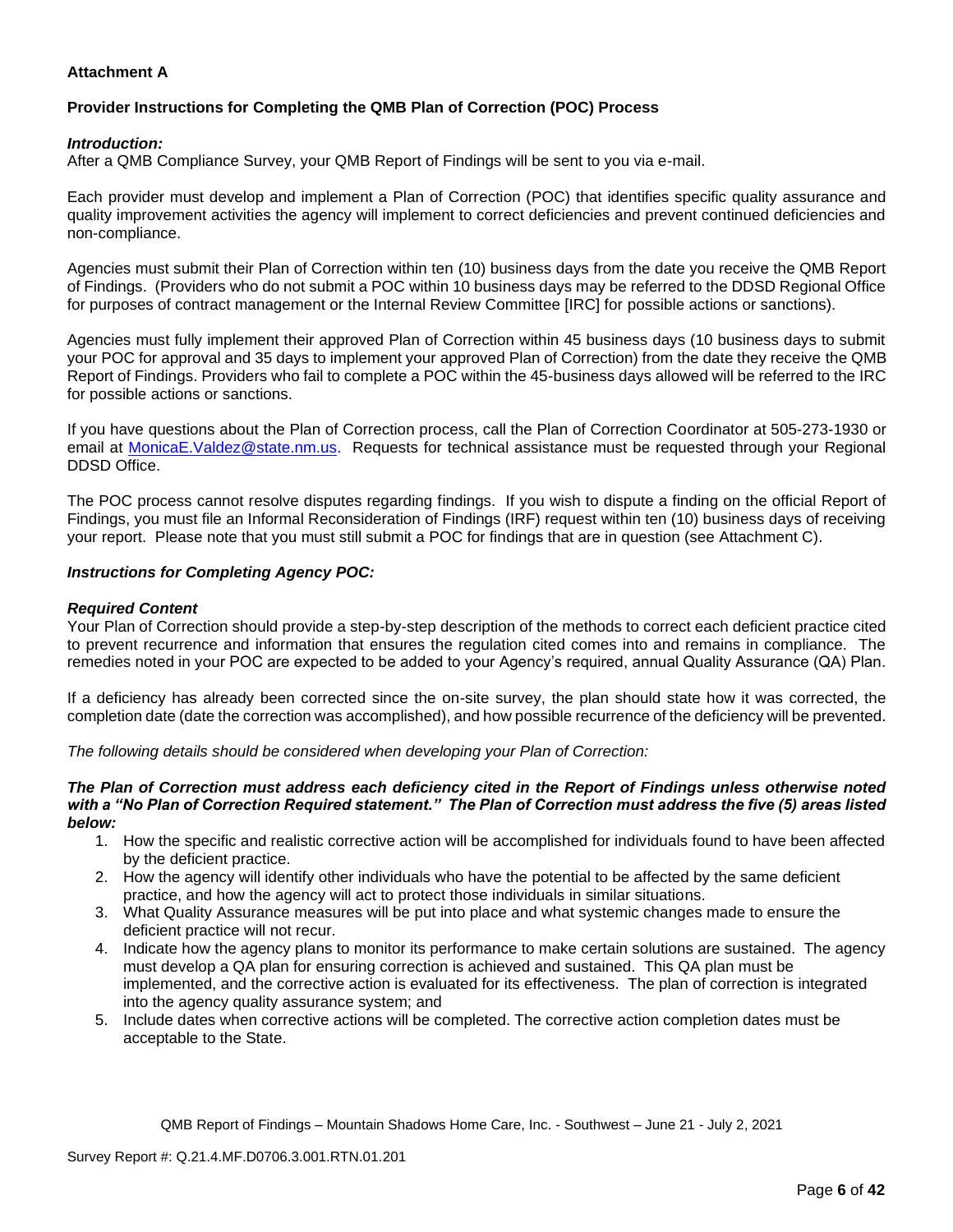*The following details should be considered when developing your Plan of Correction:*

- Details about how and when Individual Served, agency personnel and administrative and service delivery site files are audited by agency personnel to ensure they contain required documents;
- Information about how medication administration records are reviewed to verify they contain all required information before they are distributed to service sites, as they are being used, and after they are completed;
- Your processes for ensuring that all required agency personnel are trained on required DDSD required trainings;
- How accuracy in billing/reimbursement documentation is assured;
- How health, safety is assured;
- For Case Management providers, how Individual Service Plans are reviewed to verify they meet requirements, how the timeliness of level of care (LOC) packet submissions and consumer visits are tracked;
- Your process for gathering, analyzing and responding to quality data indicators; and,
- Details about Quality Targets in various areas, current status, analyses about why targets were not met, and remedies implemented.

*Note:* **Instruction or in-service of staff alone may not be a sufficient plan of correction.** This is a good first step toward correction, but additional steps must be taken to ensure the deficiency is corrected and will not recur.

# *Completion Dates*

- The plan of correction must include a **completion date** (entered in the far right-hand column) for each finding. Be sure the date is **realistic** in the amount of time your Agency will need to correct the deficiency; not to exceed 45 total business days.
- Direct care issues should be corrected immediately and monitored appropriately.
- Some deficiencies may require a staged plan to accomplish total correction.
- Deficiencies requiring replacement of equipment, etc., may require more time to accomplish correction but should show reasonable time frames.

# *Initial Submission of the Plan of Correction Requirements*

- 1. The Plan of Correction must be completed on the official QMB Survey Report of Findings/Plan of Correction Form and received by QMB within ten (10) business days from the date you received the report of findings.
- 2. For questions about the POC process, call the POC Coordinator, Monica Valdez at (505) 273-1930 or email at [MonicaE.Valdez@state.nm.us](mailto:MonicaE.Valdez@state.nm.us) for assistance.
- 3. For Technical Assistance (TA) in developing or implementing your POC, contact your Regional DDSD Office.
- 4. Submit your POC to Monica Valdez, POC Coordinator in any of the following ways:
	- a. Electronically at [MonicaE.Valdez@state.nm.us](mailto:MonicaE.Valdez@state.nm.us) *(preferred method)*
	- b. Fax to (505) 222-8661, or
	- c. Mail to POC Coordinator, 5301 Central Ave NE Suite 400, Albuquerque, New Mexico 87108
- 5. *Do not submit supporting documentation* (evidence of compliance) to QMB *until after* your POC has been approved by the QMB.
- 6. QMB will notify you when your POC has been "approved" or "denied."
	- a. During this time, whether your POC is "approved," or "denied," you will have a maximum of 45-business days from the date of receipt of your Report of Findings to correct all survey deficiencies.
	- b. If your POC is denied, it must be revised and resubmitted as soon as possible, as the 45-business day limit is in effect.
	- c. If your POC is denied a second time your agency may be referred to the Internal Review Committee.
	- d. You will receive written confirmation when your POC has been approved by QMB and a final deadline for completion of your POC.
	- e. Please note that all POC correspondence will be sent electronically unless otherwise requested.
- 7. Failure to submit your POC within 10 business days without prior approval of an extension by QMB will result in a referral to the Internal Review Committee and the possible implementation of monetary penalties and/or sanctions.

### *POC Document Submission Requirements*

Once your POC has been approved by the QMB Plan of Correction Coordinator you must submit copies of documents as evidence that all deficiencies have been corrected, as follows.

1. Your internal documents are due within a *maximum* of 45-business days of receipt of your Report of Findings.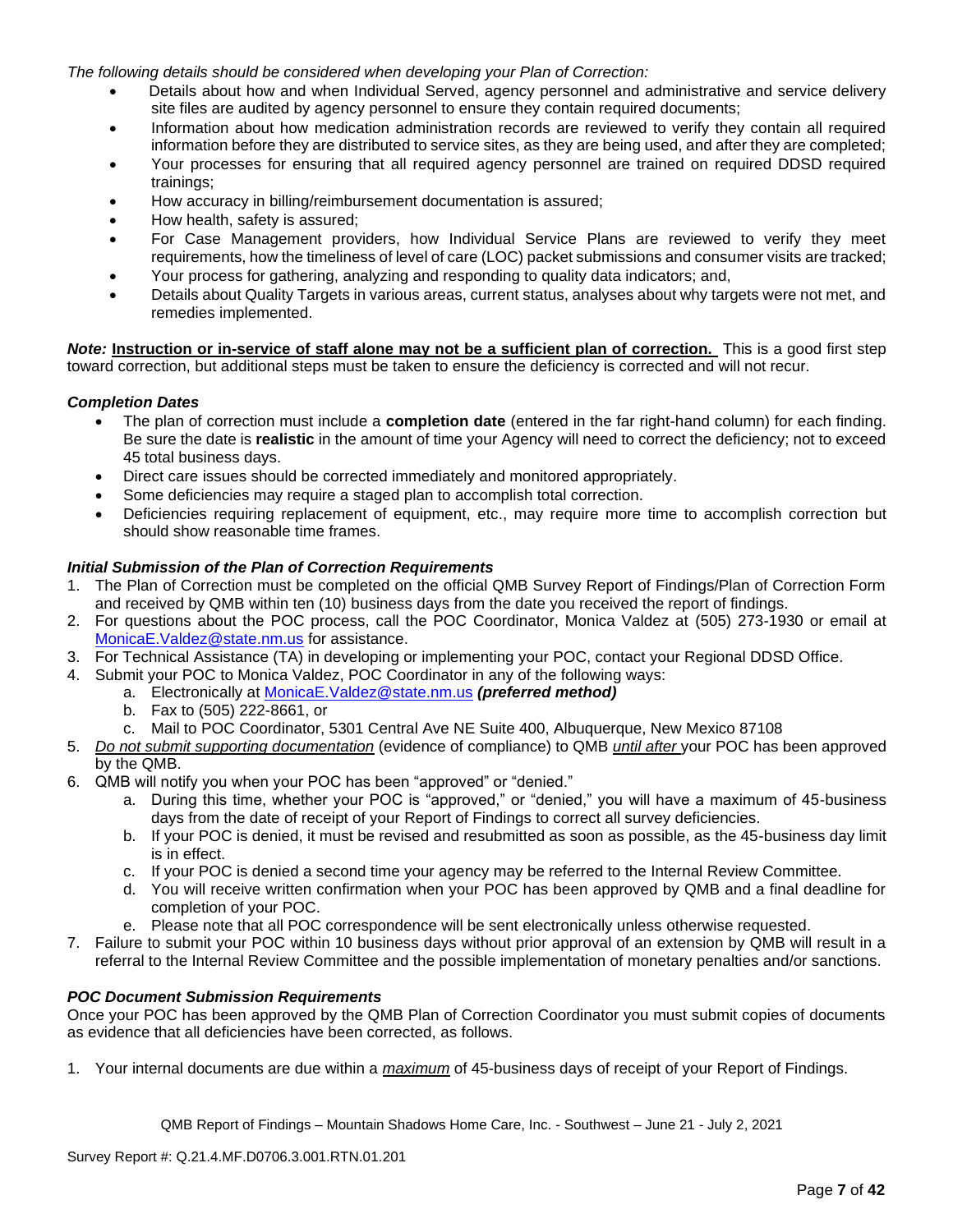- 2. It is preferred that you submit your documents electronically, or via USPS or other carrier (scanned and saved to CD/DVD disc, flash drive, etc.). If documents containing HIPAA Protected Health Information (PHI) documents must be submitted through S-Comm (Therap), Fax or Postal System, do not send PHI directly to NMDOH email accounts. If the documents do not contain protected Health information (PHI) then you may submit your documents electronically scanned and attached to e-mails.
- 3. All submitted documents *must be annotated*; please be sure the tag numbers and Identification numbers are indicated on each document submitted. Documents which are not annotated with the Tag number and Identification number may not be accepted.
- 4. Do not submit original documents; Please provide copies or scanned electronic files for evidence. Originals must be maintained in the agency file(s) per DDSD Standards.
- 5. In lieu of some documents, you may submit copies of file or home audit forms that clearly indicate cited deficiencies have been corrected, other attestations of correction must be approved by the Plan of Correction Coordinator prior to their submission.
- 6. When billing deficiencies are cited, you must provide documentation to justify billing and/or void and adjust forms submitted to Xerox State Healthcare, LLC for the deficiencies cited in the Report of Findings.

**Revisions, Modifications or Extensions to your Plan of Correction (post QMB approval) must be made in writing and submitted to the Plan of Correction Coordinator, prior to the completion date and are approved on a case-by-case basis. No changes may be made to your POC or the timeframes for implementation without written approval of the POC Coordinator.**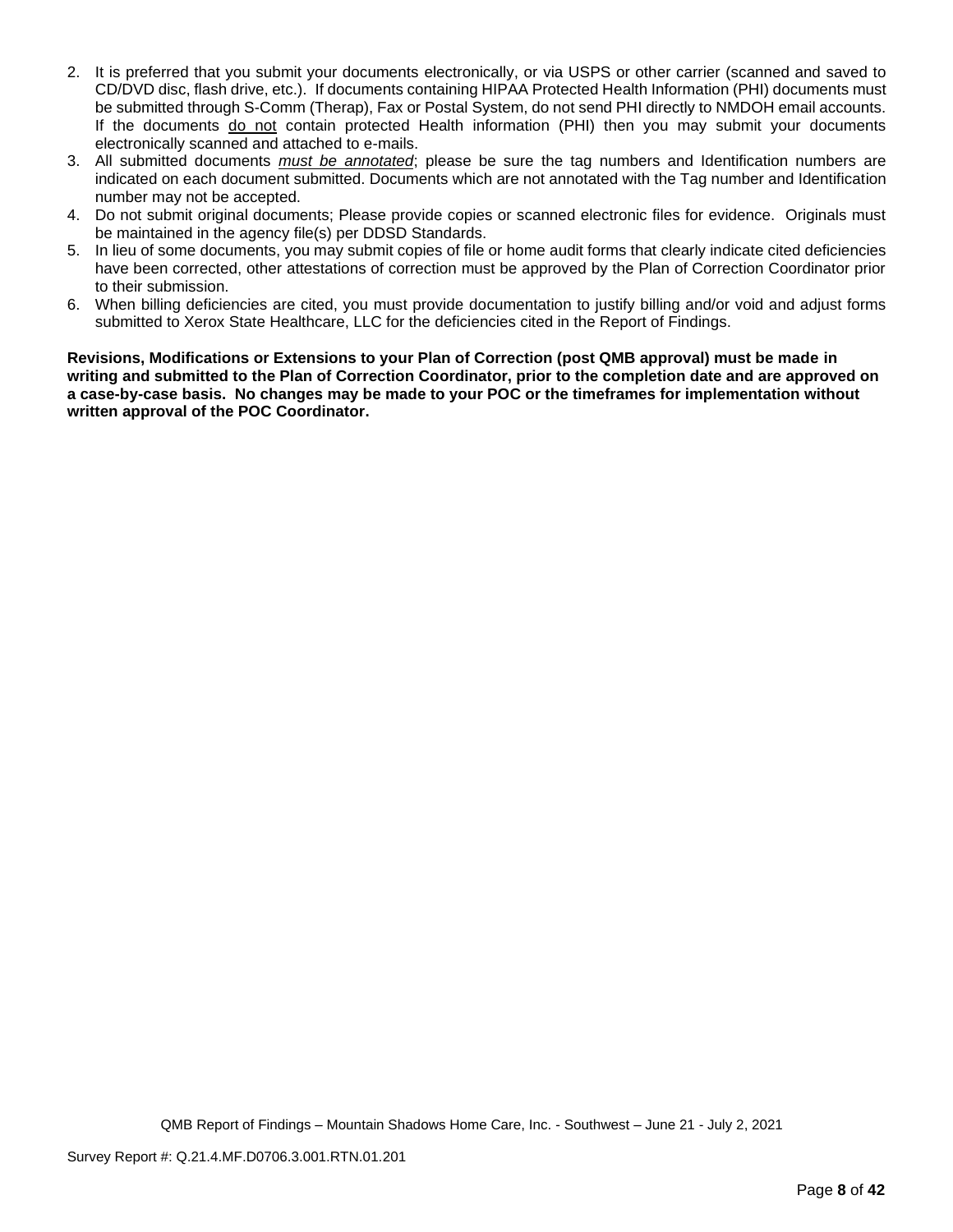# **Attachment C**

# **Guidelines for the Provider Informal Reconsideration of Finding (IRF) Process**

### **Introduction:**

Throughout the QMB Survey process, surveyors are openly communicating with providers. Open communication means surveyors have clarified issues and/or requested missing information before completing the review through the use of the signed/dated "Document Request," or "Administrative Needs," etc. forms. Regardless, there may still be instances where the provider disagrees with a specific finding. Providers may use the following process to informally dispute a finding.

## **Instructions:**

- 1. The Informal Reconsideration of the Finding (IRF) request must be received in writing to the QMB Bureau Chief **within 10 business days** of receipt of the final Report of Findings **(***Note: No extensions are granted for the IRF)***.**
- 2. The written request for an IRF *must* be completed on the QMB Request for Informal Reconsideration of Finding form available on the QMB website: <https://nmhealth.org/about/dhi/cbp/irf/>
- 3. The written request for an IRF must specify in detail the request for reconsideration and why the finding is inaccurate.
- 4. The IRF request must include all supporting documentation or evidence.
- 5. If you have questions about the IRF process, email the IRF Chairperson, Valerie V. Valdez at [valerie.valdez@state.nm.us](mailto:valerie.valdez@state.nm.us) for assistance.

# **The following limitations apply to the IRF process:**

- The written request for an IRF and all supporting evidence must be received within 10 business days.
- Findings based on evidence requested during the survey and not provided may not be subject to reconsideration.
- The supporting documentation must be new evidence not previously reviewed or requested by the survey team.
- Providers must continue to complete their Plan of Correction during the IRF process
- Providers may not request an IRF to challenge the sampling methodology.
- Providers may not request an IRF based on disagreement with the nature of the standard or regulation.
- Providers may not request an IRF to challenge the team composition.
- Providers may not request an IRF to challenge the DHI/QMB determination of compliance or the length of their DDSD provider contract.

A Provider forfeits the right to an IRF if the request is not received within 10 business days of receiving the report and/or does not include all supporting documentation or evidence to show compliance with the standards and regulations.

The IRF Committee will review the request; the Provider will be notified in writing of the ruling; no face-to-face meeting will be conducted.

When a Provider requests that a finding be reconsidered, it does not stop or delay the Plan of Correction process. **Providers must continue to complete the Plan of Correction, including the finding in dispute regardless of the IRF status.** If a finding is removed or modified, it will be noted and removed or modified from the Report of Findings. It should be noted that in some cases a Plan of Correction may be completed prior to the IRF process being completed. The provider will be notified in writing on the decisions of the IRF committee.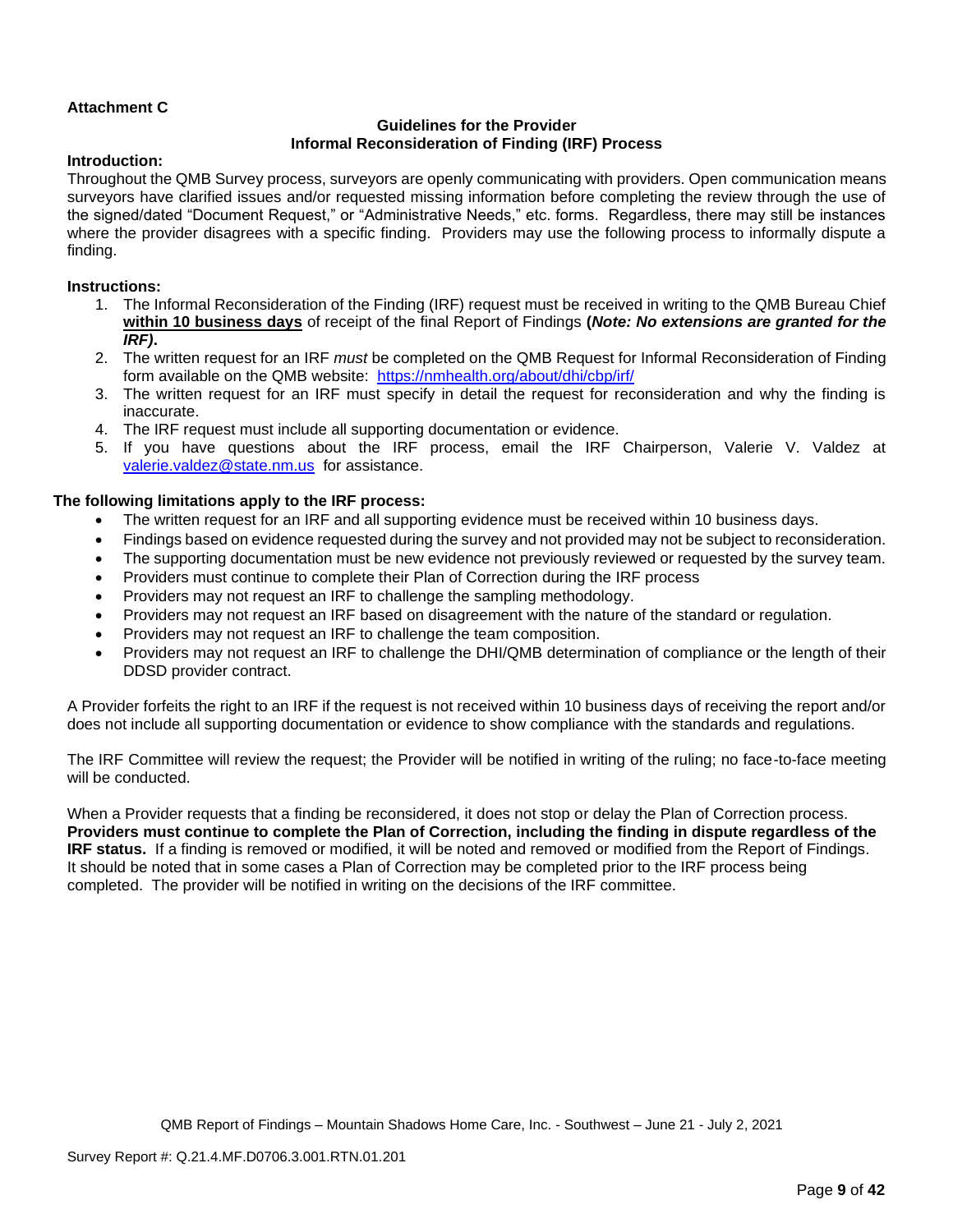# **Agency/Region: Mountain Shadows Home Care, Inc. - Southwest** Program: Medically Fragile Waiver<br>Service: Home Health Aide (HHA) Home Health Aide (HHA), Private Duty Nursing (PDN), Respite Home Health Aide, Respite Private Duty Nurse Survey Type: Routine<br>
Survey Dates: June 21 **Survey Dates: June 21- July 2, 2021**

| <b>Standard of Care</b>                                                                                                                                                                  | <b>Deficiencies</b>                                                                                                                                                                          | Agency Plan of Correction, On-going QA/QI<br>and Responsible Party                                                                                                                                                                                          | <b>Completion</b><br><b>Date</b> |
|------------------------------------------------------------------------------------------------------------------------------------------------------------------------------------------|----------------------------------------------------------------------------------------------------------------------------------------------------------------------------------------------|-------------------------------------------------------------------------------------------------------------------------------------------------------------------------------------------------------------------------------------------------------------|----------------------------------|
| <b>Agency Record Requirements:</b>                                                                                                                                                       |                                                                                                                                                                                              |                                                                                                                                                                                                                                                             |                                  |
| TAG # MF22 Private Duty Nursing: Scope of<br>Services - Plans / Assessments                                                                                                              |                                                                                                                                                                                              |                                                                                                                                                                                                                                                             |                                  |
| <b>New Mexico Department of Health</b><br><b>Developmental Disabilities Supports</b><br><b>Division Medically Fragile Wavier (MFW)</b><br>Effective July 1, 2019<br>PRIVATE DUTY NURSING | Based on record review, the Agency did not<br>ensure that the HH Agency's RN Supervisor or<br>RN designee nursing scope of services<br>documentation was complete for 6 of 8<br>Individuals. | Provider:<br><b>State your Plan of Correction for the</b><br>deficiencies cited in this tag here (How is the<br>deficiency going to be corrected? This can be<br>specific to each deficiency cited or if possible an<br>overall correction?): $\rightarrow$ |                                  |
| <b>I. SCOPE OF SERVICE</b><br><b>B. Private Duty Nursing Services Include:</b><br>1. The private duty nurse provides nursing<br>services in accordance with the New Mexico               | <b>CMS-485 reviewed by RN Supervisor or RN</b><br>designee, document did not contain date<br>reviewed as required:                                                                           |                                                                                                                                                                                                                                                             |                                  |
| Nursing Practice Act, Chapter 61, and Article 3<br>NMSA 1978.<br>2. The private duty nurse develops,                                                                                     | • Individual #1 (Review period $3/4/2020 -$<br>6/26/2021).                                                                                                                                   |                                                                                                                                                                                                                                                             |                                  |
| implements, evaluates and coordinates the<br>medically fragile participant's plan of care on a<br>continuing basis. This plan of care may require                                        | • Individual #2 (Review period $1/1/2020 -$<br>6/29/2021).                                                                                                                                   | Provider:<br><b>Enter your ongoing Quality</b><br><b>Assurance/Quality Improvement</b>                                                                                                                                                                      |                                  |
| coordination with multiple agencies. A copy of<br>the plan of care must be maintained in the<br>participant's home.                                                                      | • Individual #3 (Review period $6/1/2020 -$<br>$6/25/2021$ ).                                                                                                                                | processes as it related to this tag number<br>here (What is going to be done? How many<br>individuals is this going to affect? How often will<br>this be completed? Who is responsible? What                                                                |                                  |
| 3. The private duty nurse provides the<br>participant, caregiver, and family all training<br>and education pertinent to the treatment plan                                               | • Individual #6 (Review period $6/18/2020 -$<br>$6/13/2021$ ).                                                                                                                               | steps will be taken if issues are found?): →                                                                                                                                                                                                                |                                  |
| and equipment used by the participant.<br>4. The private duty nurse must meet the<br>documentation requirements of the MFW,                                                              | • Individual #7 (Review period $5/2020 -$<br>$5/2021$ ).                                                                                                                                     |                                                                                                                                                                                                                                                             |                                  |
| Federal and State HH Agency licensing<br>regulations and all policies and procedures of<br>the HH Agency where the nurse is employed.<br>All documentation must include dates and        | • Individual #8 (Review period $6/2020 -$<br>$6/2021$ ).                                                                                                                                     |                                                                                                                                                                                                                                                             |                                  |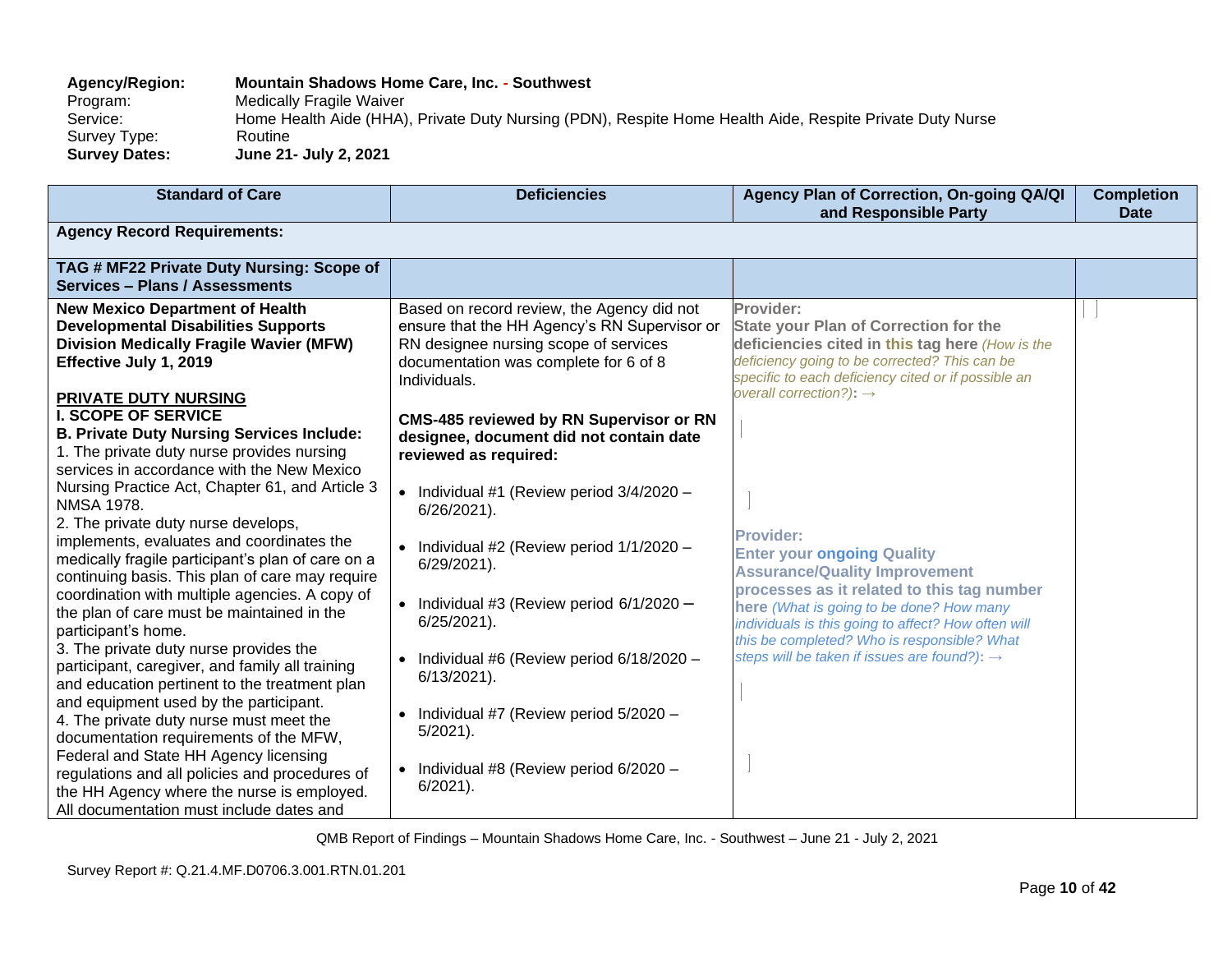| types of treatments performed; as well as          | <b>Medication Profiles were maintained and</b>       |  |
|----------------------------------------------------|------------------------------------------------------|--|
| person's response to treatment and progress        | reviewed by RN Supervisor or RN designee             |  |
| towards all goals.                                 | at least every 60 days as required, however,         |  |
| 5. The private duty nurse must follow the          | were not signed or dated:                            |  |
| National HH Agency regulations (42 CFR 484)        |                                                      |  |
| and state HH Agency licensing regulation           | $\bullet$ Individual #2 (July 2020)                  |  |
| (7.28.2 NMAC) that apply to PDN services.          |                                                      |  |
| 6. The private duty nurse implements the           | <b>Medication Profiles were not maintained</b>       |  |
| Physician/Healthcare Practitioner orders.          | and reviewed by RN Supervisor or RN                  |  |
| 7. The standardized CMS-485 (Home Health           | designee at least every 60 days as required:         |  |
| Certification and Plan of Care) form will be       |                                                      |  |
| reviewed by the RN supervisor or RN designee       | $\bullet$ Individual #2 - Reviewed prior to start of |  |
| and renewed by the PCP at least every sixty        | term 1/1/2021 - 3/1/2021 signed by RN on             |  |
| (60) days.                                         | 9/25/2020.                                           |  |
| 8. The private duty nurse administers              |                                                      |  |
| Physician/Healthcare Practitioner ordered          | • Individual $#8 - Not$ found for: $8/18/2020 -$     |  |
| medication as prescribed utilizing all Federal,    | 10/16/2020.                                          |  |
| State, and MFW regulations and following HH        |                                                      |  |
| Agency policies and procedures. This includes      |                                                      |  |
| all ordered medication routes including oral,      |                                                      |  |
| infusion, therapy, subcutaneous,                   |                                                      |  |
| intramuscular, feeding tubes, sublingual,          |                                                      |  |
| topical, and inhalation therapy.                   |                                                      |  |
| 9. Medication profiles must be maintained for      |                                                      |  |
| each participant with the original kept at the     |                                                      |  |
| HH Agency and a copy in the home. The              |                                                      |  |
| medication profile will be reviewed by the         |                                                      |  |
| licensed HH Agency RN supervisor or RN             |                                                      |  |
| designee at least every sixty (60) days.           |                                                      |  |
| 10. The private duty nurse is responsible for      |                                                      |  |
| checking and knowing the following regarding       |                                                      |  |
| medications:                                       |                                                      |  |
| a. Medication changes, discontinued                |                                                      |  |
| medication, and new medication, and will           |                                                      |  |
| communicate changes to all pertinent               |                                                      |  |
| providers, primary care giver and family;          |                                                      |  |
| b. Response to medication;                         |                                                      |  |
| c. Reason for medication;<br>d. Adverse reactions; |                                                      |  |
|                                                    |                                                      |  |
| e. Significant side effects;                       |                                                      |  |
| f. Drug allergies; and                             |                                                      |  |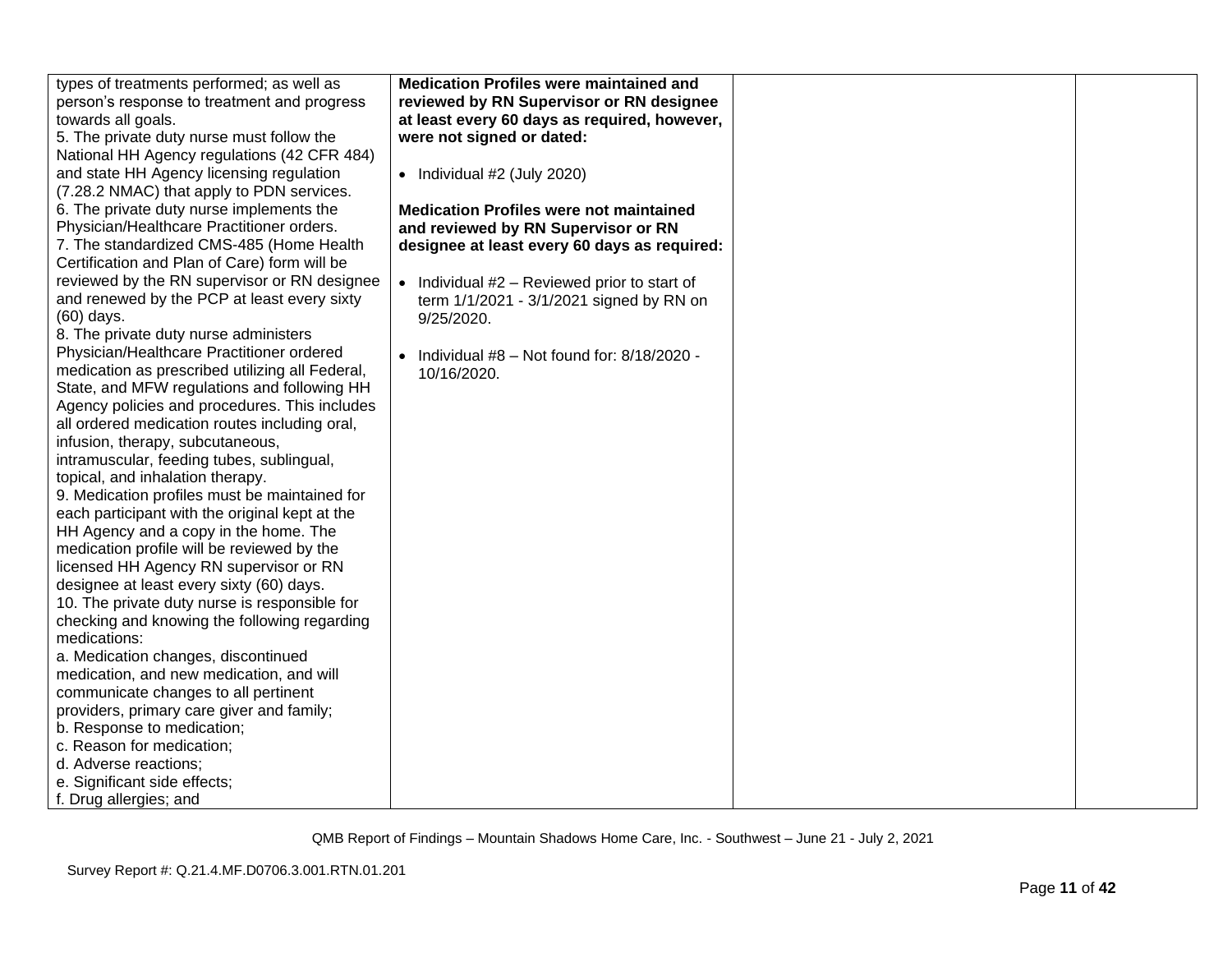| g. Contraindications                             |  |  |
|--------------------------------------------------|--|--|
| 11. The private duty nurse must follow the HH    |  |  |
| Agency's policy and procedure for                |  |  |
| management of medication errors.                 |  |  |
| 12. The private duty nurse providing direct care |  |  |
| to a medically fragile participant will be       |  |  |
| oriented to the unique needs of the participant  |  |  |
| by the family, HH Agency and other resources     |  |  |
| as needed, prior to the nurse providing          |  |  |
| independent services.                            |  |  |
| 13. The private duty nurse develops and          |  |  |
| maintains skills to safely manage all devices    |  |  |
| and equipment needed in providing care for       |  |  |
| the participant.                                 |  |  |
| 14. The private duty nurse monitors all          |  |  |
| equipment for safe functioning and facilitates   |  |  |
| maintenance and repair as needed.                |  |  |
| 15. The private duty nurse will obtain pertinent |  |  |
| medical history.                                 |  |  |
| 16. The private duty nurse will be responsible   |  |  |
| for the following:                               |  |  |
| a. Obtaining pertinent medical history;          |  |  |
| b. Assisting in the development and              |  |  |
| implementation of bowel and bladder regimens     |  |  |
| and monitor such regimens and modify as          |  |  |
| needed. This includes removal of fecal           |  |  |
| impactions and bowel and/or bladder training,    |  |  |
| urinary catheter and supra-public catheter       |  |  |
| care;                                            |  |  |
| c. Assisting with the development,               |  |  |
| implementation, modification, and monitoring     |  |  |
| of nutritional needs via feeding tubes and       |  |  |
| orally per Physician/Healthcare Practitioner     |  |  |
| order and within the nursing scope of practice;  |  |  |
| d. Providing ostomy care per                     |  |  |
| Physician/Healthcare Practitioner order;         |  |  |
| e. Monitoring respiratory status and treatments  |  |  |
| including the participant's response to therapy; |  |  |
| f. Providing rehabilitative nursing;             |  |  |
| g. Collecting specimens and obtaining cultures   |  |  |
| per Physician/Healthcare Practitioner order;     |  |  |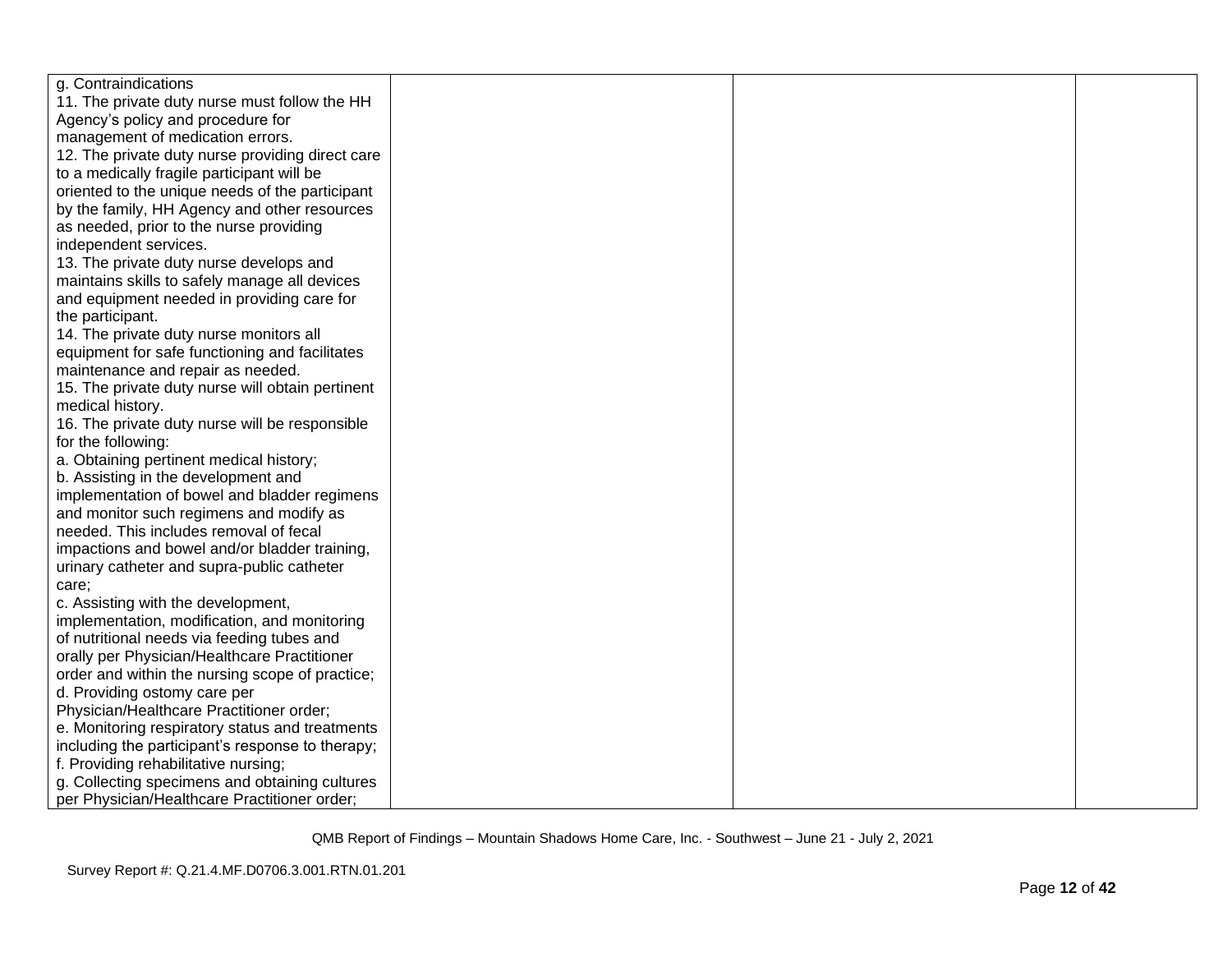| h. Providing routine assessment,                    |  |  |
|-----------------------------------------------------|--|--|
| implementation, modification, and monitoring        |  |  |
| of skin condition and wounds;                       |  |  |
| i. Providing routine assessment,                    |  |  |
| implementation, modification, and monitoring        |  |  |
| of Instrumental Activities of Daily Living (IADL)   |  |  |
| and Activities of Daily Living (ADL);               |  |  |
| j. Monitoring vital signs per                       |  |  |
| Physician/Healthcare Practitioner orders or per     |  |  |
| HH Agency policy.                                   |  |  |
| 17. The private duty nurse must consult and         |  |  |
| collaborate with the participant's PCP,             |  |  |
| specialists, other team members, and primary        |  |  |
| care giver/family, for the purpose of evaluation    |  |  |
| of the participant and/or developing, modifying,    |  |  |
| or monitoring services and treatment. This          |  |  |
| collaboration with team members will include,       |  |  |
| but will not be limited to, the following:          |  |  |
| a. Analyzing and interpreting the person's          |  |  |
| needs on the basis of medical history,              |  |  |
| pertinent precautions, limitations, and             |  |  |
| evaluative findings;                                |  |  |
| b. Identifying short and long-terms goals that      |  |  |
| are measurable and objective. The goals             |  |  |
| should include interventions to achieve and         |  |  |
| promote health that is related to the               |  |  |
| participant's needs.                                |  |  |
| 18. The individualized service goals and a          |  |  |
| nursing care plan will be separate from the         |  |  |
| CMS-485. The nursing plan of care is based          |  |  |
| on the Physician/Healthcare Practitioner            |  |  |
| treatment plan and the medically fragile            |  |  |
| participant's and family's concerns and             |  |  |
| priorities as identified in the ISP. The identified |  |  |
| goals and outcomes in the ISP will be               |  |  |
| specifically addressed in the nursing plan of       |  |  |
| care.                                               |  |  |
| 19. The private duty nurse must review              |  |  |
| Physician/Healthcare Practitioner orders for        |  |  |
| treatment. If changes in the treatment require      |  |  |
| revisions to the ISP, the agency nurse will         |  |  |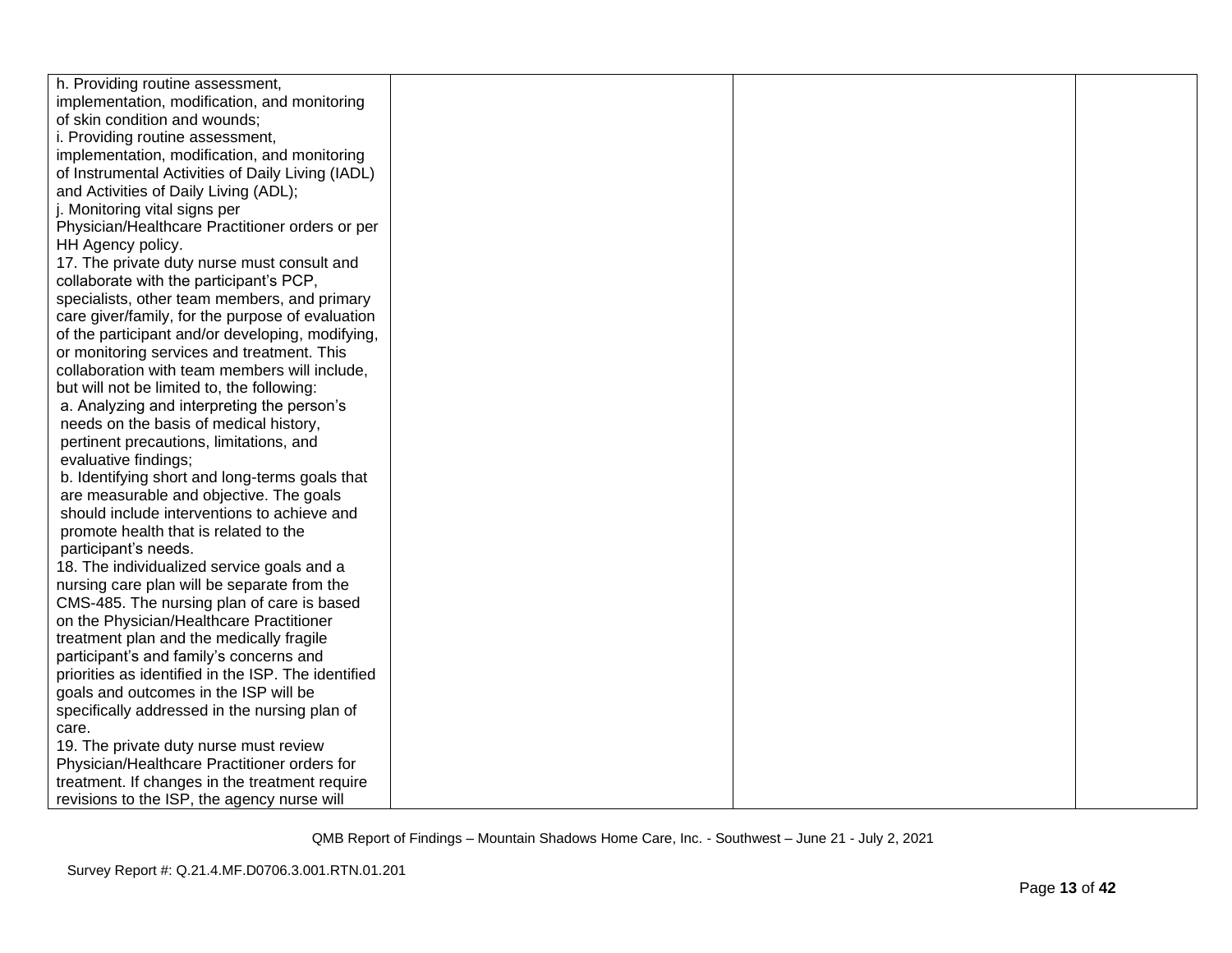| contact the CM to request an Interdisciplinary                                             |  |  |
|--------------------------------------------------------------------------------------------|--|--|
| Team (IDT) meeting.                                                                        |  |  |
| 20. The private duty nurse coordinates with the                                            |  |  |
| CM all services that may be provided in the<br>home and community setting.                 |  |  |
| 21. PDN services may be provided in the home                                               |  |  |
| or other community setting.                                                                |  |  |
| 22. The private duty nurse may ride in the                                                 |  |  |
| vehicle with the person for the purpose of                                                 |  |  |
| oversight, support, or monitoring during                                                   |  |  |
| transportation. The private duty nurse may not                                             |  |  |
| operate the vehicle for the purpose of                                                     |  |  |
| transporting the participant.                                                              |  |  |
|                                                                                            |  |  |
|                                                                                            |  |  |
| <b>RESPITE STANDARDS</b>                                                                   |  |  |
| <b>II. IN-HOME RESPITE</b>                                                                 |  |  |
| <b>B. Agency Provider Requirement</b>                                                      |  |  |
| 1. The agency is responsible to ensure that the                                            |  |  |
| direct support professionals (RN, LPN, and                                                 |  |  |
| HHA) meet all applicable MFW, State and                                                    |  |  |
| Federal requirements for PDN and HHA.                                                      |  |  |
| 2. The agency will follow the MFW PDN and                                                  |  |  |
| HHA Standards.                                                                             |  |  |
| 3. Respite services must be provided by                                                    |  |  |
| qualified personnel as delineated in the<br>agency's licensure requirements and follow the |  |  |
| MFW Standards and the MFW Provider                                                         |  |  |
| Agreement.                                                                                 |  |  |
| 4. Advance notice to the CM is required. This                                              |  |  |
| includes a timeline from the person/person's                                               |  |  |
| representative.                                                                            |  |  |
| 5. A log of respite hours used must be                                                     |  |  |
| established and maintained.                                                                |  |  |
| 6. The CM must complete and approve                                                        |  |  |
| required paperwork for the agency's respite                                                |  |  |
| services prior to implementation.                                                          |  |  |
| 7. All services provided during respite must be                                            |  |  |
| documented following the documentation                                                     |  |  |
| standards by the MFW, State, Federal and                                                   |  |  |
| agency requirements.                                                                       |  |  |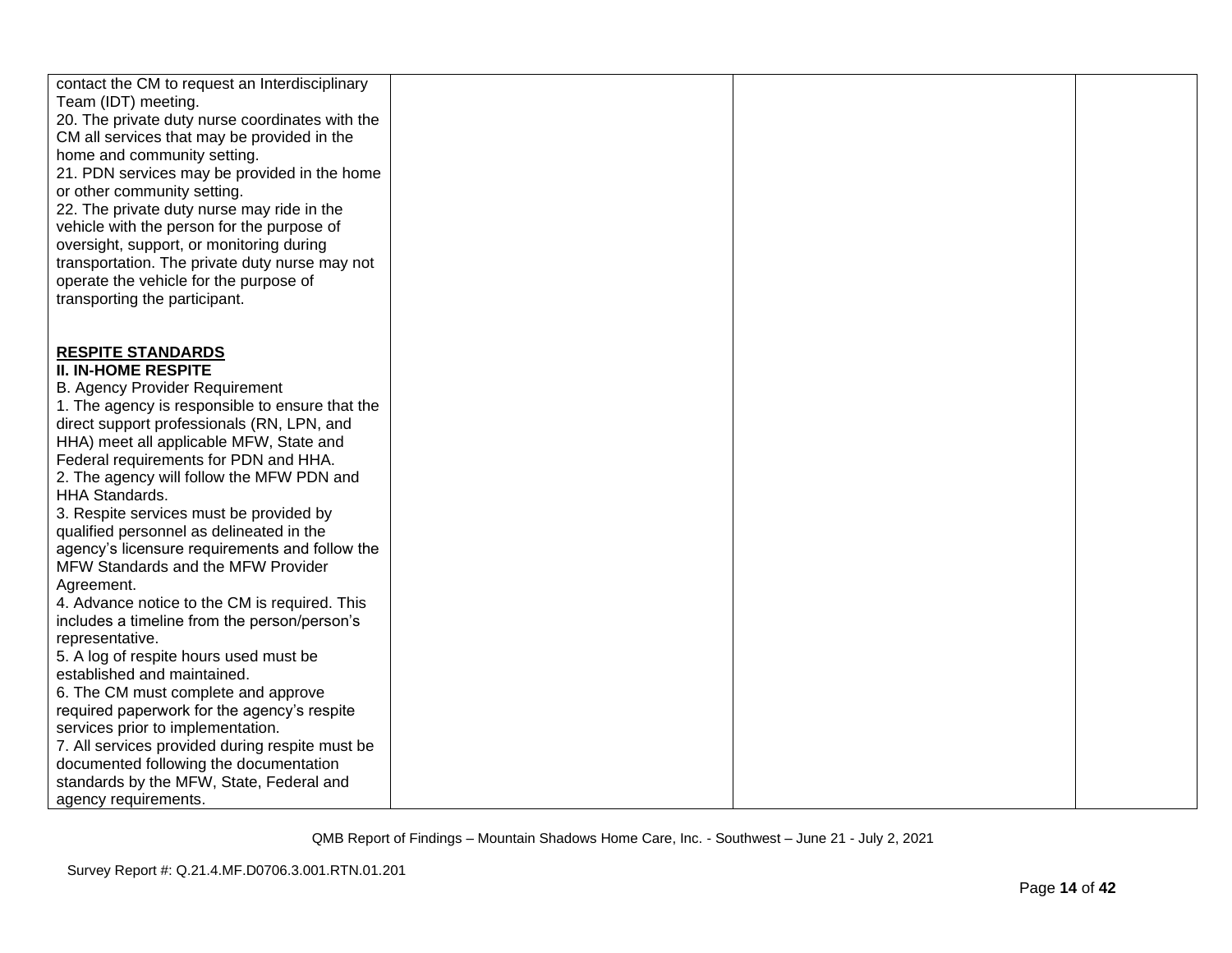| 8. The agency personnel must be culturally<br>sensitive to the needs and preferences of<br>person and members of their household. |  |  |
|-----------------------------------------------------------------------------------------------------------------------------------|--|--|
|                                                                                                                                   |  |  |
|                                                                                                                                   |  |  |
| Arrangement of written or spoken<br>communication in another language may need                                                    |  |  |
| to be considered.                                                                                                                 |  |  |
|                                                                                                                                   |  |  |
|                                                                                                                                   |  |  |
|                                                                                                                                   |  |  |
|                                                                                                                                   |  |  |
|                                                                                                                                   |  |  |
|                                                                                                                                   |  |  |
|                                                                                                                                   |  |  |
|                                                                                                                                   |  |  |
|                                                                                                                                   |  |  |
|                                                                                                                                   |  |  |
|                                                                                                                                   |  |  |
|                                                                                                                                   |  |  |
|                                                                                                                                   |  |  |
|                                                                                                                                   |  |  |
|                                                                                                                                   |  |  |
|                                                                                                                                   |  |  |
|                                                                                                                                   |  |  |
|                                                                                                                                   |  |  |
|                                                                                                                                   |  |  |
|                                                                                                                                   |  |  |
|                                                                                                                                   |  |  |
|                                                                                                                                   |  |  |
|                                                                                                                                   |  |  |
|                                                                                                                                   |  |  |
|                                                                                                                                   |  |  |
|                                                                                                                                   |  |  |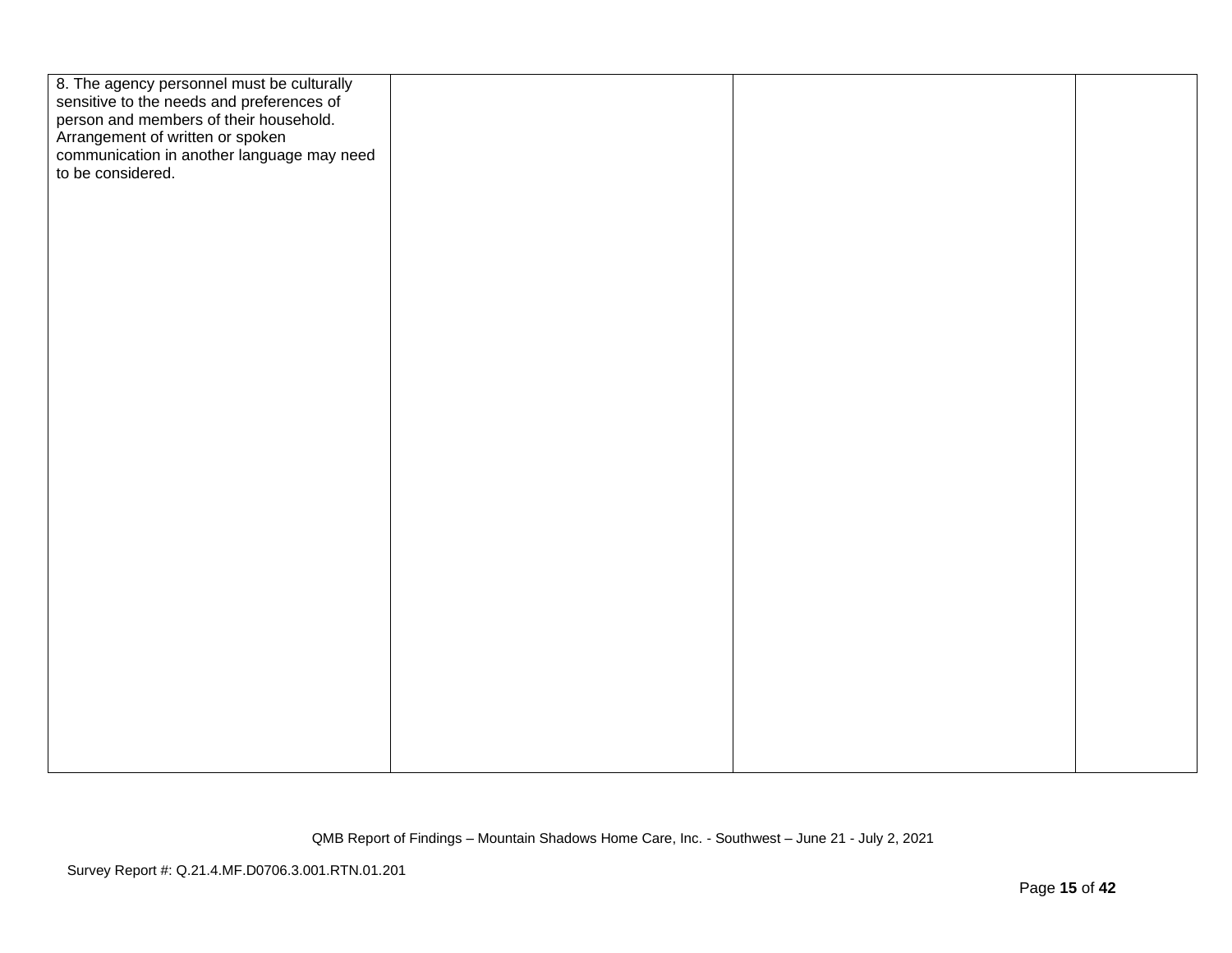| TAG # MF27.1 HHA and PDN:                                                               |                                                |                                                                                                 |  |
|-----------------------------------------------------------------------------------------|------------------------------------------------|-------------------------------------------------------------------------------------------------|--|
| <b>Agency/Individual Requirements - RN</b>                                              |                                                |                                                                                                 |  |
| <b>Supervision</b>                                                                      |                                                |                                                                                                 |  |
| <b>New Mexico Department of Health</b>                                                  | Based on record review, the Agency did not     | Provider:                                                                                       |  |
| <b>Developmental Disabilities Supports</b>                                              | ensure complete documentation that the Home    | <b>State your Plan of Correction for the</b>                                                    |  |
| <b>Division Medically Fragile Wavier (MFW)</b>                                          | Health Aide and/or Private Duty Nurse were     | deficiencies cited in this tag here (How is the                                                 |  |
| Effective July 1, 2019                                                                  | supervised by the Agency's RN Supervisor as    | deficiency going to be corrected? This can be                                                   |  |
|                                                                                         | required for 1 of 8 Individuals.               | specific to each deficiency cited or if possible an                                             |  |
| <b>HOME HEALTH AIDE (HHA)</b>                                                           |                                                | overall correction?): $\rightarrow$                                                             |  |
| II. AGENCY/INDIVIDUAL PROVIDER                                                          | Review of the Agency's Individual case files   |                                                                                                 |  |
| <b>REQUIREMENTS</b>                                                                     | revealed the RN supervisory visits did not     |                                                                                                 |  |
| A. The HH Agency must be a current MFW                                                  | occur as required with the Respite Private     |                                                                                                 |  |
| provider with the Provider Enrollment Unit                                              | <b>Duty Nurse</b>                              |                                                                                                 |  |
| (PEU)/Developmental Disabilities Supports                                               |                                                |                                                                                                 |  |
| Division (DDSD).                                                                        | • Individual #2 - Supervisory visits occurred  |                                                                                                 |  |
| <b>B. HHA Qualifications:</b>                                                           | on: 7/7/2020, 7/22/2020, 10/30/2020,           |                                                                                                 |  |
| 1. HHA Certificate from an approved                                                     | 12/11/2020, 2/25/2021, 4/30/2021. Dates        | <b>Provider:</b>                                                                                |  |
| community-based program following the HHA                                               | are inconsistent with 60 day requirement.      | <b>Enter your ongoing Quality</b>                                                               |  |
| training Federal regulations 42 CFR 484.36 or                                           | Per standards, "The HH Agency must             | <b>Assurance/Quality Improvement</b>                                                            |  |
| the State Regulation 7 NMAC 28.2., or;                                                  | document in the participant's clinical file RN | processes as it related to this tag number                                                      |  |
| 2. HHA training at the licensed HH Agency                                               | supervision to occur at least every sixty (60) | here (What is going to be done? How many<br>individuals is this going to affect? How often will |  |
| which follows the Federal HHA training                                                  | days. Supervisory forms must be developed      | this be completed? Who is responsible? What                                                     |  |
| regulation in 42 CFR 484.36 or the State                                                | and implemented specifically for this task."   | steps will be taken if issues are found?): $\rightarrow$                                        |  |
| Regulation 7 NMAC 28.2., or;                                                            |                                                |                                                                                                 |  |
| 3. A Certified Nurses' Assistant (CNA) who has                                          |                                                |                                                                                                 |  |
| successfully completed the employing HH                                                 |                                                |                                                                                                 |  |
| Agency's written and practical competency                                               |                                                |                                                                                                 |  |
| standards and meets the qualifications for a                                            |                                                |                                                                                                 |  |
| HHA with the MFW. Documentation will be                                                 |                                                |                                                                                                 |  |
| maintained in personnel file.                                                           |                                                |                                                                                                 |  |
| 4. A HHA who was not trained at the                                                     |                                                |                                                                                                 |  |
| employing HH Agency will need to successfully                                           |                                                |                                                                                                 |  |
| complete the employing HH Agency's written<br>and practical competency standards before |                                                |                                                                                                 |  |
| providing direct care services. Documentation                                           |                                                |                                                                                                 |  |
| will be maintained in personnel file.                                                   |                                                |                                                                                                 |  |
| 5. The HHA will be supervised by the HH                                                 |                                                |                                                                                                 |  |
| Agency RN supervisor or HH Agency RN                                                    |                                                |                                                                                                 |  |
| designee at least once every 60 days in the                                             |                                                |                                                                                                 |  |
| participant's home.                                                                     |                                                |                                                                                                 |  |
|                                                                                         |                                                |                                                                                                 |  |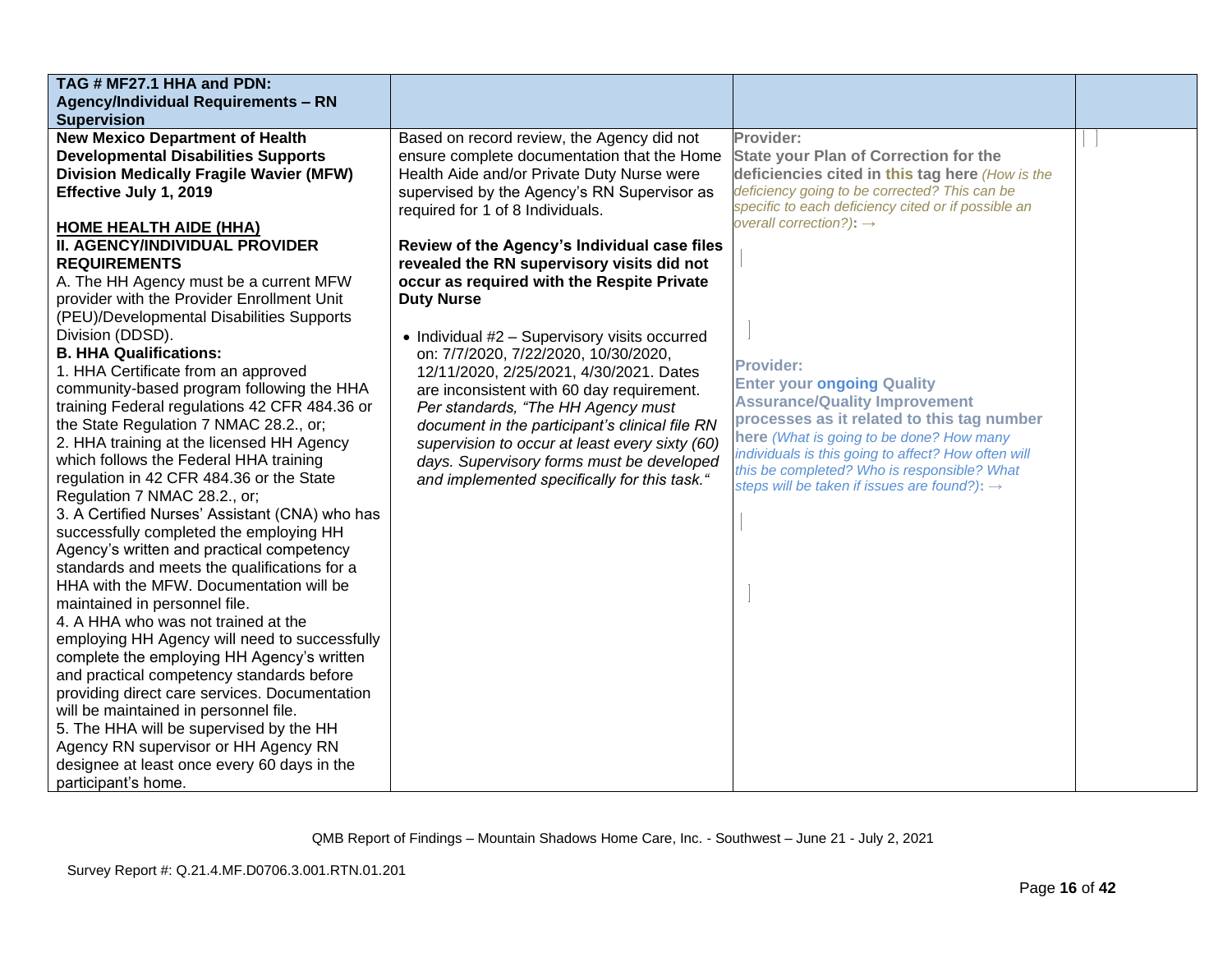| 6. The HHA will be culturally sensitive to the      |  |  |
|-----------------------------------------------------|--|--|
| needs and preferences of the participants and       |  |  |
| their families. Based upon the individual           |  |  |
| language needs or preferences, HHA may be           |  |  |
| requested to communicate in a language other        |  |  |
| than English.                                       |  |  |
| C. All supervisory visits/contacts must be          |  |  |
| documented in the participant's HH Agency           |  |  |
| clinical file on a standardized form that reflects  |  |  |
| the following:                                      |  |  |
| 1. Service received;                                |  |  |
| 2. Participant's status;                            |  |  |
| 3. Contact with family members;                     |  |  |
| 4. Review of HHA plan of care with appropriate      |  |  |
| modification annually and as needed.                |  |  |
| D. Requirements for the HH Agency Serving           |  |  |
| Medically Fragile Waiver Population: 1. The         |  |  |
| HH Agency nursing supervisors(s) should have        |  |  |
| at least one year of supervisory experience.        |  |  |
| The RN supervisor will supervise the RN, LPN        |  |  |
| and HHA.                                            |  |  |
| 2. The HH Agency staff will be culturally           |  |  |
| sensitive to the needs and preferences of           |  |  |
| participants and households. Arrangement of         |  |  |
| written or spoken communication in another          |  |  |
| language must be considered.                        |  |  |
| 3. The HH Agency will document and report           |  |  |
| any noncompliance with the ISP to the case          |  |  |
| manager.                                            |  |  |
| 4. All Physician orders that change the             |  |  |
| participant's service needs should be               |  |  |
| conveyed to the CM for coordination with            |  |  |
| service providers and modification to ISP/MAD       |  |  |
| 046 if necessary.                                   |  |  |
| 5. The HH Agency will document in the               |  |  |
| participant's clinical file that the RN supervision |  |  |
| of the HHA occurs at least once every sixty         |  |  |
| days. Supervisory forms must be developed           |  |  |
| and implemented specifically for this task.         |  |  |
| 6. The HH Agency and CM must have                   |  |  |
| documented monthly contact that reflects the        |  |  |
|                                                     |  |  |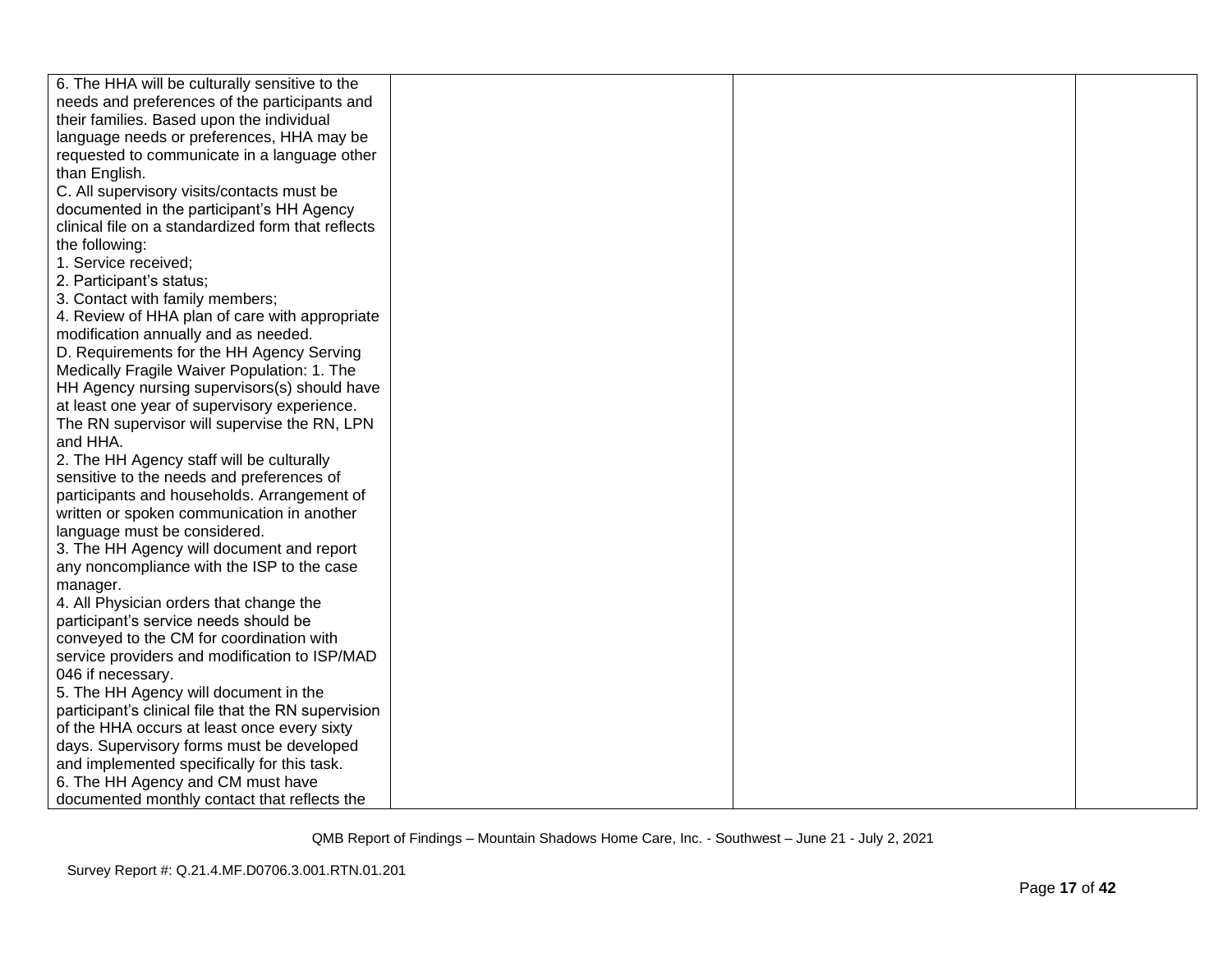| discussion and review of services and ongoing<br>coordination of care. |  |  |
|------------------------------------------------------------------------|--|--|
| 7. The HH Agency supervising RN, direct care                           |  |  |
| RN and LPN trains families, direct support                             |  |  |
| professionals and all relevant individuals in all                      |  |  |
| relevant settings as needed for successful                             |  |  |
| implementation of therapeutic activities,                              |  |  |
| strategies, treatments, use of equipment and                           |  |  |
| technologies or other areas of concern.                                |  |  |
| 8. It is expected the HH Agency will consult                           |  |  |
| with, Interdisciplinary Team (IDT) members,                            |  |  |
| guardians, family, and direct support                                  |  |  |
| professionals (DSP) as needed.                                         |  |  |
|                                                                        |  |  |
| PRIVATE DUTY NURSING                                                   |  |  |
| <b>II. AGENCY/INDIVIDUAL PROVIDER</b>                                  |  |  |
| <b>REQUIREMENTS</b>                                                    |  |  |
| E. Requirements for the HH Agency Serving                              |  |  |
| the Medically Fragile Waiver Population:                               |  |  |
| 1. A RN or LPN in the state of New Mexico                              |  |  |
| must maintain current licensure as required by                         |  |  |
| the state of New Mexico Board of Nursing. The                          |  |  |
| HH Agency will maintain verification of current                        |  |  |
| licensure. Nursing experience in the area of                           |  |  |
| developmental disabilities and/or medically                            |  |  |
| fragile conditions is preferred.                                       |  |  |
| 2. When the HH Agency deems the nursing                                |  |  |
| applicant's experience does not meet MFW                               |  |  |
| Standards, then the applicant can be                                   |  |  |
| considered for employment by the agency if                             |  |  |
| he/she completes an approved internship or                             |  |  |
| similar program. The program must be                                   |  |  |
| approved by the MFW Manager and Human                                  |  |  |
| Services Department (HSD) representative.                              |  |  |
| 3. The supervision of all HH Agency personnel                          |  |  |
| is the responsibility of the HH Agency                                 |  |  |
| Administrator or Director.                                             |  |  |
| 4. The HH Agency Nursing Supervisors(s)                                |  |  |
| should have at least one year of supervisory                           |  |  |
| experience. The RN supervisor will supervise                           |  |  |
| the RN, LPN, and Home Health Aide (HHA).                               |  |  |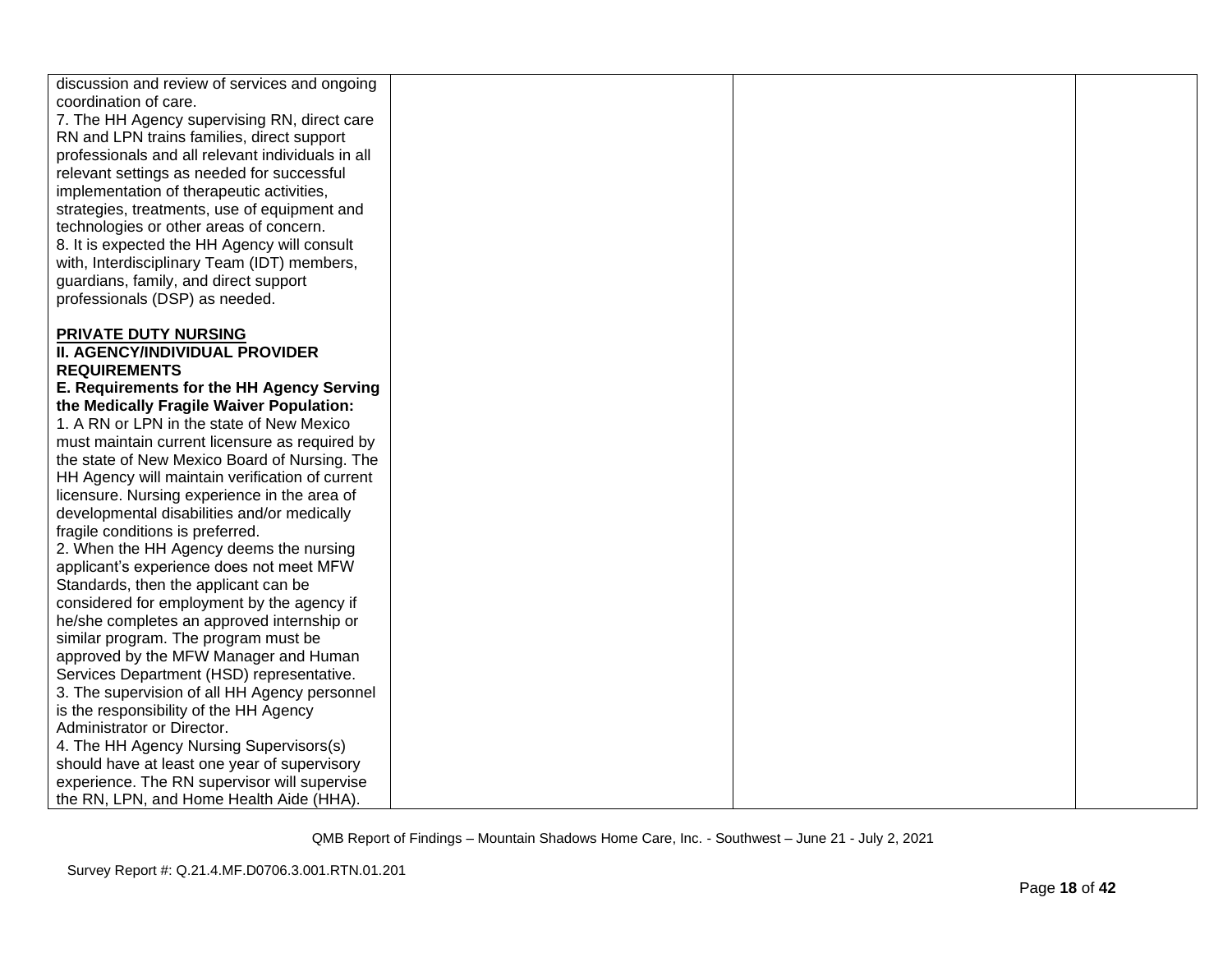| 5. The HH Agency staff will be culturally        |  |  |
|--------------------------------------------------|--|--|
| sensitive to the needs and preferences of        |  |  |
| participant, participant representative and      |  |  |
| households. Arrangement of written or spoken     |  |  |
| communication in another language must be        |  |  |
| considered.                                      |  |  |
| 6. The HH Agency will document and report        |  |  |
| any noncompliance with the ISP to the CM.        |  |  |
| 7. All Physician/Healthcare Practitioner orders  |  |  |
| that change the person's LOC will be conveyed    |  |  |
| to the CM for coordination with service          |  |  |
| providers and modification to the ISP/budget if  |  |  |
| necessary.                                       |  |  |
| 8. The HH Agency must document in the            |  |  |
| participant's clinical file RN supervision to    |  |  |
| occur at least every sixty (60) days.            |  |  |
| Supervisory forms must be developed and          |  |  |
| implemented specifically for this task.          |  |  |
| 9. The HH Agency and CM must have                |  |  |
| documented monthly contact that reflects the     |  |  |
| discussion and review of services and ongoing    |  |  |
| coordination of care.                            |  |  |
| 10. The HH Agency supervising RN, direct         |  |  |
| care RN, and LPN trains the participant, family, |  |  |
| direct support professional (DSP) and all        |  |  |
| relevant individuals in all relevant settings as |  |  |
| needed for successful implementation of          |  |  |
| therapeutic activities, strategies, treatments,  |  |  |
| use of equipment and technologies, or other      |  |  |
| areas of concern.                                |  |  |
| 11. It is expected that the HH Agency will       |  |  |
| consult with the participant, IDT members,       |  |  |
| guardians, family, and DSP as needed.            |  |  |
|                                                  |  |  |
| NMAC 7.28.2.29 SUPERVISION OF                    |  |  |
| <b>SECONDARY AND NONLICENSED</b>                 |  |  |
| <b>PERSONNEL:</b>                                |  |  |
| A. Licensed practical nurses: Services and       |  |  |
| care provided by a licensed practical nurse will |  |  |
| be furnished under the supervision of a          |  |  |
| registered nurse who has a minimum of one        |  |  |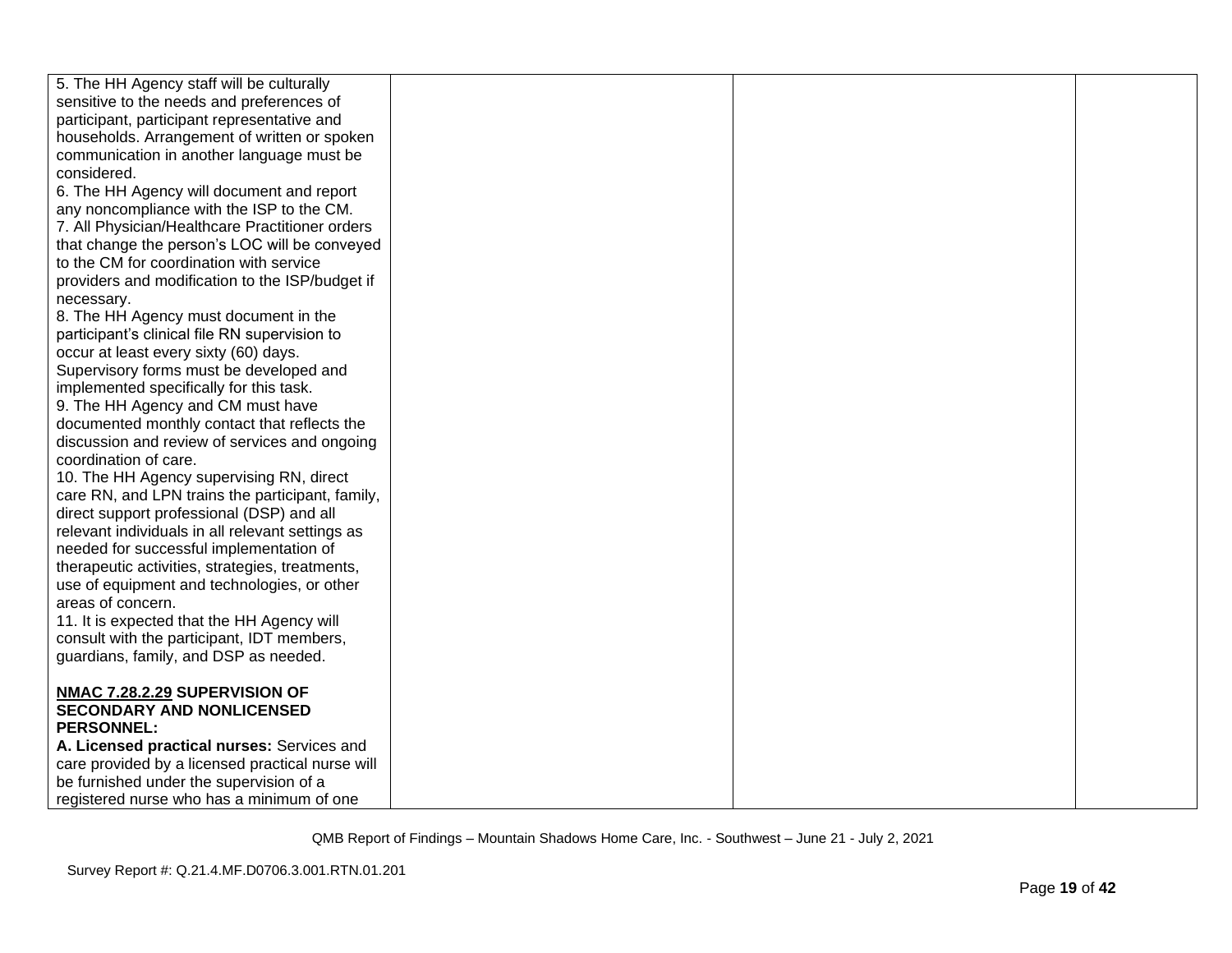| year home health experience or a minimum of<br>two years nursing experience. Such<br>supervision will include, at a minimum:<br>(1) Identify appropriate tasks to be performed<br>by the licensed practical nurse.<br>(2) Conduct and document a supervisory visit<br>to at least one patient/client residence at least<br>every 60 days, or more often as indicated.<br>D. Home health aides: Services and care<br>provided by a home health aide will be<br>furnished under the supervision of an<br>appropriately licensed professional, such as,<br>registered nurse, physical therapist,<br>occupational therapist, or a speech language<br>pathologist with a minimum of one year<br>experience. Such supervision will include, at a<br>minimum:<br>(1) Preparation of written patient/client<br>instructions which identify appropriate tasks to<br>be performed by the home health aide.<br>(2) Conduct and document a supervisory visit<br>to the patient/client residence at least every 62<br>days or as often as the condition of the<br>patient/client requires. Note: Patient/clients<br>who have multiple home health aides require<br>only one supervisory visit. This home health<br>aide need not be present in the patient/client's<br>residence at the time of the supervisory visit. |  |  |
|-----------------------------------------------------------------------------------------------------------------------------------------------------------------------------------------------------------------------------------------------------------------------------------------------------------------------------------------------------------------------------------------------------------------------------------------------------------------------------------------------------------------------------------------------------------------------------------------------------------------------------------------------------------------------------------------------------------------------------------------------------------------------------------------------------------------------------------------------------------------------------------------------------------------------------------------------------------------------------------------------------------------------------------------------------------------------------------------------------------------------------------------------------------------------------------------------------------------------------------------------------------------------------------------------------------|--|--|
|                                                                                                                                                                                                                                                                                                                                                                                                                                                                                                                                                                                                                                                                                                                                                                                                                                                                                                                                                                                                                                                                                                                                                                                                                                                                                                           |  |  |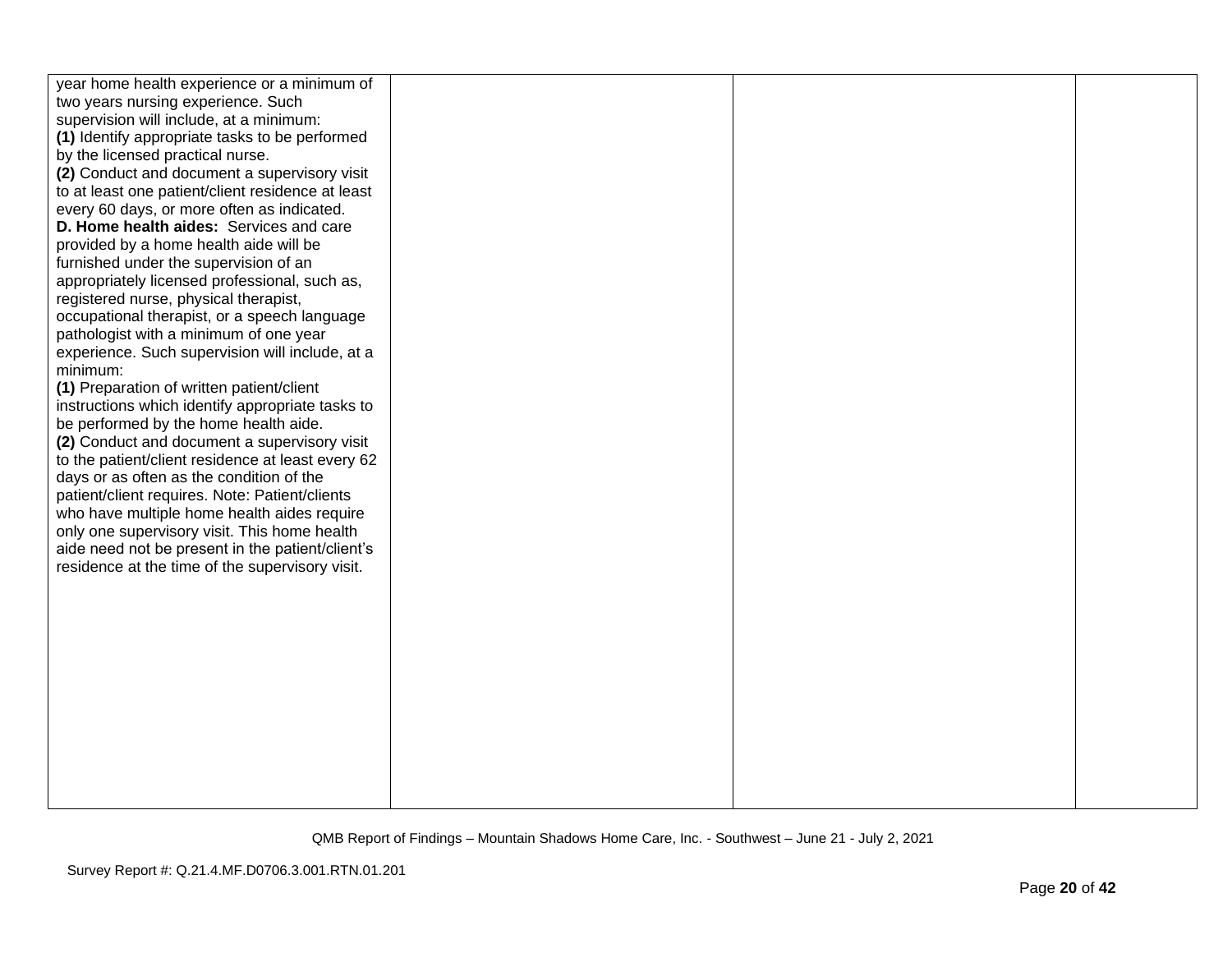| TAG # MF 1A26 Consolidated On-line<br><b>Registry / Employee Abuse Registry</b>                                                                                                                                                                                                                                                                                                                                                                                                                                                                                                                                                                                                                                                                                                                                                                                                                                                                                                                                                                                                                                                                                                                                                                                                                                                                                                                                                                                                                                                                                                                                                                                                                                |                                                                                                                                                                                                                                                                                                                                                                                                                                                                                                                                                                                                               |                                                                                                                                                                                                                                                                                                                                                           |  |
|----------------------------------------------------------------------------------------------------------------------------------------------------------------------------------------------------------------------------------------------------------------------------------------------------------------------------------------------------------------------------------------------------------------------------------------------------------------------------------------------------------------------------------------------------------------------------------------------------------------------------------------------------------------------------------------------------------------------------------------------------------------------------------------------------------------------------------------------------------------------------------------------------------------------------------------------------------------------------------------------------------------------------------------------------------------------------------------------------------------------------------------------------------------------------------------------------------------------------------------------------------------------------------------------------------------------------------------------------------------------------------------------------------------------------------------------------------------------------------------------------------------------------------------------------------------------------------------------------------------------------------------------------------------------------------------------------------------|---------------------------------------------------------------------------------------------------------------------------------------------------------------------------------------------------------------------------------------------------------------------------------------------------------------------------------------------------------------------------------------------------------------------------------------------------------------------------------------------------------------------------------------------------------------------------------------------------------------|-----------------------------------------------------------------------------------------------------------------------------------------------------------------------------------------------------------------------------------------------------------------------------------------------------------------------------------------------------------|--|
| <b>New Mexico Department of Health</b><br><b>Developmental Disabilities Supports</b><br><b>Division Medically Fragile Wavier (MFW)</b><br>Effective July 1, 2019<br><b>GENERAL PROVIDER REQUIREMENTS</b><br><b>I. PROVIDER REQUIREMENTS</b><br>A. The Medicaid Medically Fragile Home and<br><b>Community Based Services Waiver require</b><br>providers to meet any pertinent laws,<br>regulations, rules, policies, and interpretive<br>memoranda published by the New Mexico<br>Department of Health (DOH) and the HSD.<br>NMAC 7.1.12.8 REGISTRY ESTABLISHED;<br><b>PROVIDER INQUIRY REQUIRED:</b><br>Upon the effective date of this rule, the<br>department has established and maintains an<br>accurate and complete electronic registry that<br>contains the name, date of birth, address,<br>social security number, and other appropriate<br>identifying information of all persons who, while<br>employed by a provider, have been determined<br>by the department, as a result of an<br>investigation of a complaint, to have engaged<br>in a substantiated registry-referred incident of<br>abuse, neglect or exploitation of a person<br>receiving care or services from a provider.<br>Additions and updates to the registry shall be<br>posted no later than two (2) business days<br>following receipt. Only department staff<br>designated by the custodian may access,<br>maintain and update the data in the registry.<br>A. Provider requirement to inquire of<br>registry. A provider, prior to employing or<br>contracting with an employee, shall inquire of<br>the registry whether the individual under<br>consideration for employment or contracting is<br>listed on the registry. | Based on record review, the Agency did not<br>maintain documentation in the employee's<br>personnel records that evidenced inquiry into<br>the Employee Abuse Registry prior to<br>employment or contracting for 1 of 14 Agency<br>Personnel.<br>The following Agency Personnel record(s)<br>contained evidence that indicated the<br><b>Employee Abuse Registry check was</b><br>completed after hire or contracting date:<br>$\bullet$ #505 - Date of hire 10/8/2014, completed<br>on 6/22/2021. (Note: EAR was completed<br>during the on-site survey. Provider please<br>complete POC for ongoing QA/QI). | <b>Provider:</b><br><b>Enter your ongoing Quality</b><br><b>Assurance/Quality Improvement</b><br>processes as it related to this tag number<br>here (What is going to be done? How many<br>individuals is this going to affect? How often will<br>this be completed? Who is responsible? What<br>steps will be taken if issues are found?): $\rightarrow$ |  |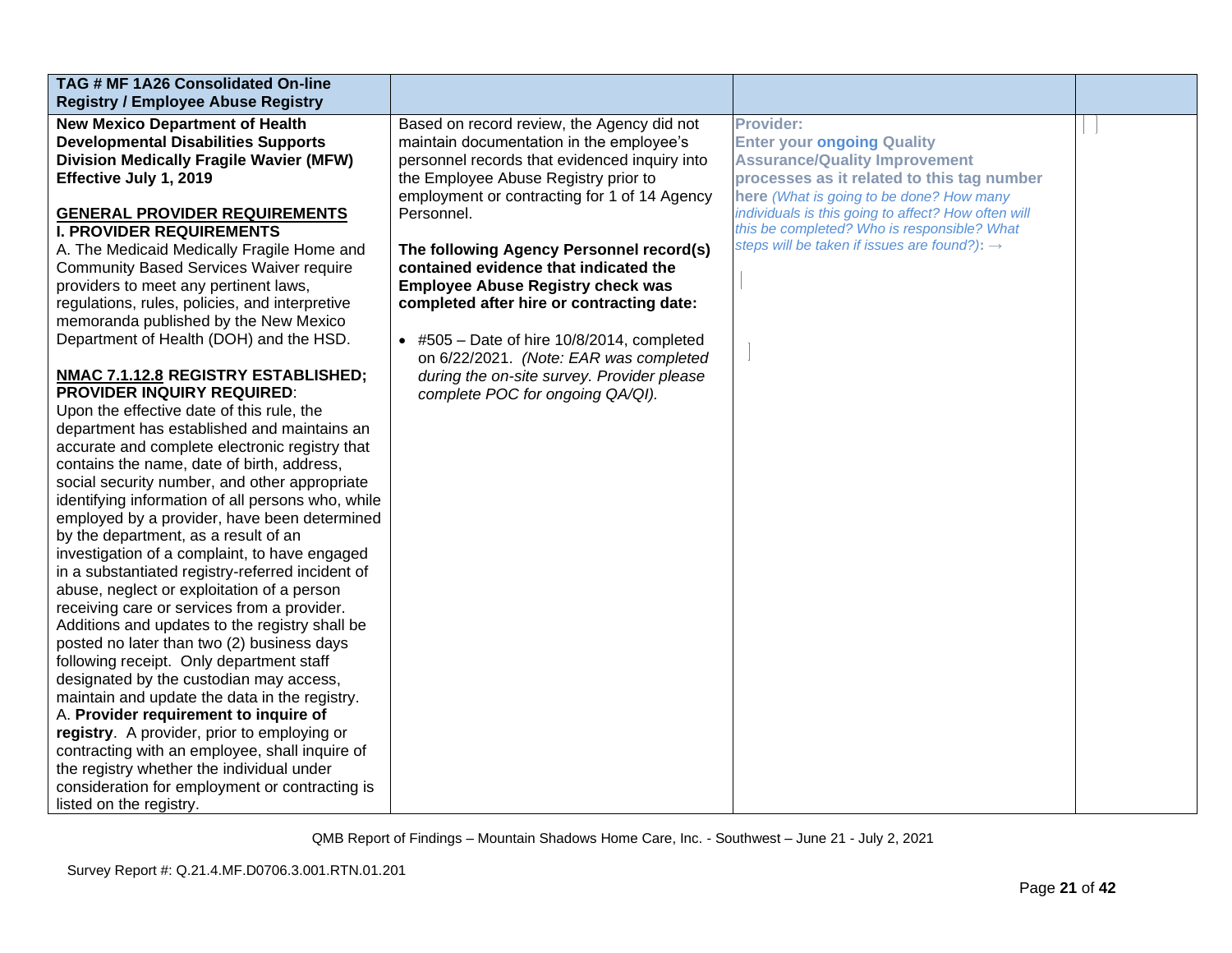| B. Prohibited employment. A provider may         |  |  |
|--------------------------------------------------|--|--|
| not employ or contract with an individual to be  |  |  |
| an employee if the individual is listed on the   |  |  |
| registry as having a substantiated registry-     |  |  |
| referred incident of abuse, neglect or           |  |  |
| exploitation of a person receiving care or       |  |  |
| services from a provider.                        |  |  |
| C. Applicant's identifying information           |  |  |
| required. In making the inquiry to the registry  |  |  |
| prior to employing or contracting with an        |  |  |
| employee, the provider shall use identifying     |  |  |
| information concerning the individual under      |  |  |
| consideration for employment or contracting      |  |  |
| sufficient to reasonably and completely search   |  |  |
| the registry, including the name, address, date  |  |  |
| of birth, social security number, and other      |  |  |
| appropriate identifying information required by  |  |  |
| the registry.                                    |  |  |
| D. Documentation of inquiry to registry.         |  |  |
| The provider shall maintain documentation in     |  |  |
| the employee's personnel or employment           |  |  |
| records that evidences the fact that the         |  |  |
| provider made an inquiry to the registry         |  |  |
| concerning that employee prior to employment.    |  |  |
| Such documentation must include evidence,        |  |  |
| based on the response to such inquiry            |  |  |
| received from the custodian by the provider,     |  |  |
| that the employee was not listed on the registry |  |  |
| as having a substantiated registry-referred      |  |  |
| incident of abuse, neglect or exploitation.      |  |  |
| E. Documentation for other staff. With           |  |  |
| respect to all employed or contracted            |  |  |
| individuals providing direct care who are        |  |  |
| licensed health care professionals or certified  |  |  |
| nurse aides, the provider shall maintain         |  |  |
| documentation reflecting the individual's        |  |  |
| current licensure as a health care professional  |  |  |
| or current certification as a nurse aide.        |  |  |
| F. Consequences of noncompliance. The            |  |  |
| department or other governmental agency          |  |  |
| having regulatory enforcement authority over a   |  |  |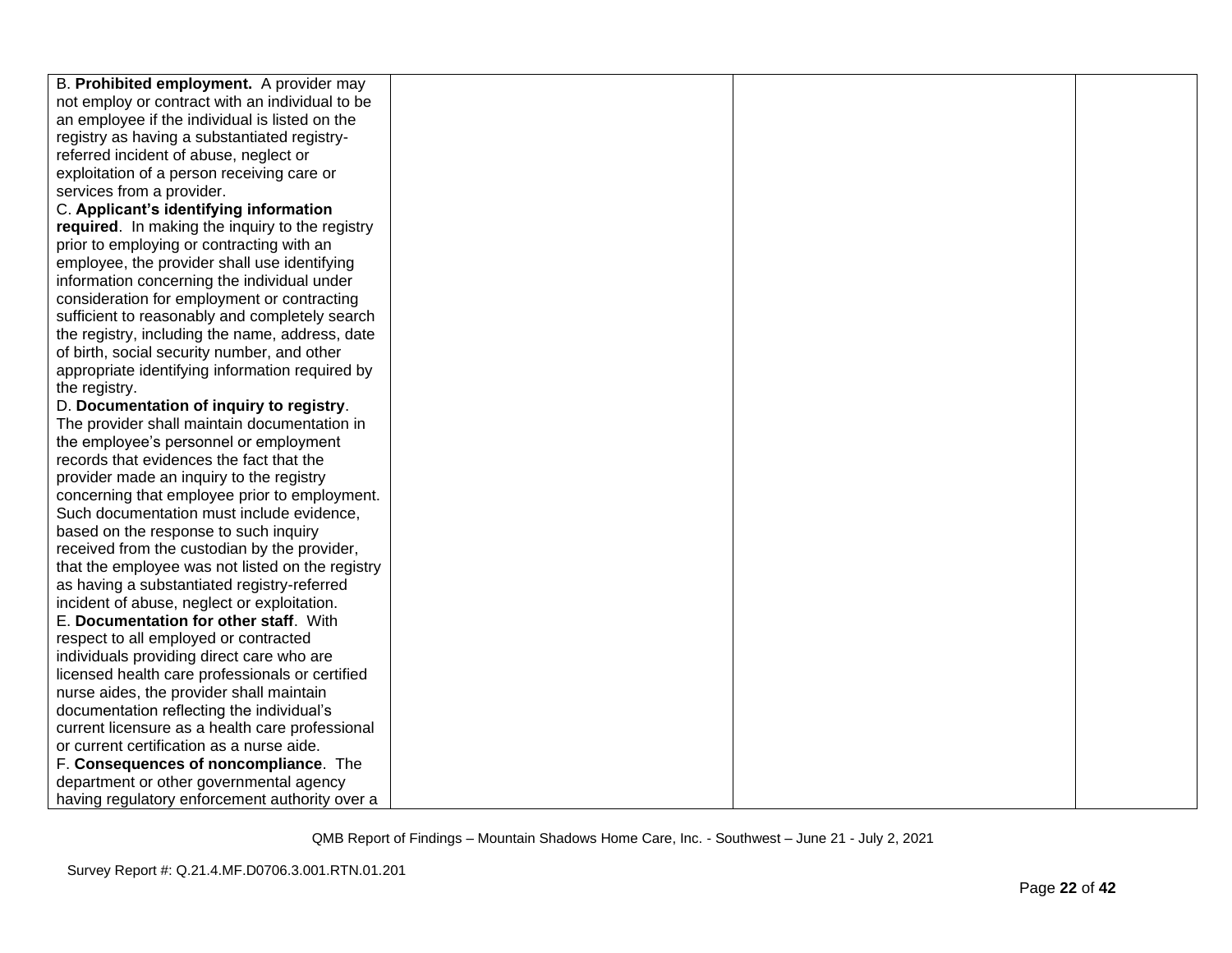| provider may sanction a provider in<br>accordance with applicable law if the provider<br>fails to make an appropriate and timely inquiry<br>of the registry, or fails to maintain evidence of<br>such inquiry, in connection with the hiring or<br>contracting of an employee; or for employing or<br>contracting any person to work as an<br>employee who is listed on the registry. Such<br>sanctions may include a directed plan of<br>correction, civil monetary penalty not to exceed<br>five thousand dollars (\$5000) per instance, or<br>termination or non-renewal of any contract with<br>the department or other governmental agency.<br>[7.1.12.8 NMAC - N, 01/01/2006] |  |  |
|-------------------------------------------------------------------------------------------------------------------------------------------------------------------------------------------------------------------------------------------------------------------------------------------------------------------------------------------------------------------------------------------------------------------------------------------------------------------------------------------------------------------------------------------------------------------------------------------------------------------------------------------------------------------------------------|--|--|
|                                                                                                                                                                                                                                                                                                                                                                                                                                                                                                                                                                                                                                                                                     |  |  |
|                                                                                                                                                                                                                                                                                                                                                                                                                                                                                                                                                                                                                                                                                     |  |  |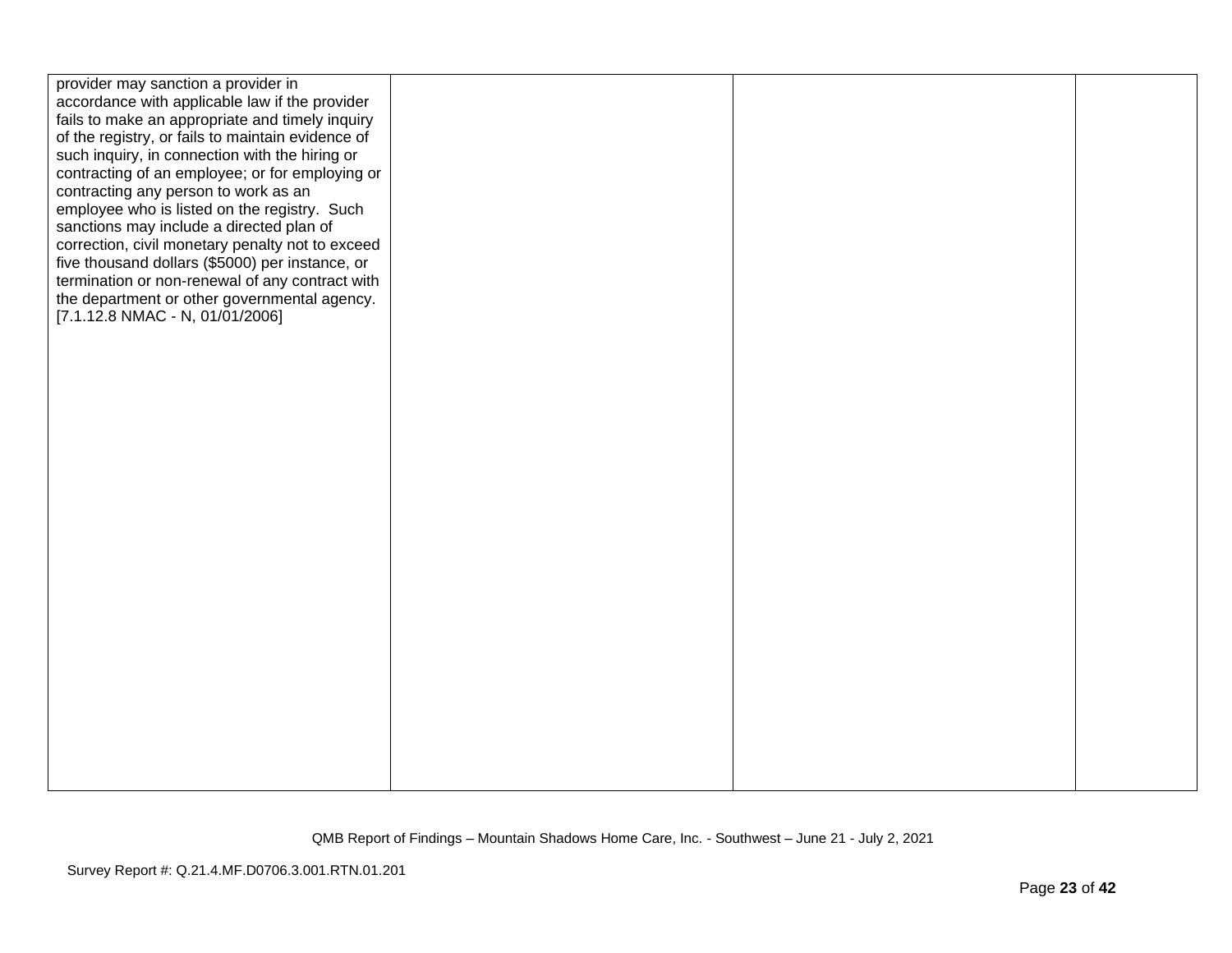| TAG # MF 1A28.1 Incident Management              |                                             |                                                          |  |
|--------------------------------------------------|---------------------------------------------|----------------------------------------------------------|--|
| <b>System - Agency Personnel Training</b>        |                                             |                                                          |  |
| <b>New Mexico Department of Health</b>           | Based on record review, the Agency did not  | Provider:                                                |  |
| <b>Developmental Disabilities Supports</b>       | ensure Incident Management ANE Training for | <b>State your Plan of Correction for the</b>             |  |
| <b>Division Medically Fragile Wavier (MFW)</b>   | 8 of 14 Agency Personnel.                   | deficiencies cited in this tag here (How is the          |  |
| Effective July 1, 2019                           |                                             | deficiency going to be corrected? This can be            |  |
|                                                  | The following Agency Personnel record(s)    | specific to each deficiency cited or if possible an      |  |
| <b>GENERAL PROVIDER REQUIREMENTS</b>             | contained no evidence of the annual NM      | overall correction?): $\rightarrow$                      |  |
| <b>I. PROVIDER REQUIREMENTS</b>                  | <b>DOH Incident Management ANE training</b> |                                                          |  |
| A. The Medicaid Medically Fragile Home and       | was completed for the following:            |                                                          |  |
| <b>Community Based Services Waiver require</b>   |                                             |                                                          |  |
| providers to meet any pertinent laws,            | <b>Home Health Aide:</b>                    |                                                          |  |
| regulations, rules, policies, and interpretive   | • Not Found: #501, 504, 505, 506            |                                                          |  |
| memoranda published by the New Mexico            |                                             |                                                          |  |
| Department of Health (DOH) and the HSD.          | <b>Private Duty Nursing:</b>                |                                                          |  |
| C. All providers must be currently enrolled as a | • Not Found: #507, 508, 509, 511            | <b>Provider:</b>                                         |  |
| MFW provider through the Developmental           |                                             | <b>Enter your ongoing Quality</b>                        |  |
| Disabilities Supports Division (DDSD) Provider   |                                             | <b>Assurance/Quality Improvement</b>                     |  |
| <b>Enrollment Unit process:</b>                  |                                             | processes as it related to this tag number               |  |
| a. All providers must follow the DOH/Division    |                                             | here (What is going to be done? How many                 |  |
| of Health Improvement (DHI) Statewide            |                                             | individuals is this going to affect? How often will      |  |
| Incident Management System Policies and          |                                             | this be completed? Who is responsible? What              |  |
| Procedures.                                      |                                             | steps will be taken if issues are found?): $\rightarrow$ |  |
| b. All provider agencies that enter a            |                                             |                                                          |  |
| contractual relationship with DOH to provide     |                                             |                                                          |  |
|                                                  |                                             |                                                          |  |
| MFW services shall comply with all applicable    |                                             |                                                          |  |
| regulation, policies and standards.              |                                             |                                                          |  |
| c. Reference: http://dhi.health.state.nm.us/     |                                             |                                                          |  |
| D. All agencies must follow all applicable       |                                             |                                                          |  |
| <b>DDSD Policies and Procedures.</b>             |                                             |                                                          |  |
|                                                  |                                             |                                                          |  |
| NMAC 7.1.14.8 INCIDENT MANAGEMENT                |                                             |                                                          |  |
| <b>SYSTEM REPORTING REQUIREMENTS</b>             |                                             |                                                          |  |
| FOR COMMUNITY-BASED SERVICE                      |                                             |                                                          |  |
| <b>PROVIDERS:</b>                                |                                             |                                                          |  |
| A. Duty to report:                               |                                             |                                                          |  |
| (1) All community-based providers shall          |                                             |                                                          |  |
| immediately report alleged crimes to law         |                                             |                                                          |  |
| enforcement or call for emergency medical        |                                             |                                                          |  |
| services as appropriate to ensure the safety of  |                                             |                                                          |  |
| consumers.                                       |                                             |                                                          |  |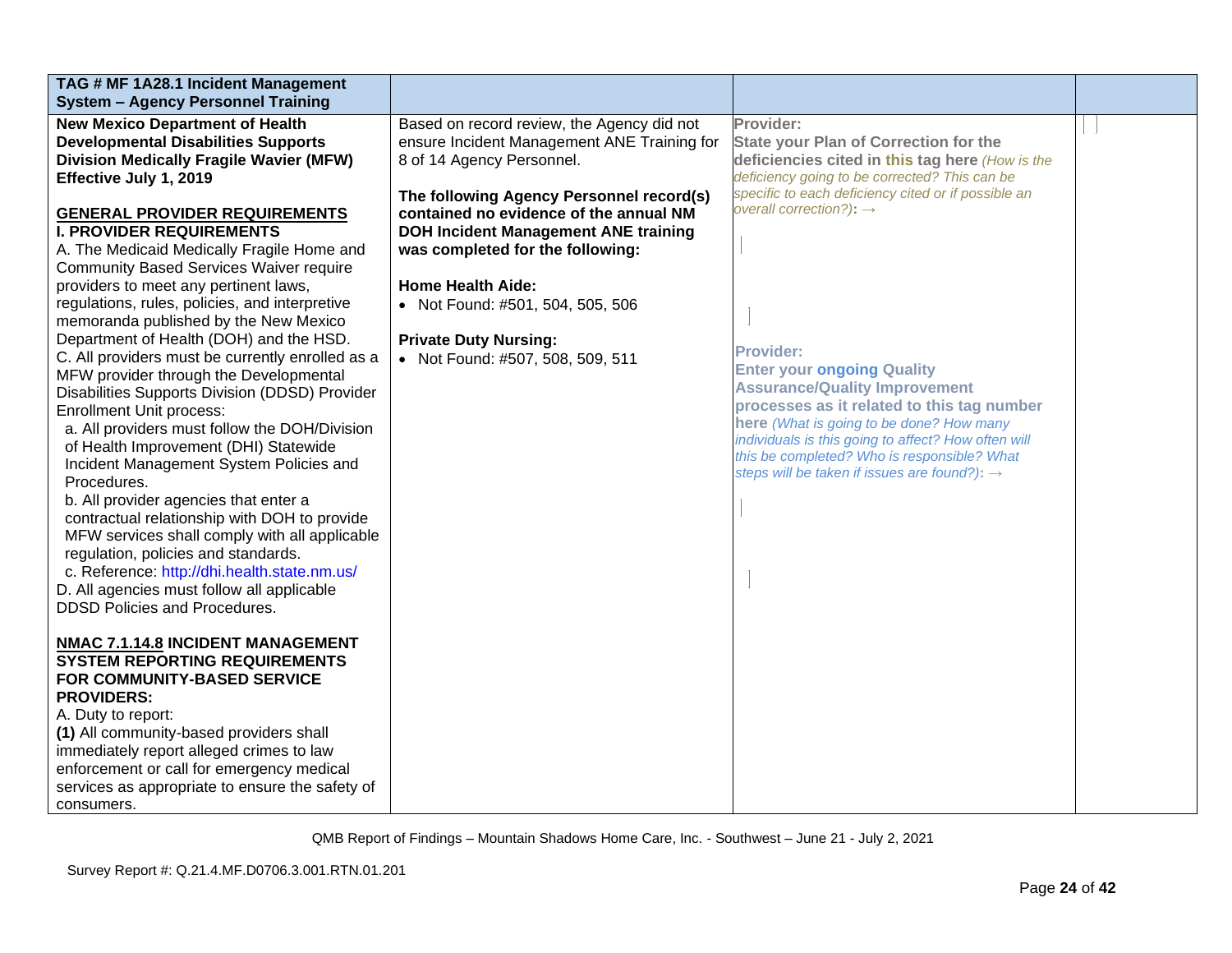| (2) All community-based service providers,         |  |  |
|----------------------------------------------------|--|--|
| their employees and volunteers shall               |  |  |
| immediately call the department of health          |  |  |
| improvement (DHI) hotline at 1-800-445-6242        |  |  |
| to report abuse, neglect, exploitation,            |  |  |
| suspicious injuries or any death and also to       |  |  |
| report an environmentally hazardous condition      |  |  |
| which creates an immediate threat to health or     |  |  |
| safety.                                            |  |  |
| B. Reporter requirement. All community-            |  |  |
| based service providers shall ensure that the      |  |  |
| employee or volunteer with knowledge of the        |  |  |
| alleged abuse, neglect, exploitation, suspicious   |  |  |
| injury, or death calls the division's hotline to   |  |  |
| report the incident.                               |  |  |
| C. Initial reports, form of report, immediate      |  |  |
| action and safety planning, evidence               |  |  |
| preservation, required initial notifications:      |  |  |
| (1) Abuse, neglect, and exploitation,              |  |  |
| suspicious injury or death reporting: Any          |  |  |
| person may report an allegation of abuse,          |  |  |
| neglect, or exploitation, suspicious injury or a   |  |  |
| death by calling the division's toll-free hotline  |  |  |
| number 1-800-445-6242. Any consumer, family        |  |  |
| member, or legal guardian may call the             |  |  |
| division's hotline to report an allegation of      |  |  |
| abuse, neglect, or exploitation, suspicious        |  |  |
| injury or death directly, or may report through    |  |  |
| the community-based service provider who, in       |  |  |
| addition to calling the hotline, must also utilize |  |  |
| the division's abuse, neglect, and exploitation    |  |  |
| or report of death form. The abuse, neglect,       |  |  |
| and exploitation or report of death form and       |  |  |
| instructions for its completion and filing are     |  |  |
| available at the division's website,               |  |  |
| http://dhi.health.state.nm.us, or may be           |  |  |
| obtained from the department by calling the        |  |  |
| division's toll-free hotline number, 1-800-445-    |  |  |
| 6242.                                              |  |  |
| (2) Use of abuse, neglect, and exploitation        |  |  |
| or report of death form and notification by        |  |  |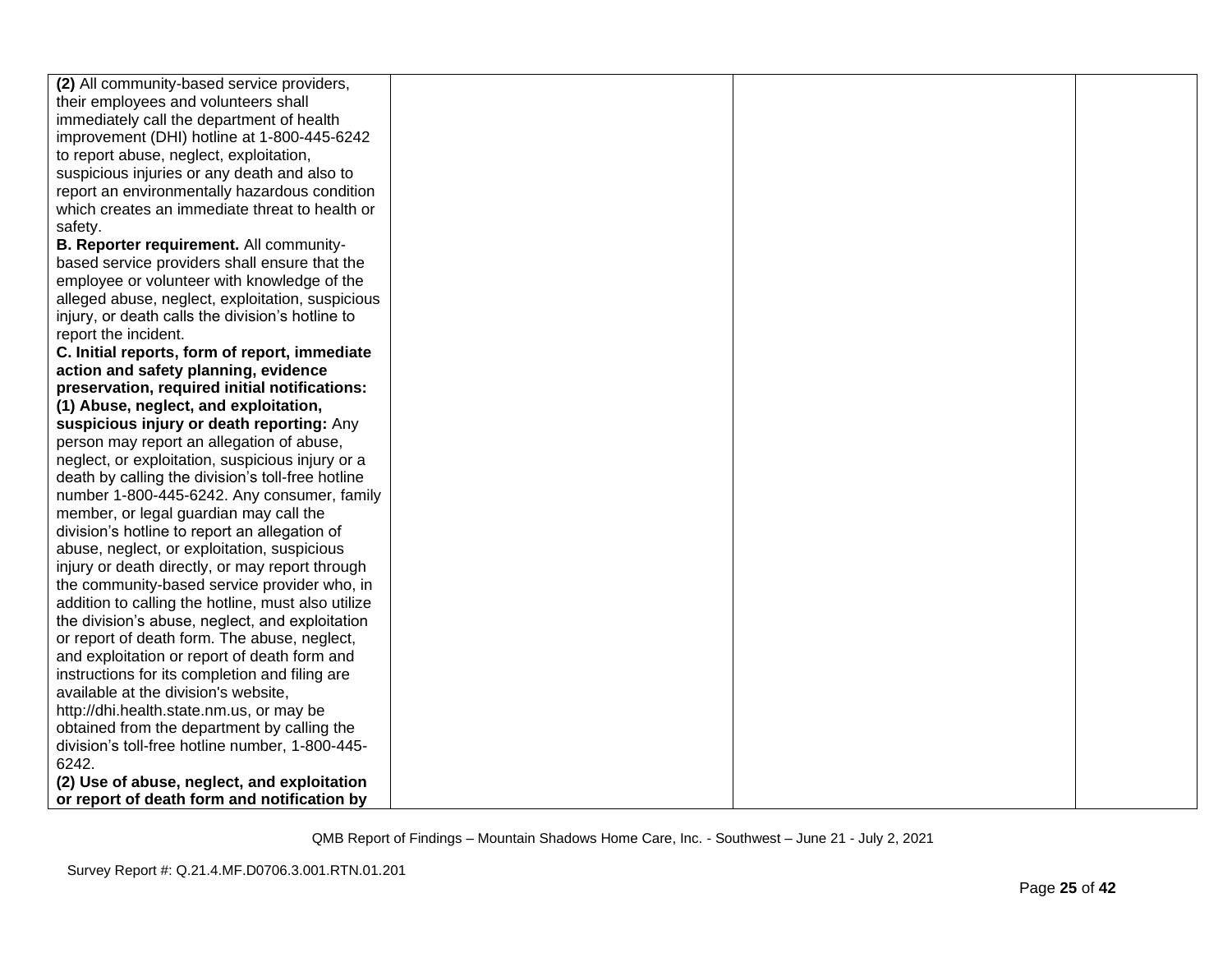| community-based service providers: In             |  |  |
|---------------------------------------------------|--|--|
| addition to calling the division's hotline as     |  |  |
| required in Paragraph (2) of Subsection A of      |  |  |
| 7.1.14.8 NMAC, the community-based service        |  |  |
| provider shall also report the incident of abuse, |  |  |
| neglect, exploitation, suspicious injury, or      |  |  |
| death utilizing the division's abuse, neglect,    |  |  |
| and exploitation or report of death form          |  |  |
| consistent with the requirements of the           |  |  |
| division's abuse, neglect, and exploitation       |  |  |
| reporting guide. The community-based service      |  |  |
| provider shall ensure all abuse, neglect,         |  |  |
| exploitation or death reports describing the      |  |  |
|                                                   |  |  |
| alleged incident are completed on the             |  |  |
| division's abuse, neglect, and exploitation or    |  |  |
| report of death form and received by the          |  |  |
| division within 24 hours of the verbal report. If |  |  |
| the provider has internet access, the report      |  |  |
| form shall be submitted via the division's        |  |  |
| website at http://dhi.health.state.nm.us;         |  |  |
| otherwise it may be submitted via fax to 1-800-   |  |  |
| 584-6057. The community-based service             |  |  |
| provider shall ensure that the reporter with the  |  |  |
| most direct knowledge of the incident             |  |  |
| participates in the preparation of the report     |  |  |
| form.                                             |  |  |
| (3) Limited provider investigation: No            |  |  |
| investigation beyond that necessary in order to   |  |  |
| be able to report the abuse, neglect, or          |  |  |
| exploitation and ensure the safety of             |  |  |
| consumers is permitted until the division has     |  |  |
| completed its investigation.                      |  |  |
| (4) Immediate action and safety planning:         |  |  |
| Upon discovery of any alleged incident of         |  |  |
| abuse, neglect, or exploitation, the community-   |  |  |
| based service provider shall:                     |  |  |
| (a) develop and implement an immediate            |  |  |
| action and safety plan for any potentially        |  |  |
| endangered consumers, if applicable;              |  |  |
| (b) be immediately prepared to report that        |  |  |
| immediate action and safety plan verbally, and    |  |  |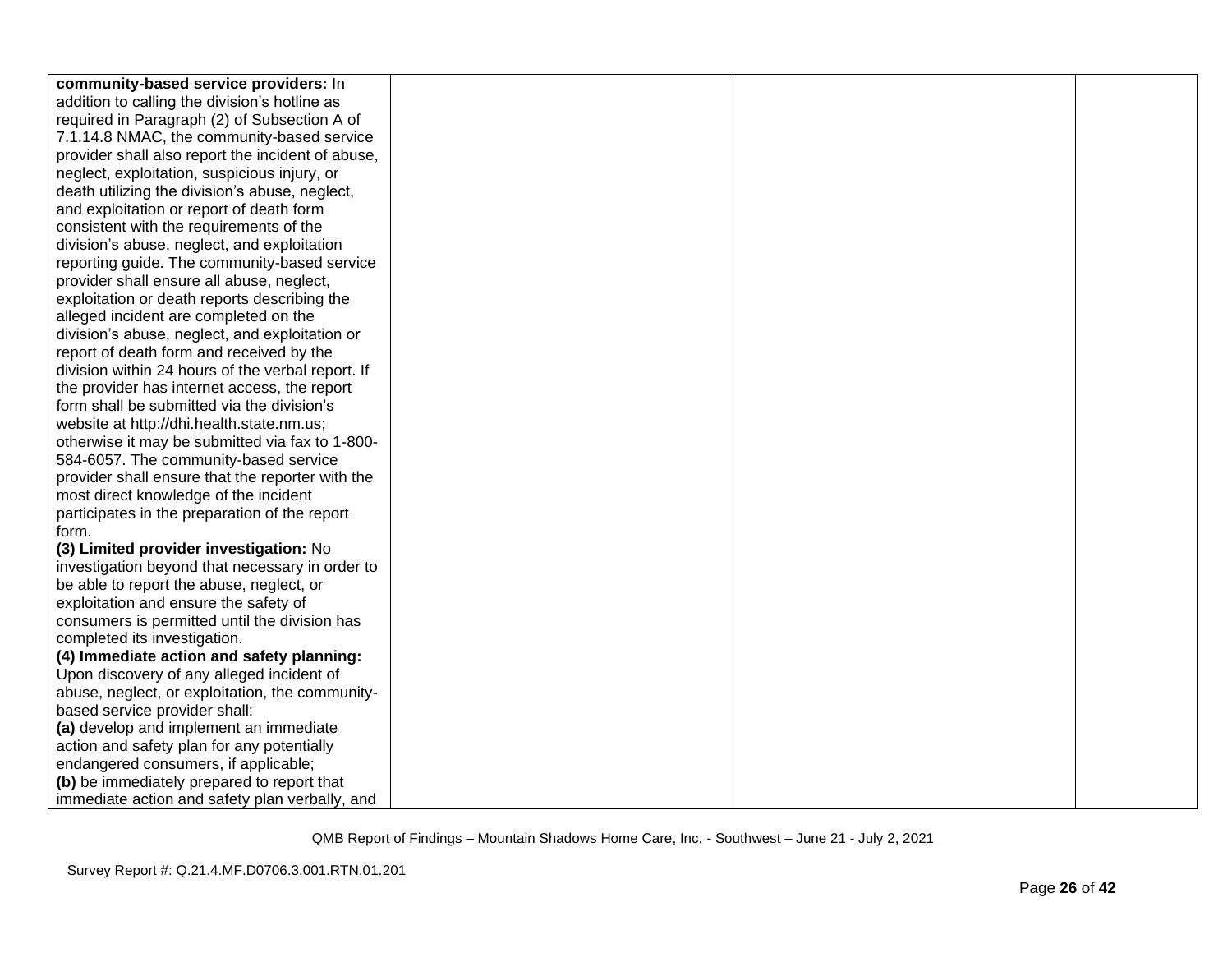| revise the plan according to the division's       |  |  |
|---------------------------------------------------|--|--|
| direction, if necessary; and 4                    |  |  |
| (c) provide the accepted immediate action and     |  |  |
| safety plan in writing on the immediate action    |  |  |
| and safety plan form within 24 hours of the       |  |  |
| verbal report. If the provider has internet       |  |  |
| access, the report form shall be submitted via    |  |  |
| the division's website at                         |  |  |
| http://dhi.health.state.nm.us; otherwise, it may  |  |  |
| be submitted by faxing it to the division at 1-   |  |  |
| 800-584-6057.                                     |  |  |
| (5) Evidence preservation: The community-         |  |  |
| based service provider shall preserve evidence    |  |  |
| related to an alleged incident of abuse,          |  |  |
| neglect, or exploitation, including records, and  |  |  |
| do nothing to disturb the evidence. If physical   |  |  |
| evidence must be removed or affected, the         |  |  |
| provider shall take photographs or do whatever    |  |  |
| is reasonable to document the location and        |  |  |
| type of evidence found which appears related      |  |  |
| to the incident.                                  |  |  |
| (6) Legal guardian or parental notification:      |  |  |
| The responsible community-based service           |  |  |
| provider shall ensure that the consumer's legal   |  |  |
| guardian or parent is notified of the alleged     |  |  |
| incident of abuse, neglect and exploitation       |  |  |
| within 24 hours of notice of the alleged incident |  |  |
| unless the parent or legal guardian is            |  |  |
| suspected of committing the alleged abuse,        |  |  |
| neglect, or exploitation, in which case the       |  |  |
| community-based service provider shall leave      |  |  |
| notification to the division's investigative      |  |  |
| representative.                                   |  |  |
| (7) Case manager or consultant notification       |  |  |
| by community-based service providers: The         |  |  |
| responsible community-based service provider      |  |  |
| shall notify the consumer's case manager or       |  |  |
| consultant within 24 hours that an alleged        |  |  |
| incident involving abuse, neglect, or             |  |  |
| exploitation has been reported to the division.   |  |  |
| Names of other consumers and employees            |  |  |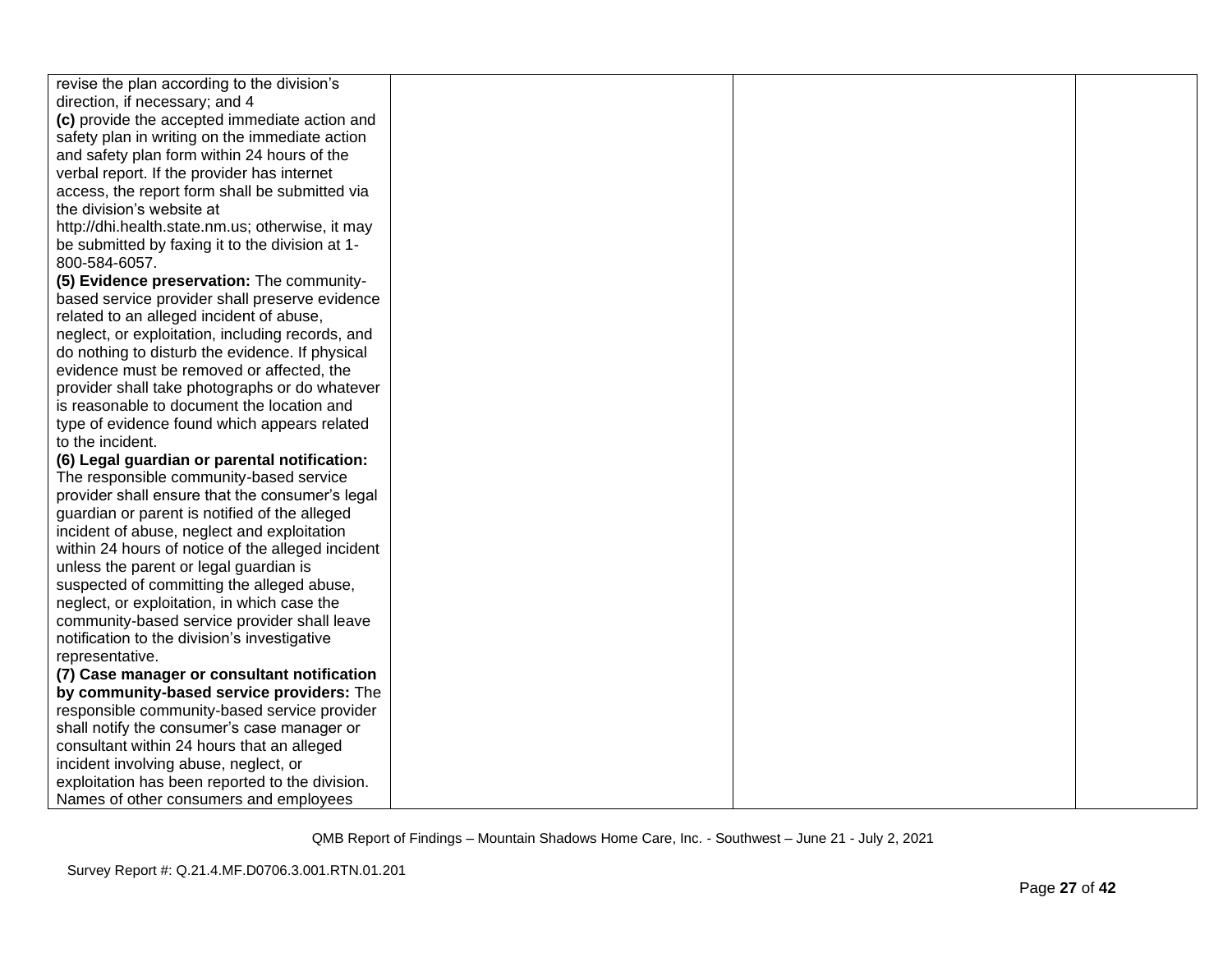| may be redacted before any documentation is       |  |  |
|---------------------------------------------------|--|--|
| forwarded to a case manager or consultant.        |  |  |
| (8) Non-responsible reporter: Providers who       |  |  |
| are reporting an incident in which they are not   |  |  |
| the responsible community-based service           |  |  |
| provider shall notify the responsible             |  |  |
| community-based service provider within 24        |  |  |
| hours of an incident or allegation of an incident |  |  |
| of abuse, neglect, and exploitation.              |  |  |
| D. Incident policies: All community-based         |  |  |
| service providers shall maintain policies and     |  |  |
| procedures which describe the community-          |  |  |
| based service provider's immediate response,      |  |  |
| including development of an immediate action      |  |  |
| and safety plan acceptable to the division        |  |  |
| where appropriate, to all allegations of          |  |  |
| incidents involving abuse, neglect, or            |  |  |
| exploitation, suspicious injury as required in    |  |  |
| Paragraph (2) of Subsection A of 7.1.14.8         |  |  |
| NMAC.                                             |  |  |
| E. Retaliation: Any person, including but not     |  |  |
| limited to an employee, volunteer, consultant,    |  |  |
| contractor, consumer, or their family members,    |  |  |
| guardian, and another provider who, without       |  |  |
| false intent, reports an incident or makes an     |  |  |
| allegation of abuse, neglect, or exploitation     |  |  |
| shall be free of any form of retaliation such as  |  |  |
| termination of contract or employment, nor        |  |  |
| may they be disciplined or discriminated          |  |  |
| against in any manner including, but not limited  |  |  |
| to, demotion, shift change, pay cuts, reduction   |  |  |
| in hours, room change, service reduction, or in   |  |  |
| any other manner without justifiable reason.      |  |  |
|                                                   |  |  |
| NMAC 7.1.14.9 INCIDENT MANAGEMENT                 |  |  |
| <b>SYSTEM REQUIREMENTS:</b>                       |  |  |
| A. General: All community-based service           |  |  |
| providers shall establish and maintain an         |  |  |
| incident management system, which                 |  |  |
| emphasizes the principles of prevention and       |  |  |
| staff involvement. The community-based            |  |  |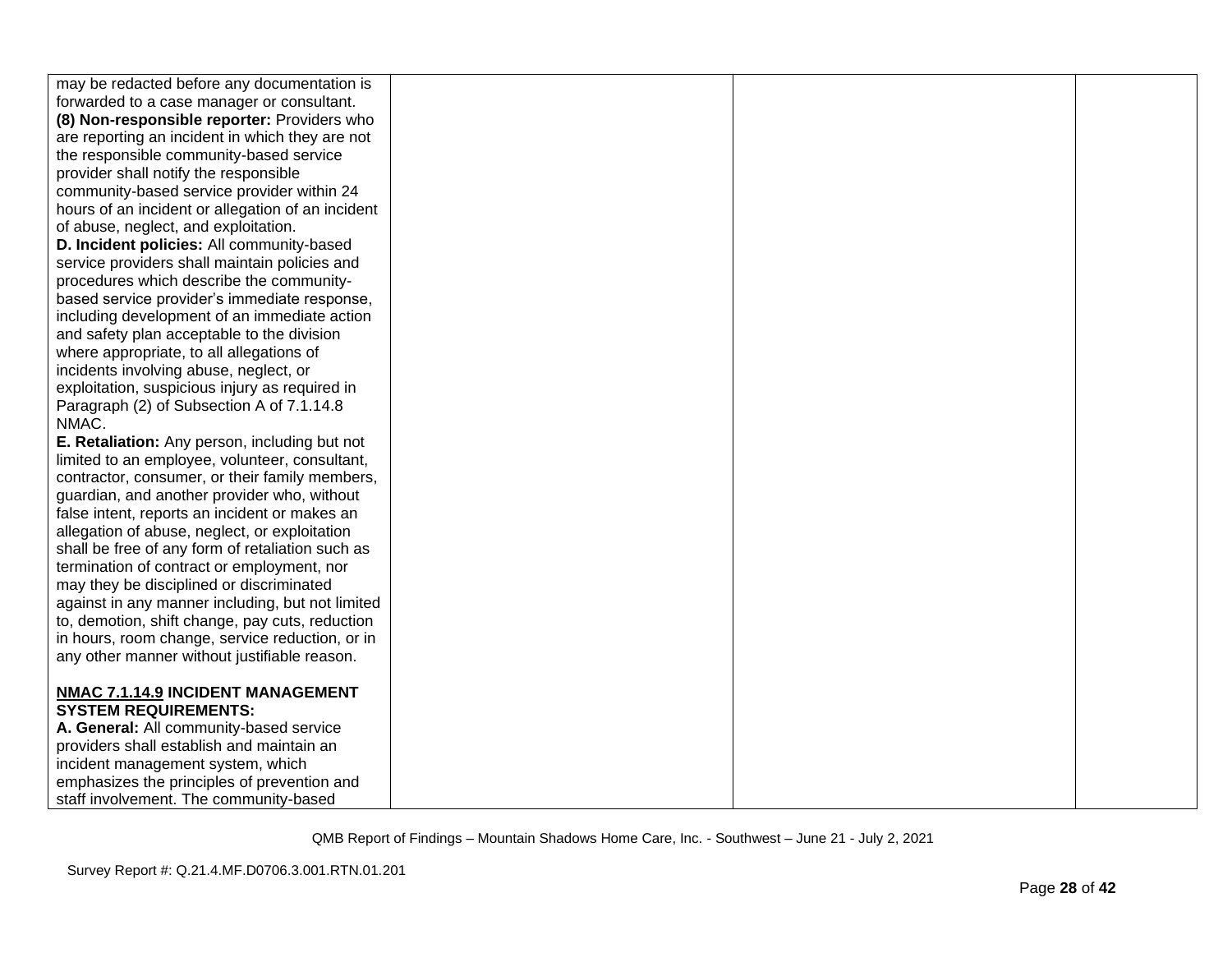| service provider shall ensure that the incident   |  |  |
|---------------------------------------------------|--|--|
| management system policies and procedures         |  |  |
| requires all employees and volunteers to be       |  |  |
| competently trained to respond to, report, and    |  |  |
| preserve evidence related to incidents in a       |  |  |
| timely and accurate manner.                       |  |  |
| B. Training curriculum: Prior to an employee      |  |  |
| or volunteer's initial work with the community-   |  |  |
| based service provider, all employees and         |  |  |
| volunteers shall be trained on an applicable      |  |  |
| written training curriculum including incident    |  |  |
| policies and procedures for identification, and   |  |  |
| timely reporting of abuse, neglect, exploitation, |  |  |
| suspicious injury, and all deaths as required in  |  |  |
| Subsection A of 7.1.14.8 NMAC. The trainings      |  |  |
| shall be reviewed at annual, not to exceed 12-    |  |  |
| month intervals. The training curriculum as set   |  |  |
| forth in Subsection C of 7.1.14.9 NMAC may        |  |  |
| include computer-based training. Periodic         |  |  |
| reviews shall include, at a minimum, review of    |  |  |
| the written training curriculum and site-specific |  |  |
| issues pertaining to the community-based          |  |  |
| service provider's facility. Training shall be    |  |  |
| conducted in a language that is understood by     |  |  |
| the employee or volunteer.                        |  |  |
| C. Incident management system training            |  |  |
| curriculum requirements:                          |  |  |
| (1) The community-based service provider          |  |  |
| shall conduct training or designate a             |  |  |
| knowledgeable representative to conduct           |  |  |
| training, in accordance with the written training |  |  |
| curriculum provided electronically by the         |  |  |
| division that includes but is not limited to:     |  |  |
| (a) an overview of the potential risk of abuse,   |  |  |
| neglect, or exploitation;                         |  |  |
| (b) informational procedures for properly filing  |  |  |
| the division's abuse, neglect, and exploitation   |  |  |
| or report of death form;                          |  |  |
| (c) specific instructions of the employees' legal |  |  |
| responsibility to report an incident of abuse,    |  |  |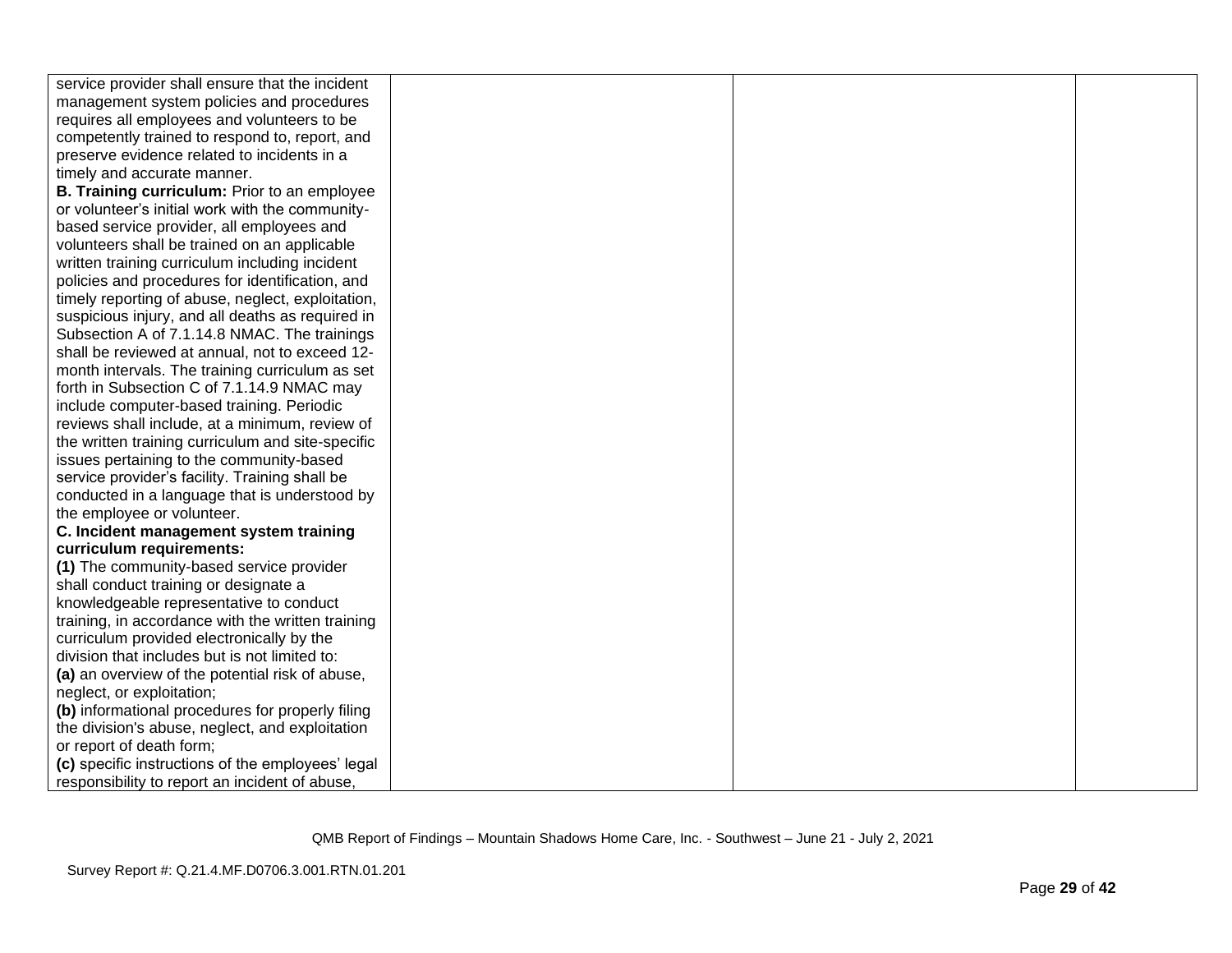| neglect and exploitation, suspicious injury, and<br>all deaths; |  |  |
|-----------------------------------------------------------------|--|--|
| (d) specific instructions on how to respond to                  |  |  |
| abuse, neglect, or exploitation;                                |  |  |
| (e) emergency action procedures to be                           |  |  |
| followed in the event of an alleged incident or                 |  |  |
| knowledge of abuse, neglect, exploitation, or                   |  |  |
| suspicious injury.                                              |  |  |
| (2) All current employees and volunteers shall                  |  |  |
| receive training within 90 days of the effective                |  |  |
| date of this rule.                                              |  |  |
| (3) All new employees and volunteers shall                      |  |  |
| receive training prior to providing services to                 |  |  |
| consumers.                                                      |  |  |
| D. Training documentation: All community-                       |  |  |
| based service providers shall prepare training                  |  |  |
| documentation for each employee and                             |  |  |
| volunteer to include a signed statement                         |  |  |
| indicating the date, time, and place they                       |  |  |
| received their incident management reporting                    |  |  |
| instruction. The community-based service                        |  |  |
| provider shall maintain documentation of an                     |  |  |
| employee or volunteer's training for a period of                |  |  |
| at least three years, or six months after                       |  |  |
| termination of an employee's employment or                      |  |  |
| the volunteer's work. Training curricula shall be               |  |  |
| kept on the provider premises and made                          |  |  |
| available upon request by the department.                       |  |  |
| Training documentation shall be made                            |  |  |
| available immediately upon a division                           |  |  |
| representative's request. Failure to provide                    |  |  |
| employee and volunteer training                                 |  |  |
| documentation shall subject the community-                      |  |  |
| based service provider to the penalties                         |  |  |
| provided for in this rule.                                      |  |  |
|                                                                 |  |  |
|                                                                 |  |  |
|                                                                 |  |  |
|                                                                 |  |  |
|                                                                 |  |  |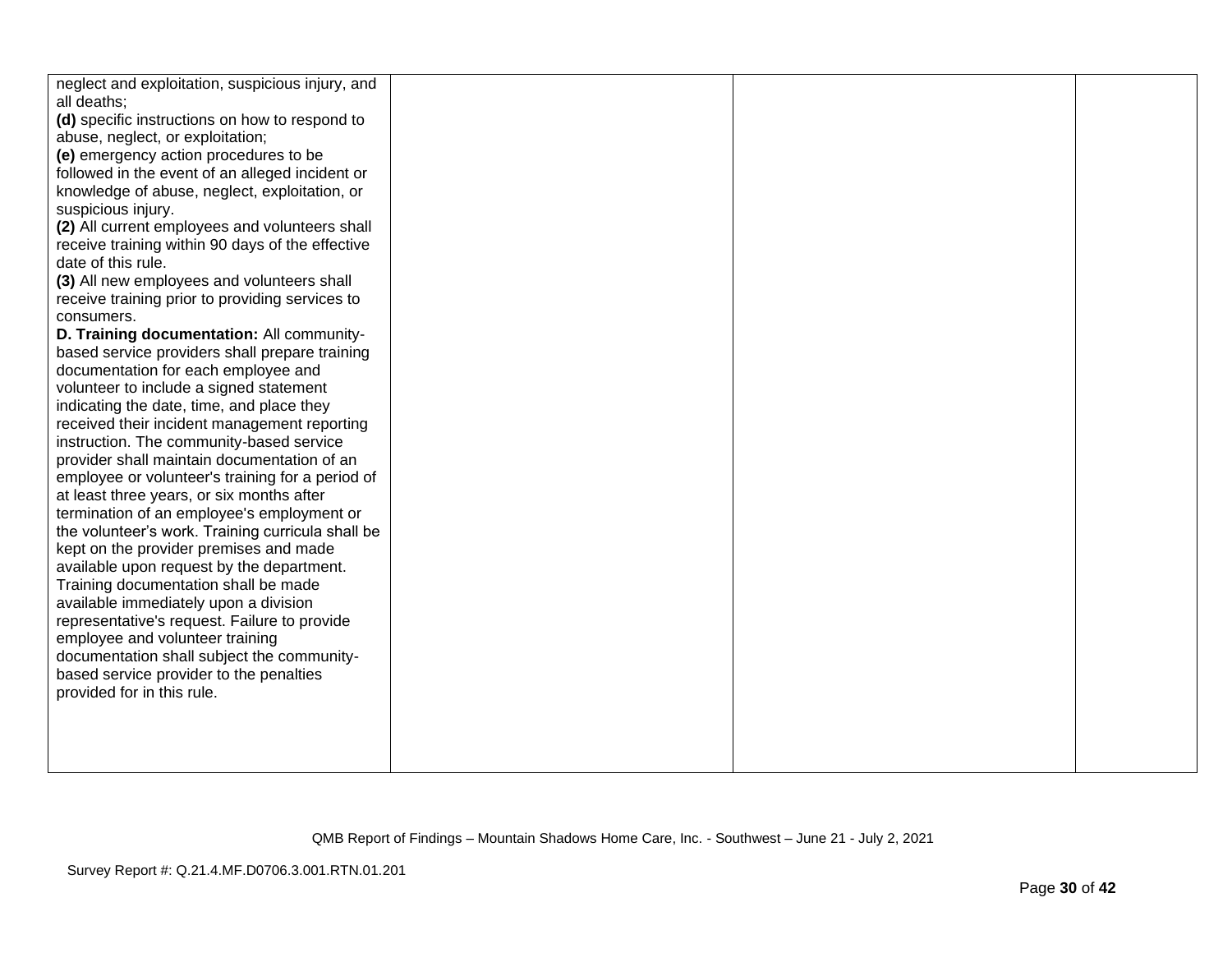| TAG # MF27 Home Health Aide:<br><b>Agency/Individual Provider Requirements -</b>                                                                                                                                                                                   |                                                                                                                                                                                                                    |                                                                                                                                                                                                                                                             |  |
|--------------------------------------------------------------------------------------------------------------------------------------------------------------------------------------------------------------------------------------------------------------------|--------------------------------------------------------------------------------------------------------------------------------------------------------------------------------------------------------------------|-------------------------------------------------------------------------------------------------------------------------------------------------------------------------------------------------------------------------------------------------------------|--|
| <b>Ongoing Training</b><br><b>New Mexico Department of Health</b><br><b>Developmental Disabilities Supports</b><br><b>Division Medically Fragile Wavier (MFW)</b><br>Effective July 1, 2019                                                                        | Based on record review, the Agency did not<br>ensure Orientation and ongoing Training<br>requirements were met for 1 of 14 Agency<br>Personnel.                                                                    | Provider:<br><b>State your Plan of Correction for the</b><br>deficiencies cited in this tag here (How is the<br>deficiency going to be corrected? This can be<br>specific to each deficiency cited or if possible an<br>overall correction?): $\rightarrow$ |  |
| <b>GENERAL PROVIDER REQUIREMENTS</b><br><b>I. PROVIDER REQUIREMENTS</b><br>A. The Medicaid Medically Fragile Home and<br><b>Community Based Services Waiver require</b><br>providers to meet any pertinent laws,<br>regulations, rules, policies, and interpretive | <b>Review of HHA Personnel training records</b><br>found the following required DOH trainings<br>and certification were not found,<br>incomplete and/or not current:<br>12-Hours of Annual In-service Training not |                                                                                                                                                                                                                                                             |  |
| memoranda published by the New Mexico<br>Department of Health (DOH) and the HSD.                                                                                                                                                                                   | completed:<br>• #501 completed 1.5 Hrs. for $6/2020 -$                                                                                                                                                             | <b>Provider:</b>                                                                                                                                                                                                                                            |  |
| <b>HOME HEALTH AIDE (HHA)</b><br><b>II. AGENCY/INDIVIDUAL PROVIDER</b><br><b>REQUIREMENTS</b><br>A. The HH Agency must be a current MFW<br>provider with the Provider Enrollment Unit                                                                              | 6/2021. (Date of Hire: 8/19/2019).                                                                                                                                                                                 | <b>Enter your ongoing Quality</b><br><b>Assurance/Quality Improvement</b><br>processes as it related to this tag number<br>here (What is going to be done? How many<br>individuals is this going to affect? How often will                                  |  |
| (PEU)/Developmental Disabilities Supports<br>Division (DDSD).<br><b>B. HHA Qualifications:</b><br>1. HHA Certificate from an approved                                                                                                                              |                                                                                                                                                                                                                    | this be completed? Who is responsible? What<br>steps will be taken if issues are found?): $\rightarrow$                                                                                                                                                     |  |
| community-based program following the HHA<br>training Federal regulations 42 CFR 484.36 or<br>the State Regulation 7 NMAC 28.2., or;<br>2. HHA training at the licensed HH Agency<br>which follows the Federal HHA training                                        |                                                                                                                                                                                                                    |                                                                                                                                                                                                                                                             |  |
| regulation in 42 CFR 484.36 or the State<br>Regulation 7 NMAC 28.2., or;<br>3. A Certified Nurses' Assistant (CNA) who has<br>successfully completed the employing HH                                                                                              |                                                                                                                                                                                                                    |                                                                                                                                                                                                                                                             |  |
| Agency's written and practical competency<br>standards and meets the qualifications for a<br>HHA with the MFW. Documentation will be<br>maintained in personnel file.<br>4. A HHA who was not trained at the                                                       |                                                                                                                                                                                                                    |                                                                                                                                                                                                                                                             |  |
| employing HH Agency will need to successfully                                                                                                                                                                                                                      |                                                                                                                                                                                                                    |                                                                                                                                                                                                                                                             |  |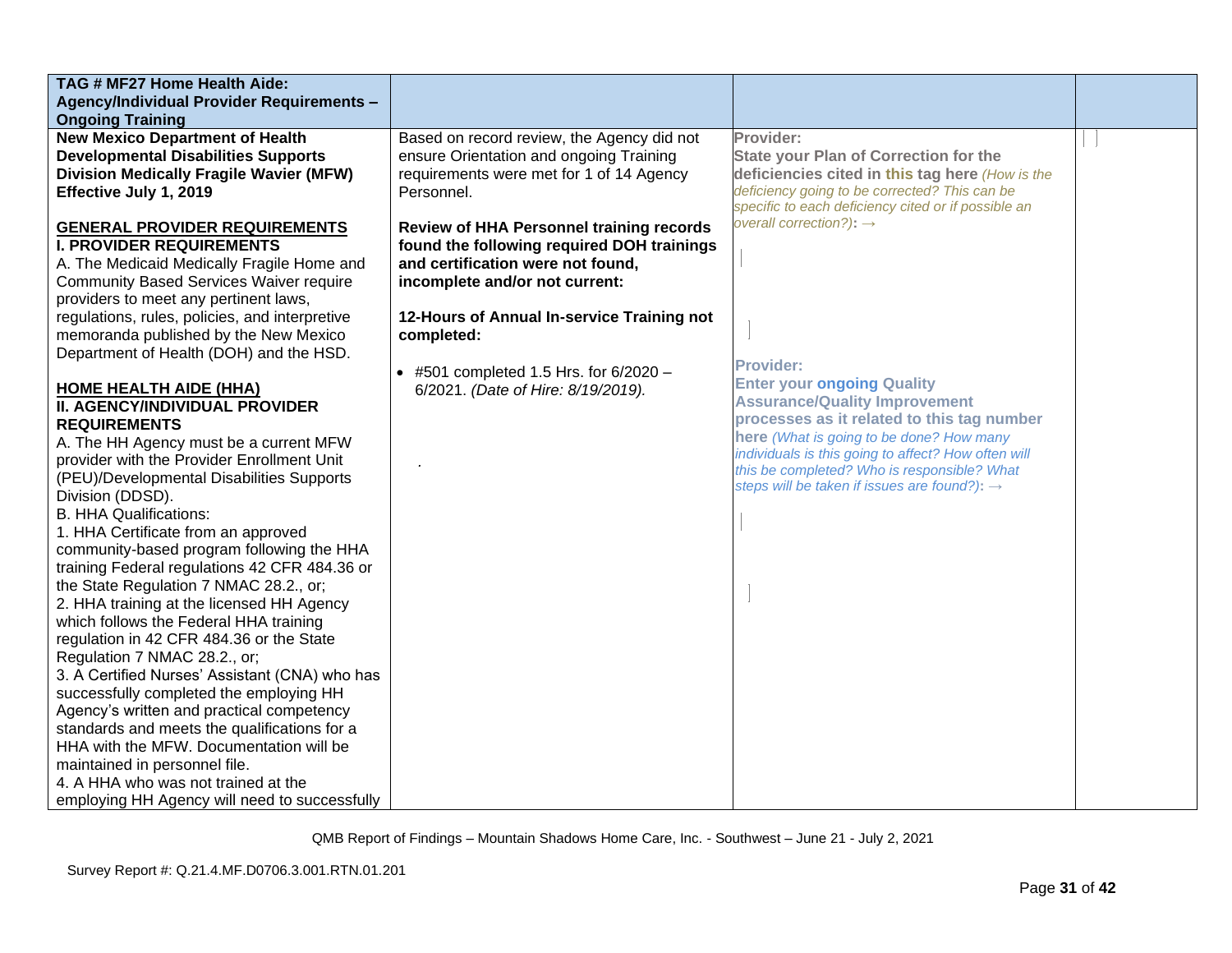| complete the employing HH Agency's written<br>and practical competency standards before<br>providing direct care services. Documentation<br>will be maintained in personnel file.<br>5. The HHA will be supervised by the HH<br>Agency RN supervisor or HH Agency RN<br>designee at least once every 60 days in the<br>participant's home.<br>6. The HHA will be culturally sensitive to the<br>needs and preferences of the participants and<br>their families. Based upon the individual<br>language needs or preferences, HHA may be<br>requested to communicate in a language other<br>than English. |  |  |
|----------------------------------------------------------------------------------------------------------------------------------------------------------------------------------------------------------------------------------------------------------------------------------------------------------------------------------------------------------------------------------------------------------------------------------------------------------------------------------------------------------------------------------------------------------------------------------------------------------|--|--|
| <b>III. ADMINISTRATIVE REQUIREMENTS</b>                                                                                                                                                                                                                                                                                                                                                                                                                                                                                                                                                                  |  |  |
| The administrative requirements are directed<br>at the HH Agency, Rural Health Clinic or                                                                                                                                                                                                                                                                                                                                                                                                                                                                                                                 |  |  |
| Licensed or Certified Federally Qualified                                                                                                                                                                                                                                                                                                                                                                                                                                                                                                                                                                |  |  |
| Health Center.                                                                                                                                                                                                                                                                                                                                                                                                                                                                                                                                                                                           |  |  |
| A. The HH Agency will maintain licensure as a                                                                                                                                                                                                                                                                                                                                                                                                                                                                                                                                                            |  |  |
| HH Agency, Rural Health Clinic or Federally                                                                                                                                                                                                                                                                                                                                                                                                                                                                                                                                                              |  |  |
| Qualified Health Center, or maintain                                                                                                                                                                                                                                                                                                                                                                                                                                                                                                                                                                     |  |  |
| certification as a Federally Qualified Health                                                                                                                                                                                                                                                                                                                                                                                                                                                                                                                                                            |  |  |
| Center.                                                                                                                                                                                                                                                                                                                                                                                                                                                                                                                                                                                                  |  |  |
| B. The HH Agency will assure that HHA                                                                                                                                                                                                                                                                                                                                                                                                                                                                                                                                                                    |  |  |
| services are delivered by an employee meeting                                                                                                                                                                                                                                                                                                                                                                                                                                                                                                                                                            |  |  |
| the educational, experiential and training<br>requirements as specified in the Federal 42                                                                                                                                                                                                                                                                                                                                                                                                                                                                                                                |  |  |
| CFT 484.36 or State 7 NMAC 28.2.                                                                                                                                                                                                                                                                                                                                                                                                                                                                                                                                                                         |  |  |
| C. Copies of CNA certificates must be                                                                                                                                                                                                                                                                                                                                                                                                                                                                                                                                                                    |  |  |
| requested by the employer and maintained in                                                                                                                                                                                                                                                                                                                                                                                                                                                                                                                                                              |  |  |
| the personnel file of the HHA.                                                                                                                                                                                                                                                                                                                                                                                                                                                                                                                                                                           |  |  |
| D. The HH Agency will implement HHA care                                                                                                                                                                                                                                                                                                                                                                                                                                                                                                                                                                 |  |  |
| activities/plan of care per the participant's ISP                                                                                                                                                                                                                                                                                                                                                                                                                                                                                                                                                        |  |  |
| identified strengths, concerns, priorities and                                                                                                                                                                                                                                                                                                                                                                                                                                                                                                                                                           |  |  |
| outcomes.                                                                                                                                                                                                                                                                                                                                                                                                                                                                                                                                                                                                |  |  |
| E. A HH Agency may consider hiring a                                                                                                                                                                                                                                                                                                                                                                                                                                                                                                                                                                     |  |  |
| participant's family member to provide HHA<br>services if no other staff are available. The                                                                                                                                                                                                                                                                                                                                                                                                                                                                                                              |  |  |
| intent of the HHA service is to provide support                                                                                                                                                                                                                                                                                                                                                                                                                                                                                                                                                          |  |  |
|                                                                                                                                                                                                                                                                                                                                                                                                                                                                                                                                                                                                          |  |  |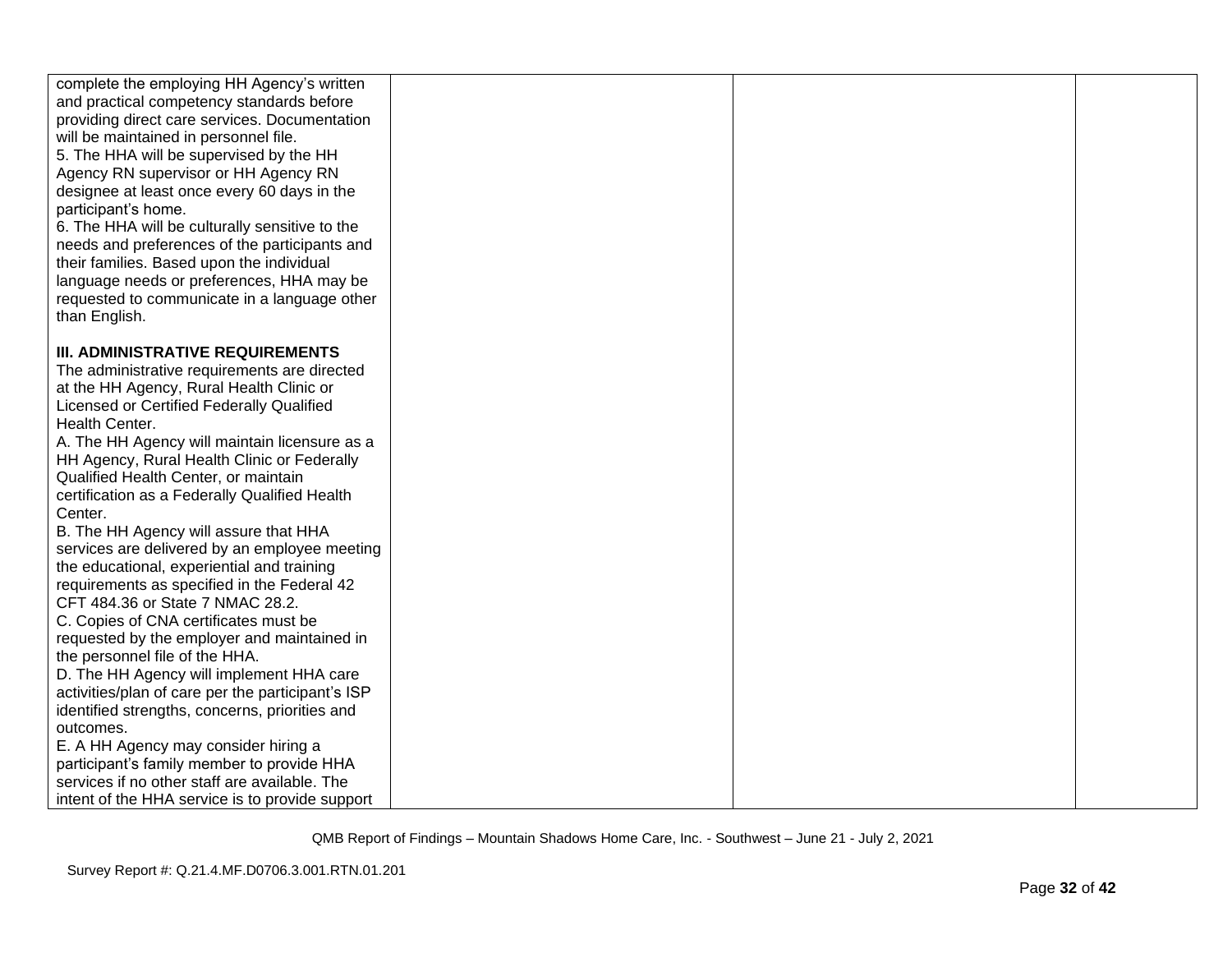| to the family, and extended family should not<br>circumvent the natural family support system.<br>F. A participant's spouse or parent, if the<br>participant is a minor child, cannot be<br>considered as a HHA.<br>G. The HHA is not a primary care giver,<br>therefore when the HHA is on duty; there must<br>be an approved primary caregiver available in<br>person. The participant and/or representative<br>and agency have the responsibility to assure<br>there is a primary caretaker available in<br>person. The primary caregiver or a responsible<br>adult must be available on the property where<br>the participant is currently located and within<br>audible range of the participant and HHA. |  |  |
|----------------------------------------------------------------------------------------------------------------------------------------------------------------------------------------------------------------------------------------------------------------------------------------------------------------------------------------------------------------------------------------------------------------------------------------------------------------------------------------------------------------------------------------------------------------------------------------------------------------------------------------------------------------------------------------------------------------|--|--|
|                                                                                                                                                                                                                                                                                                                                                                                                                                                                                                                                                                                                                                                                                                                |  |  |
| <b>RESPITE STANDARDS</b><br><b>II. IN-HOME RESPITE</b><br>A. Scope of Service:<br>1. In-home respite provider must be a licensed                                                                                                                                                                                                                                                                                                                                                                                                                                                                                                                                                                               |  |  |
| HH Agency, licensed or certified Federally                                                                                                                                                                                                                                                                                                                                                                                                                                                                                                                                                                                                                                                                     |  |  |
| Qualified Health Center, or a Licensed Rural                                                                                                                                                                                                                                                                                                                                                                                                                                                                                                                                                                                                                                                                   |  |  |
| Health Clinic and a Medically Fragile Waiver                                                                                                                                                                                                                                                                                                                                                                                                                                                                                                                                                                                                                                                                   |  |  |
| Provider.                                                                                                                                                                                                                                                                                                                                                                                                                                                                                                                                                                                                                                                                                                      |  |  |
| 2. RN and LPN are the only category who can                                                                                                                                                                                                                                                                                                                                                                                                                                                                                                                                                                                                                                                                    |  |  |
| provide twenty-four (24) continuous hours of                                                                                                                                                                                                                                                                                                                                                                                                                                                                                                                                                                                                                                                                   |  |  |
| approved in-home respite services. RNs and                                                                                                                                                                                                                                                                                                                                                                                                                                                                                                                                                                                                                                                                     |  |  |
| LPNs must meet and comply with all MFW                                                                                                                                                                                                                                                                                                                                                                                                                                                                                                                                                                                                                                                                         |  |  |
| Private Duty Nursing (PDN) Standards.                                                                                                                                                                                                                                                                                                                                                                                                                                                                                                                                                                                                                                                                          |  |  |
| 3. The HH Agency must request and receive                                                                                                                                                                                                                                                                                                                                                                                                                                                                                                                                                                                                                                                                      |  |  |
| an agreement between the CM, HH Agency                                                                                                                                                                                                                                                                                                                                                                                                                                                                                                                                                                                                                                                                         |  |  |
| and participant/participant's representative to                                                                                                                                                                                                                                                                                                                                                                                                                                                                                                                                                                                                                                                                |  |  |
| deliver in-home respite services by a HHA.                                                                                                                                                                                                                                                                                                                                                                                                                                                                                                                                                                                                                                                                     |  |  |
| This must be identified in the ISP.                                                                                                                                                                                                                                                                                                                                                                                                                                                                                                                                                                                                                                                                            |  |  |
| a. The participant/participant's representative                                                                                                                                                                                                                                                                                                                                                                                                                                                                                                                                                                                                                                                                |  |  |
| is required to submit a request in writing to the                                                                                                                                                                                                                                                                                                                                                                                                                                                                                                                                                                                                                                                              |  |  |
| CM.                                                                                                                                                                                                                                                                                                                                                                                                                                                                                                                                                                                                                                                                                                            |  |  |
| b. The participant/participant's representative,<br>CM and HH Agency will meet to develop the                                                                                                                                                                                                                                                                                                                                                                                                                                                                                                                                                                                                                  |  |  |
| HHA respite plan.                                                                                                                                                                                                                                                                                                                                                                                                                                                                                                                                                                                                                                                                                              |  |  |
|                                                                                                                                                                                                                                                                                                                                                                                                                                                                                                                                                                                                                                                                                                                |  |  |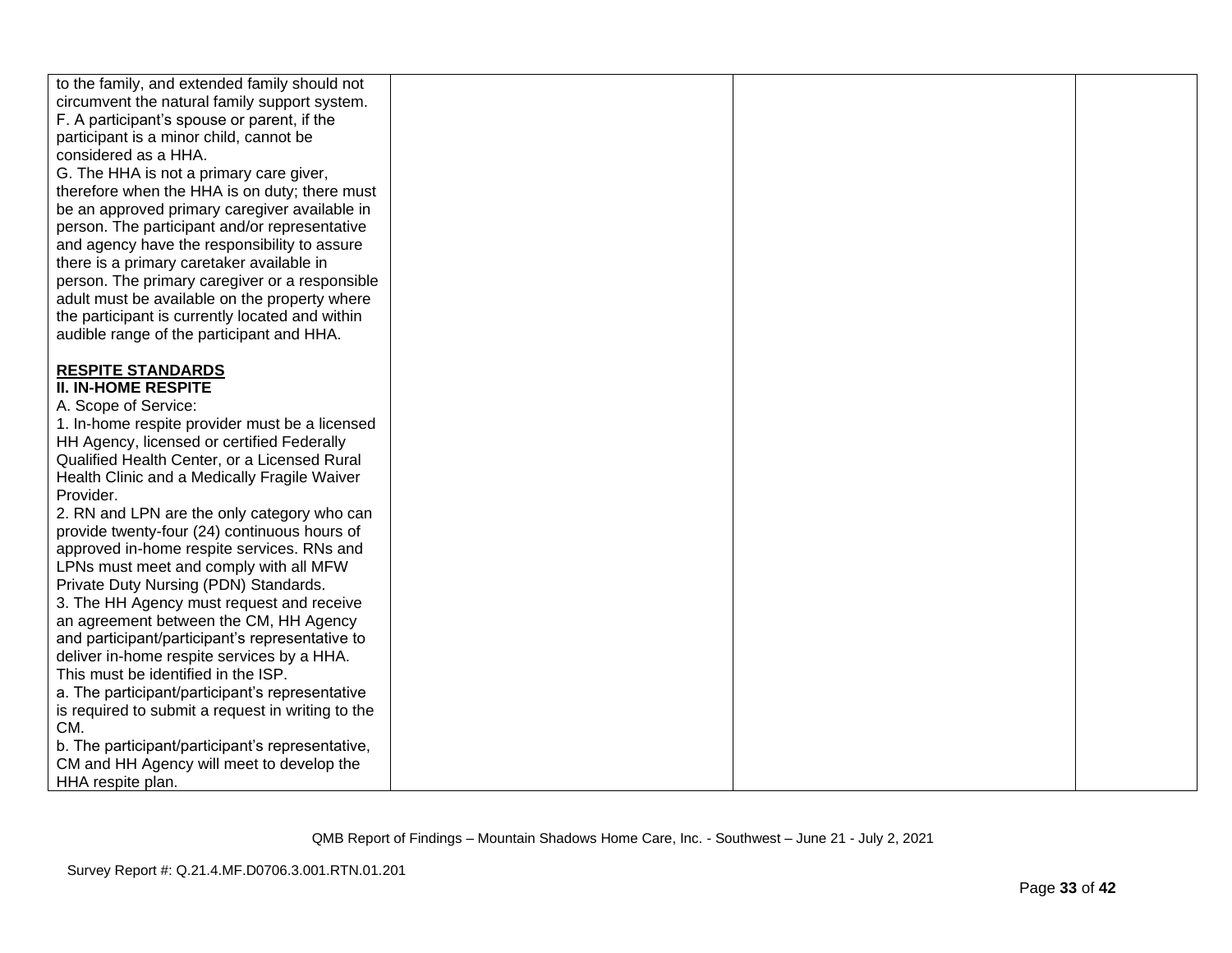| c. The HHA plan for providing respite services                                              |  |  |
|---------------------------------------------------------------------------------------------|--|--|
| must include but not limited to:<br>i. Which approved primary care givers will be           |  |  |
| available to the HHA;                                                                       |  |  |
| ii. Which approved primary care givers will be                                              |  |  |
| providing services which are outside the HHA                                                |  |  |
| scope of practice;                                                                          |  |  |
| iii. Specific hours respite services will be                                                |  |  |
| provided. The HHA will not provide 24                                                       |  |  |
| continuous hours of respite;                                                                |  |  |
| d. The services provided must be within the<br>scope of the HHA skills as identified in the |  |  |
| MFW HHA standards;                                                                          |  |  |
| e. A HH Agency RN or LPN must be available                                                  |  |  |
| for back-up emergency services.                                                             |  |  |
| d. The services provided must be within the                                                 |  |  |
| scope of the HHA skills as identified in the                                                |  |  |
| MFW HHA standards;                                                                          |  |  |
| e. A HH Agency RN or LPN must be available<br>for back-up emergency services.               |  |  |
|                                                                                             |  |  |
| <b>B. Agency Provider Requirement</b>                                                       |  |  |
| 1. The agency is responsible to ensure that the                                             |  |  |
| direct support professionals (RN, LPN, and                                                  |  |  |
| HHA) meet all applicable MFW, State and                                                     |  |  |
| Federal requirements for PDN and HHA.                                                       |  |  |
| 2. The agency will follow the MFW PDN and<br><b>HHA Standards.</b>                          |  |  |
| 3. Respite services must be provided by                                                     |  |  |
| qualified personnel as delineated in the                                                    |  |  |
| agency's licensure requirements and follow the                                              |  |  |
| MFW Standards and the MFW Provider                                                          |  |  |
| Agreement.                                                                                  |  |  |
| NMAC 7.28.2.30 HOME HEALTH AIDE                                                             |  |  |
| <b>TRAINING REQUIREMENTS:</b>                                                               |  |  |
| A. General: No agency licensed pursuant to                                                  |  |  |
| these regulations may employ an individual as                                               |  |  |
| a home health aide on a full-time, part-time,                                               |  |  |
| temporary, per diem, or other basis unless:                                                 |  |  |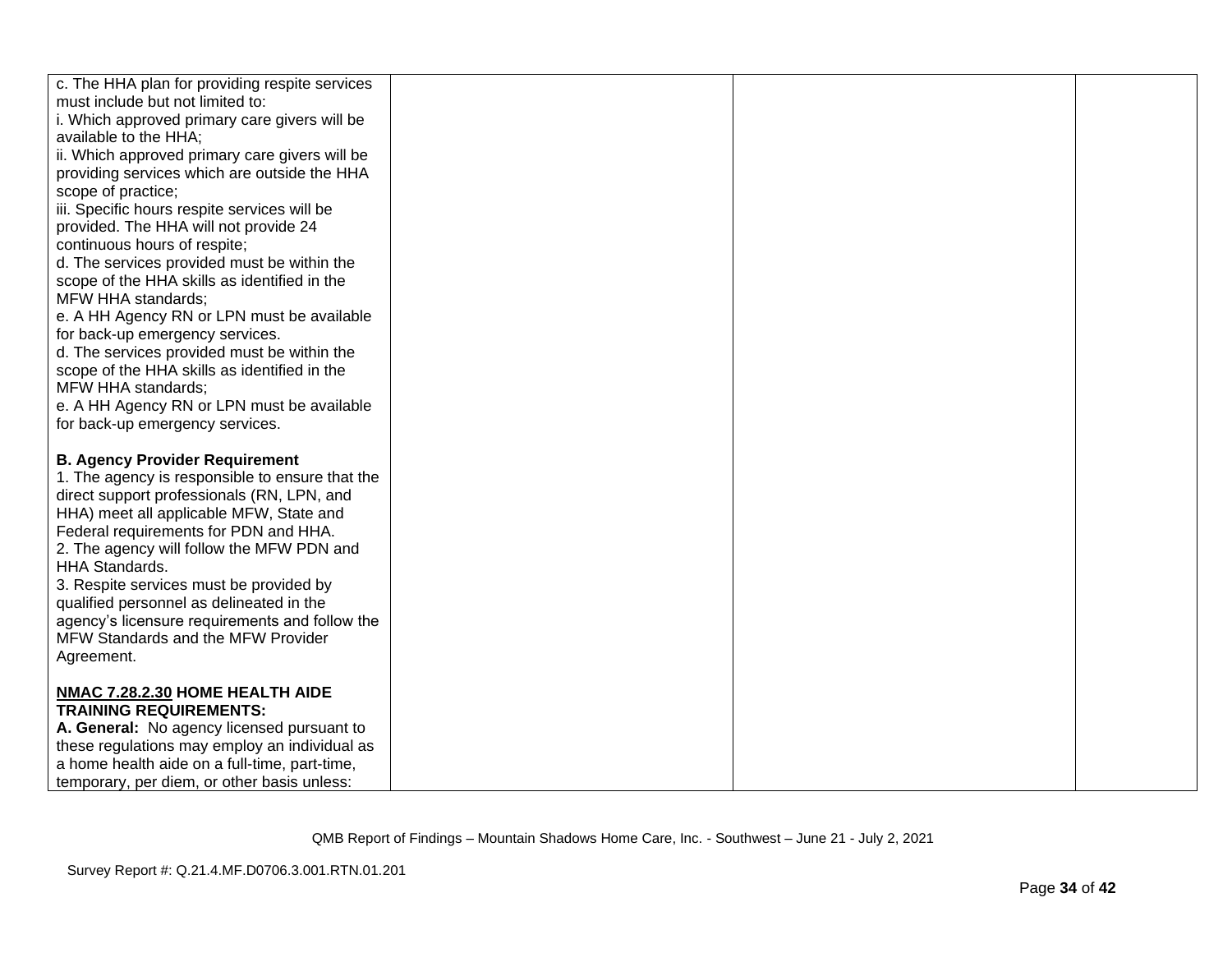| (1) that individual is competent to provide        |  |  |
|----------------------------------------------------|--|--|
| services as a home health aide;                    |  |  |
| (2) that individual has completed a training       |  |  |
| program or a competency evaluation program         |  |  |
| as outlined in Subsections C or E of 7.28.2.30     |  |  |
| NMAC of these regulations.                         |  |  |
| C. Course requirements: Home health aides:         |  |  |
| The home health aide training program must         |  |  |
| address each of the subject areas listed below     |  |  |
| through classroom and supervised practical         |  |  |
| training totaling at least 75 hours, with at least |  |  |
| 16 hours devoted to supervised practical           |  |  |
| training. "Supervised practical training" means    |  |  |
| training in a laboratory or other setting in which |  |  |
| the trainee demonstrates knowledge while           |  |  |
| performing tasks on an individual under the        |  |  |
| direct supervision of a registered nurse or        |  |  |
| licensed practical nurse.                          |  |  |
| (1) the individual being trained must complete     |  |  |
| at least 16 hours of classroom training before     |  |  |
| beginning the supervised practical training;       |  |  |
| (2) communications skills;                         |  |  |
| (3) observation, reporting and documentation       |  |  |
| of patient status and the care or service          |  |  |
| furnished;                                         |  |  |
| (4) reading and recording of vital signs;          |  |  |
| (5) basic infection control procedures;            |  |  |
| (6) basic elements of body functioning and         |  |  |
| changes in body function that must be reported     |  |  |
| to an aide's supervisor;                           |  |  |
| (7) maintenance of a clean, safe and healthy       |  |  |
| environment:                                       |  |  |
| (8) recognizing emergencies and knowledge of       |  |  |
| emergency procedures (including CPR and            |  |  |
| first aid);                                        |  |  |
| (9) the physical, emotional and developmental      |  |  |
| needs of and ways to work with the                 |  |  |
| populations served by the home health              |  |  |
| agency, including the need for respect for the     |  |  |
| patient, his or her privacy and his or her         |  |  |
| property;                                          |  |  |
|                                                    |  |  |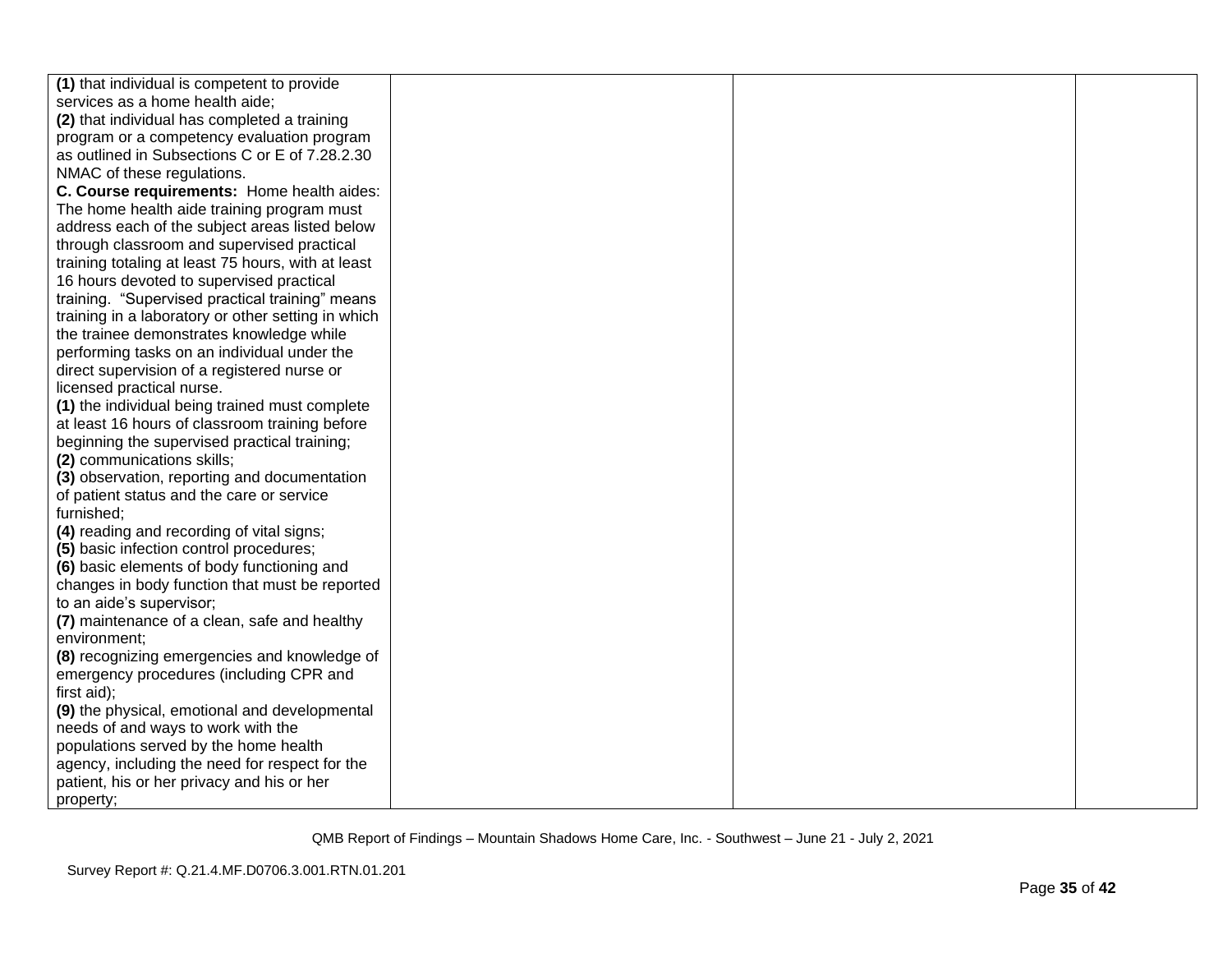| (10) appropriate and safe techniques in<br>personal hygiene and grooming that include,<br>but are not limited to, bathing, shampooing,<br>nail and skin care, oral hygiene and toileting;<br>(11) safe transfer techniques and ambulation;<br>(12) normal range of motion and positioning;<br>(13) nutrition and hydration;<br>(14) patient/client rights, including respect for<br>cultural diversity;<br>(15) any other task that the home health<br>agency may choose to have the home health<br>aide perform. |  |  |
|-------------------------------------------------------------------------------------------------------------------------------------------------------------------------------------------------------------------------------------------------------------------------------------------------------------------------------------------------------------------------------------------------------------------------------------------------------------------------------------------------------------------|--|--|
| NMAC 7.28.2.30.F. Annual in-service<br>training: Each home health aide must<br>participate in at least 12 documented hours of<br>in-service training during each 12 month<br>period. This requirement may be fulfilled on a<br>prorated basis during the home health aide's<br>first year of employment at the home health<br>agency.                                                                                                                                                                             |  |  |
| NMAC 7.28.2.30.G. Annual performance<br>review: A performance review, including<br>written evaluation and skills demonstration<br>must be completed on each home health aide<br>no less frequently than every 12 months.<br>[7.28.2.30 NMAC - Rp 7 NMAC 28.2.30,<br>11/10/2020]                                                                                                                                                                                                                                   |  |  |
| NMAC 8.314.5.10.E.(1) and (2).<br>E. Qualifications of respite provider<br>agency: A respite provider agency must<br>comply and ensure that all direct support<br>personnel, whether subcontractors or<br>employees, comply with 8.314.5.10 NMAC. In<br>addition, respite provider agencies and direct<br>support personnel must:<br>(1) comply with all training requirements as<br>specified by DOH;                                                                                                            |  |  |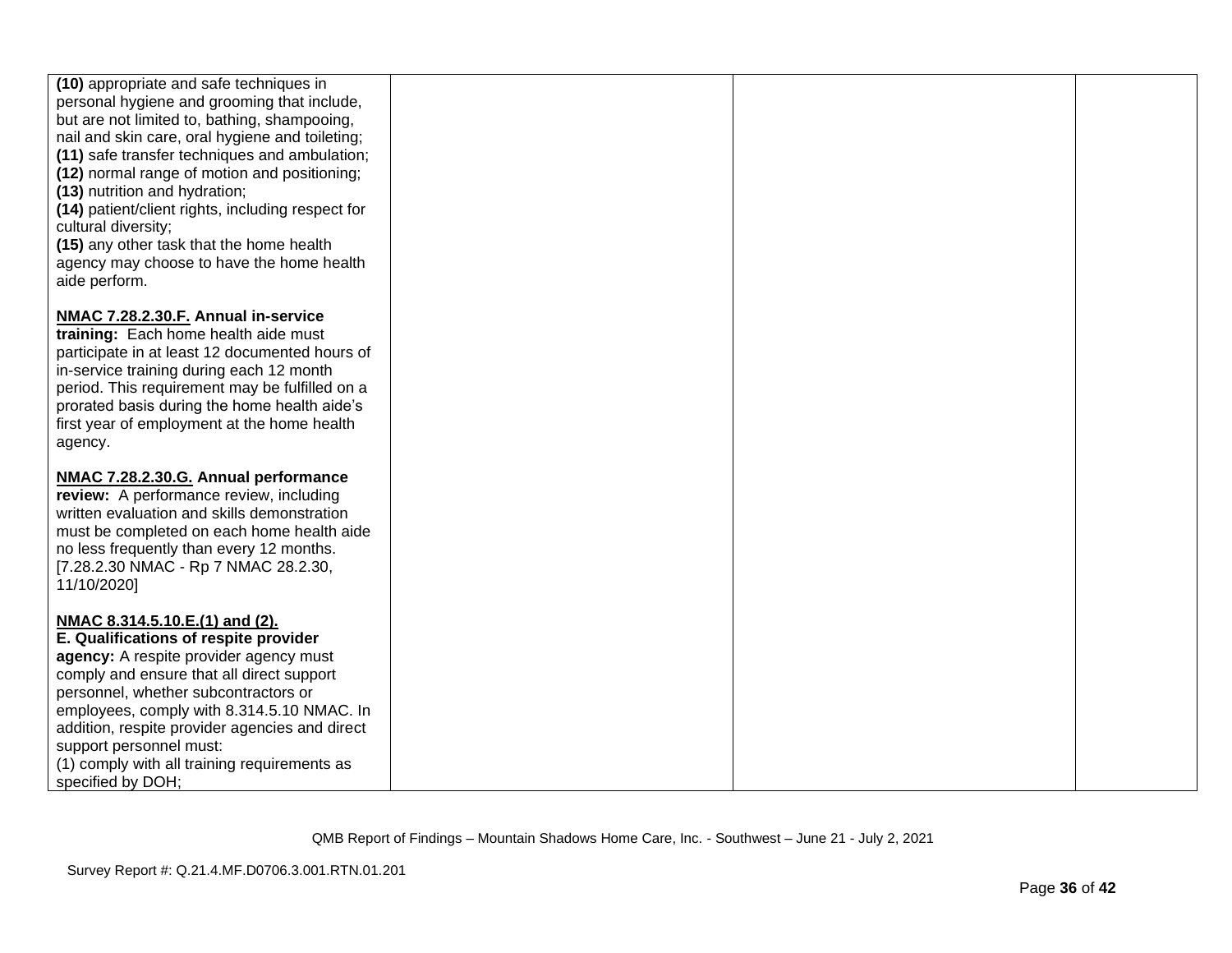| (2) have and maintain documentation of<br>current cardiopulmonary resuscitation (CPR)<br>and first aid certification; |  |  |
|-----------------------------------------------------------------------------------------------------------------------|--|--|
|                                                                                                                       |  |  |
|                                                                                                                       |  |  |
|                                                                                                                       |  |  |
|                                                                                                                       |  |  |
|                                                                                                                       |  |  |
|                                                                                                                       |  |  |
|                                                                                                                       |  |  |
|                                                                                                                       |  |  |
|                                                                                                                       |  |  |
|                                                                                                                       |  |  |
|                                                                                                                       |  |  |
|                                                                                                                       |  |  |
|                                                                                                                       |  |  |
|                                                                                                                       |  |  |
|                                                                                                                       |  |  |
|                                                                                                                       |  |  |
|                                                                                                                       |  |  |
|                                                                                                                       |  |  |
|                                                                                                                       |  |  |
|                                                                                                                       |  |  |
|                                                                                                                       |  |  |
|                                                                                                                       |  |  |
|                                                                                                                       |  |  |
|                                                                                                                       |  |  |
|                                                                                                                       |  |  |
|                                                                                                                       |  |  |
|                                                                                                                       |  |  |
|                                                                                                                       |  |  |
|                                                                                                                       |  |  |
|                                                                                                                       |  |  |
|                                                                                                                       |  |  |
|                                                                                                                       |  |  |
|                                                                                                                       |  |  |
|                                                                                                                       |  |  |
|                                                                                                                       |  |  |
|                                                                                                                       |  |  |
|                                                                                                                       |  |  |
|                                                                                                                       |  |  |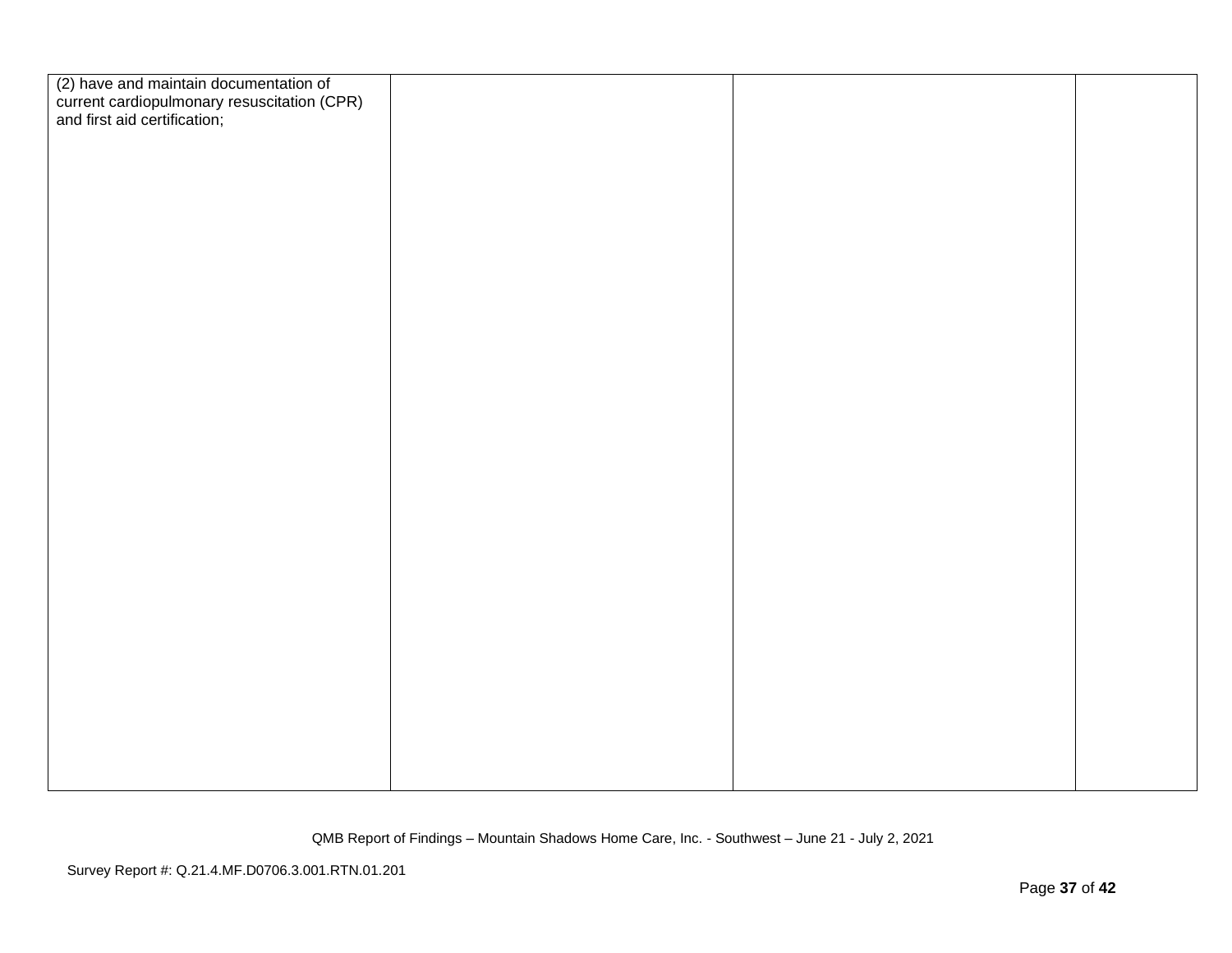| <b>Standard of Care</b>                                                                                                                                                                                                                                                                                                                                                                                                                                                                                                                                                                                                                                                                                                                                                                                                                                                                                                                                                                                                                                                                                                                                                                                                                                                                   | <b>Deficiencies</b>                                                                                                                                                                                                                                                                                                                                                                                                                                                                                               | <b>Agency Plan of Correction, On-going</b><br><b>QA/QI and Responsible Party</b> | <b>Completion</b><br><b>Date</b> |
|-------------------------------------------------------------------------------------------------------------------------------------------------------------------------------------------------------------------------------------------------------------------------------------------------------------------------------------------------------------------------------------------------------------------------------------------------------------------------------------------------------------------------------------------------------------------------------------------------------------------------------------------------------------------------------------------------------------------------------------------------------------------------------------------------------------------------------------------------------------------------------------------------------------------------------------------------------------------------------------------------------------------------------------------------------------------------------------------------------------------------------------------------------------------------------------------------------------------------------------------------------------------------------------------|-------------------------------------------------------------------------------------------------------------------------------------------------------------------------------------------------------------------------------------------------------------------------------------------------------------------------------------------------------------------------------------------------------------------------------------------------------------------------------------------------------------------|----------------------------------------------------------------------------------|----------------------------------|
| <b>Medicaid Billing/Reimbursement</b>                                                                                                                                                                                                                                                                                                                                                                                                                                                                                                                                                                                                                                                                                                                                                                                                                                                                                                                                                                                                                                                                                                                                                                                                                                                     |                                                                                                                                                                                                                                                                                                                                                                                                                                                                                                                   |                                                                                  |                                  |
| TAG #MF 1A12 All Services Reimbursement (No Deficiencies)                                                                                                                                                                                                                                                                                                                                                                                                                                                                                                                                                                                                                                                                                                                                                                                                                                                                                                                                                                                                                                                                                                                                                                                                                                 |                                                                                                                                                                                                                                                                                                                                                                                                                                                                                                                   |                                                                                  |                                  |
| <b>New Mexico Department of Health</b><br><b>Developmental Disabilities Supports</b><br><b>Division Medically Fragile Wavier (MFW)</b><br>Effective July 1, 2019<br><b>GENERAL PROVIDER REQUIREMENTS</b><br><b>VI. DOCUMENTATION</b><br>A. Provider agencies must maintain all records<br>necessary to fully disclose the service, quality,<br>quantity, and clinical necessity furnished to<br>individuals who are currently receiving<br>services. The provider agency records must be<br>sufficiently detailed to substantiate the date,<br>time, individual name, servicing provider<br>agency, level of services, and length of service<br>billed.<br>B. The documentation of the billable time spent<br>with an individual are kept in the written or<br>electronic record that is prepared prior to a<br>request for reimbursement from the HSD. The<br>record must contain at least the following<br>information: a. date and start and end time of<br>each service encounter or other billable service<br>interval;<br>b. description of what occurred during the<br>encounter or service interval; and<br>c. signature and title of staff providing the<br>service verifying that the service and time are<br>correct.<br><b>RESPITE STANDARDS</b><br><b>III. REIMBURSEMENT</b> | Based on record review, the Agency<br>maintained all the records necessary to fully<br>disclose the nature, quality, amount, and<br>medical necessity of services furnished to an<br>eligible recipient who is currently receiving<br>Home Health Aide and/or Private Duty Nursing<br>and/or Respite Home Health Aide and/or<br>Respite Private Duty Nursing, for 8 of 8<br>Individuals served.<br>Progress notes and billing records supported<br>billing activities for the months of April and May<br>of 2021. |                                                                                  |                                  |
| Each provider agency of a service is<br>responsible for developing clinical<br>documentation that identifies the direct support                                                                                                                                                                                                                                                                                                                                                                                                                                                                                                                                                                                                                                                                                                                                                                                                                                                                                                                                                                                                                                                                                                                                                           |                                                                                                                                                                                                                                                                                                                                                                                                                                                                                                                   |                                                                                  |                                  |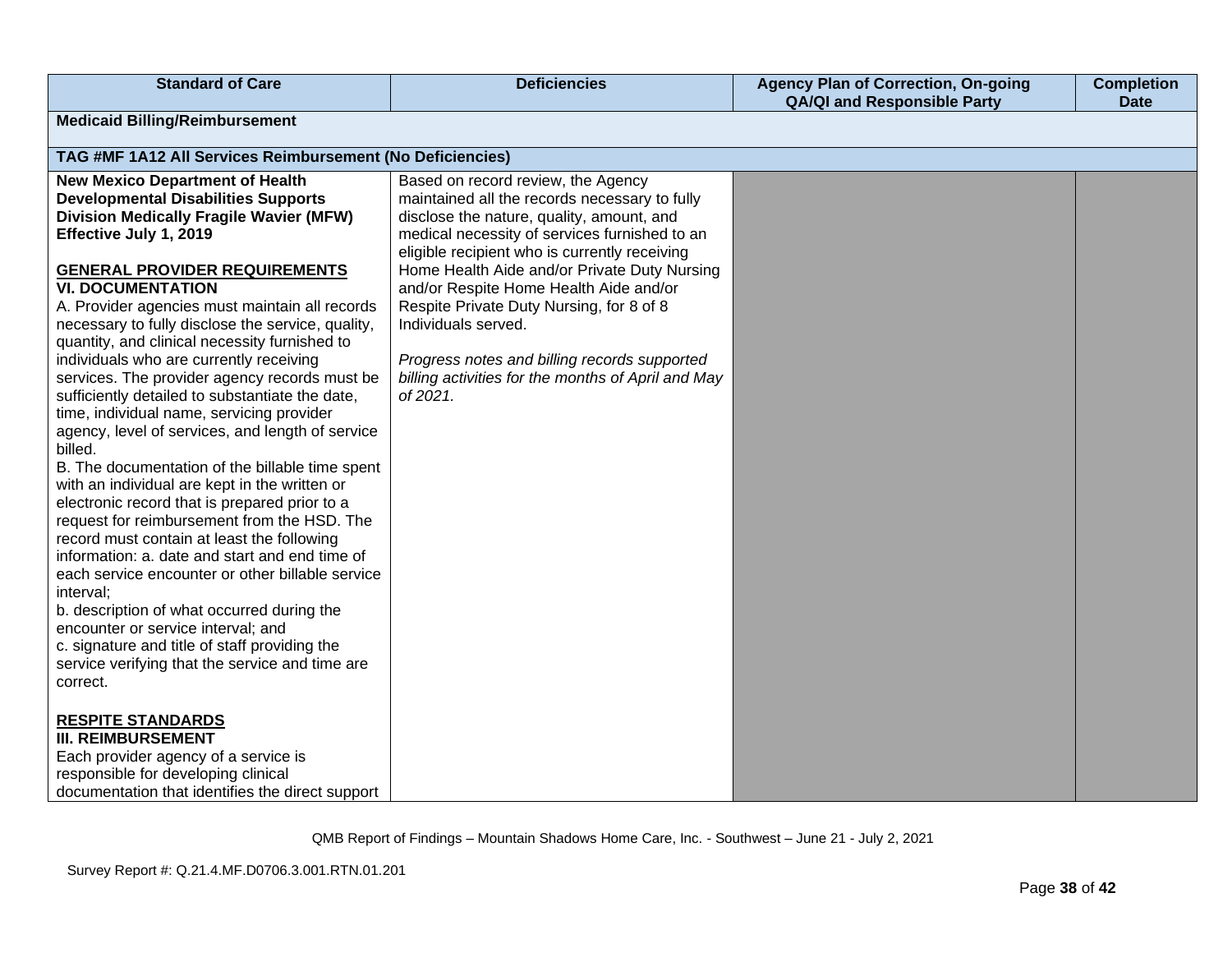| professionals' role in all components of the      |  |  |
|---------------------------------------------------|--|--|
| provision of home care, including assessment      |  |  |
| information, care                                 |  |  |
| planning, intervention, communications, and       |  |  |
| care coordination and evaluation. There must      |  |  |
| be justification in each person's clinical record |  |  |
| supporting medical necessity for the care and     |  |  |
| for the approved Level of Care, that will also    |  |  |
| include frequency and duration of the care. All   |  |  |
| services must be reflected in the ISP that is     |  |  |
| coordinated with the participant/participant's    |  |  |
| representative, other caregivers as applicable.   |  |  |
| All services provided, claimed, and billed must   |  |  |
| have documented justification supporting          |  |  |
| medical necessity and be covered by the MFW       |  |  |
| and authorized by the approved budget.            |  |  |
| A. Payment for respite services through the       |  |  |
| MFW is considered payment in full.                |  |  |
| B. The respite services must abide by all         |  |  |
| Federal, State and Human Services                 |  |  |
| Department (HSD) and DOH policies and             |  |  |
| procedures regarding billable and non-billable    |  |  |
| items.                                            |  |  |
| C. All billed services must not exceed the        |  |  |
| capped dollar amount for respite services.        |  |  |
| D. Reimbursement for respite services will be     |  |  |
| based on the current rate allowed for the         |  |  |
| services.                                         |  |  |
| E. The agency must follow all current billing     |  |  |
| requirements by the HSD and DOH for respite       |  |  |
| services.                                         |  |  |
| F. Claims for services must be received within    |  |  |
| 90 calendar days of the date of service in        |  |  |
| accordance with 8.302.2.11 NMAC.                  |  |  |
| G. Service providers have the responsibility to   |  |  |
| review and assure that the information on the     |  |  |
| MAD 046 form is current. If the provider          |  |  |
| identifies an error, he/she will contact the CM   |  |  |
| or a supervisor at the case management            |  |  |
| agency immediately to have the error              |  |  |
| corrected.                                        |  |  |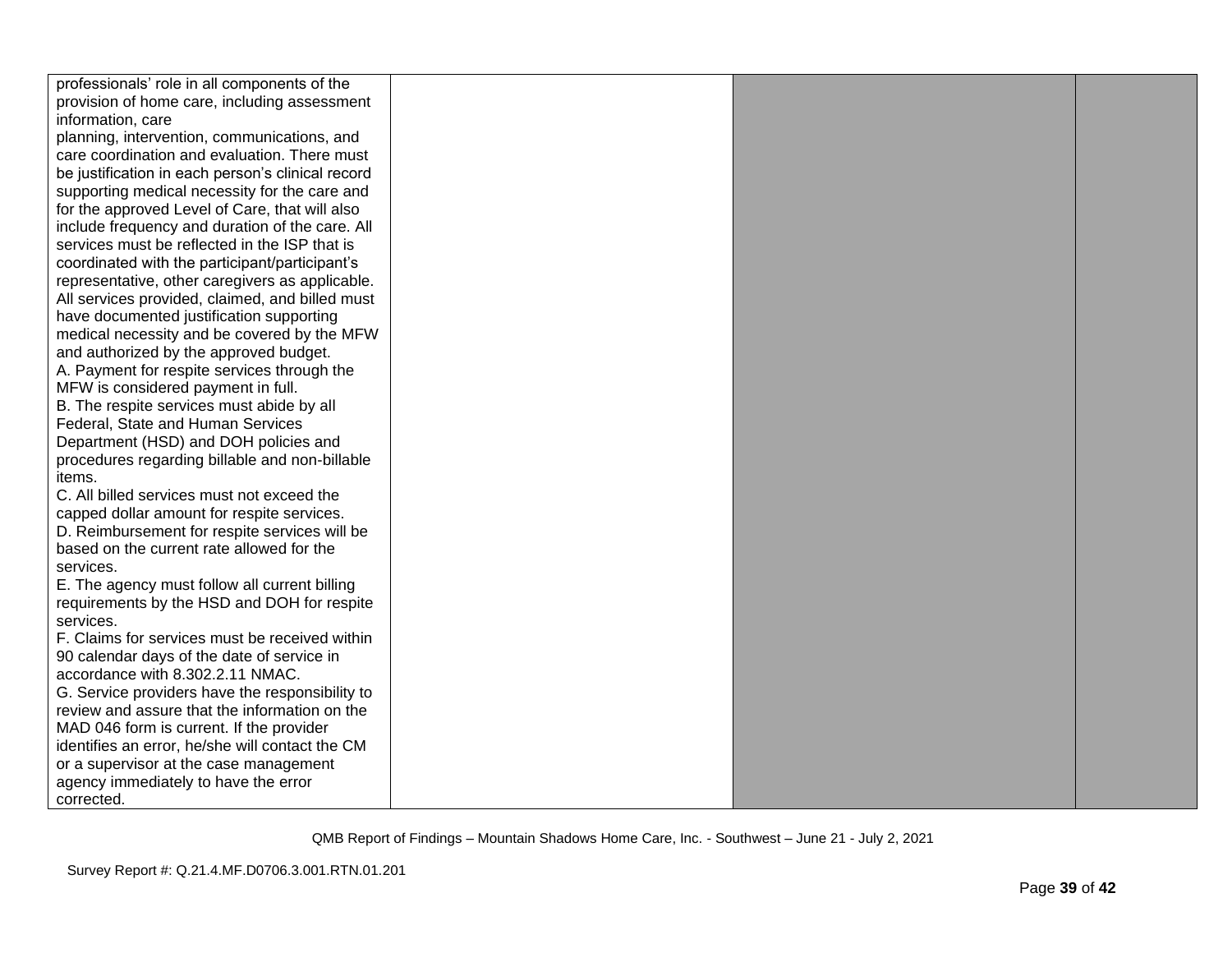| H. The MFW Program does not consider the                                                        |  |  |
|-------------------------------------------------------------------------------------------------|--|--|
| following to be respite service duties and will                                                 |  |  |
| not authorize payment for:                                                                      |  |  |
| 1. Performing errands for the                                                                   |  |  |
| participant/participant's representative or family                                              |  |  |
| that is not program specific;                                                                   |  |  |
| 2. "Friendly visiting," meaning visiting with the                                               |  |  |
| person outside of respite work scheduled;                                                       |  |  |
| 3. Financial brokerage services, handling of                                                    |  |  |
| participant finances or preparation of legal                                                    |  |  |
| documents;                                                                                      |  |  |
| 4. Time spent on paperwork or travel that is<br>administrative for the provider;                |  |  |
| 5. Transportation of the medically fragile                                                      |  |  |
| participant;                                                                                    |  |  |
| 6. Pick up and/or delivery of commodities; and                                                  |  |  |
| 7. Other non-Medicaid reimbursable activities.                                                  |  |  |
|                                                                                                 |  |  |
| NMAC 8.314.3.17 Reimbursement: Waiver                                                           |  |  |
| service providers must submit claims for                                                        |  |  |
| reimbursement to MAD's fiscal contractor for                                                    |  |  |
| processing. Claims must be filed per the billing<br>instructions in the Medicaid policy manual. |  |  |
| Providers must follow all Medicaid billing                                                      |  |  |
| instructions. See Section 8.302.2 NMAC.                                                         |  |  |
| Once enrolled, providers receive instructions                                                   |  |  |
| on documentation, billing, and claims                                                           |  |  |
| processing. Reimbursement to providers of                                                       |  |  |
| Medicaid waiver services is made at a                                                           |  |  |
| predetermined reimbursement rate.                                                               |  |  |
| [8.314.3.17 NMAC - Rp, 8.314.3.17 NMAC,<br>$3/1/2018$ ]                                         |  |  |
|                                                                                                 |  |  |
|                                                                                                 |  |  |
|                                                                                                 |  |  |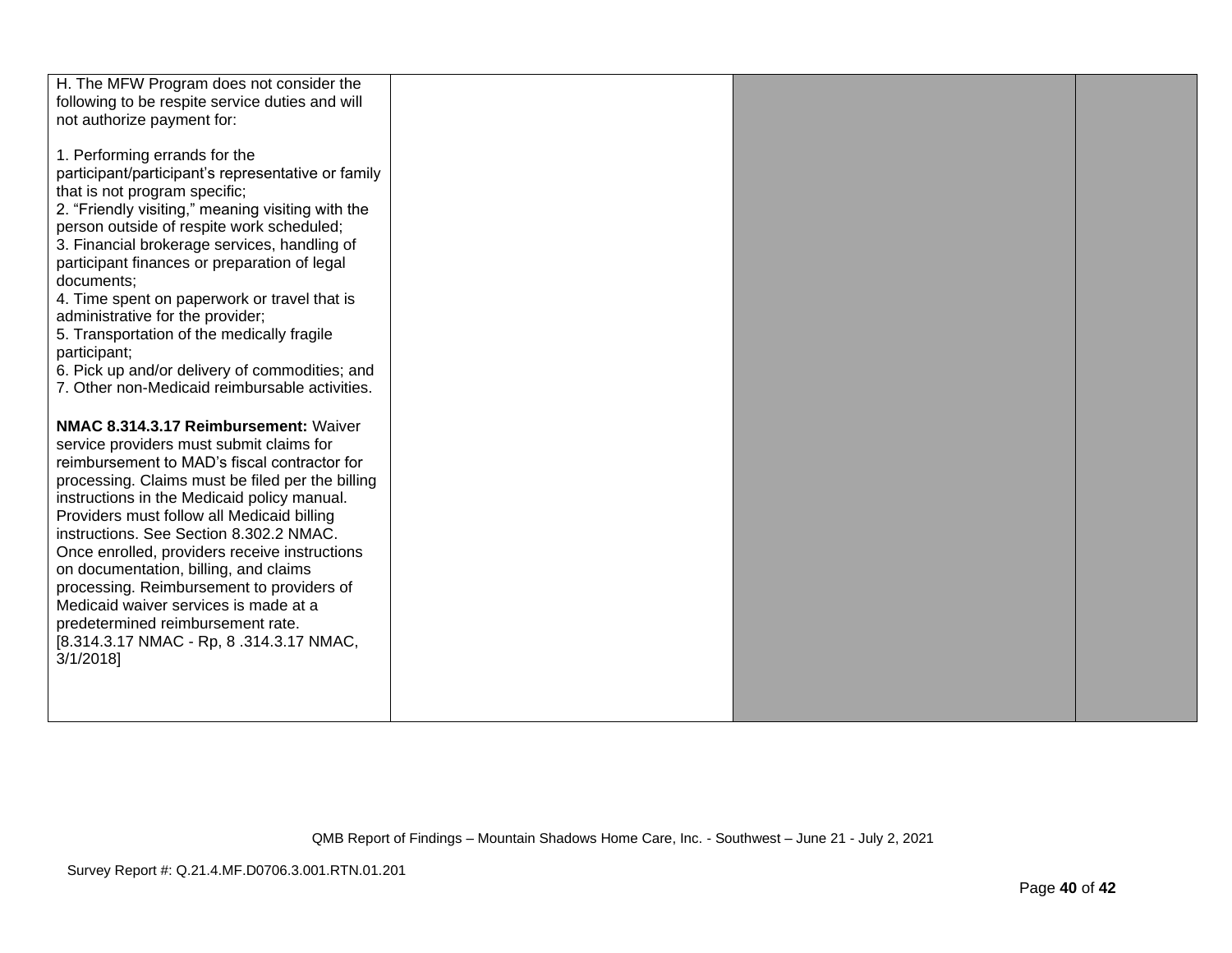

DAVID R. SCRASE, M.D. **Acting Cabinet Secretary** 

|       | NEW MEXICO<br>Department of Health |
|-------|------------------------------------|
|       | Division of Health Improvement     |
| Date: | September 22, 2021                 |
| ⊤∽.   | $M$ ork Cootille Evenutive E       |

| To:                                 | Mark Castillo, Executive Director                                                                           |
|-------------------------------------|-------------------------------------------------------------------------------------------------------------|
| Provider:<br>Address:<br>State/Zip: | Mountain Shadows Home Care, Inc.<br>800 N. Telshor<br>Las Cruces, New Mexico 88011                          |
| E-mail Address:                     | mcastillo@Mountainshadowshomecare.com                                                                       |
| CC:<br>Address:<br>State/Zip:       | <b>Grey Handy</b><br>800 N. Telshor<br>Las Cruces, New Mexico 88011                                         |
| E-Mail Address:                     | greyhandy@gmail.com                                                                                         |
| Region:<br>Survey Dates:            | Southwest<br>June 21 - July 2, 2021                                                                         |
|                                     | Program Surveyed: Medically Fragile Waiver (MFW)                                                            |
|                                     | Service(s) Surveyed: Home Health Aide (HHA), Private Duty Nursing (PDN), Respite PDN,<br><b>Respite HHA</b> |
| Survey Type:                        | Routine                                                                                                     |

Dear Mr. Castillo and Mr. Handy:

The Division of Health Improvement/Quality Management Bureau has received, reviewed and approved the supporting documents you submitted for your Plan of Correction. The documents you provided verified that all previously cited survey Deficiencies have been corrected.

# **The Plan of Correction process is now complete.**

# **Furthermore, your agency is now determined to be in Compliance with all Conditions of Participation.**

To maintain ongoing compliance with standards and regulations, continue to use the Quality Assurance (self-auditing) processes you described in your Plan of Correction.

Consistent use these Quality Assurance processes will enable you to identify and promptly respond to problems, enhance your service delivery, and result in fewer deficiencies cited in future QMB surveys.

Thank you for your cooperation with the Plan of Correction process, for striving to come into compliance with standards and regulations, and for helping to provide the health, safety and personal growth of the people you serve.